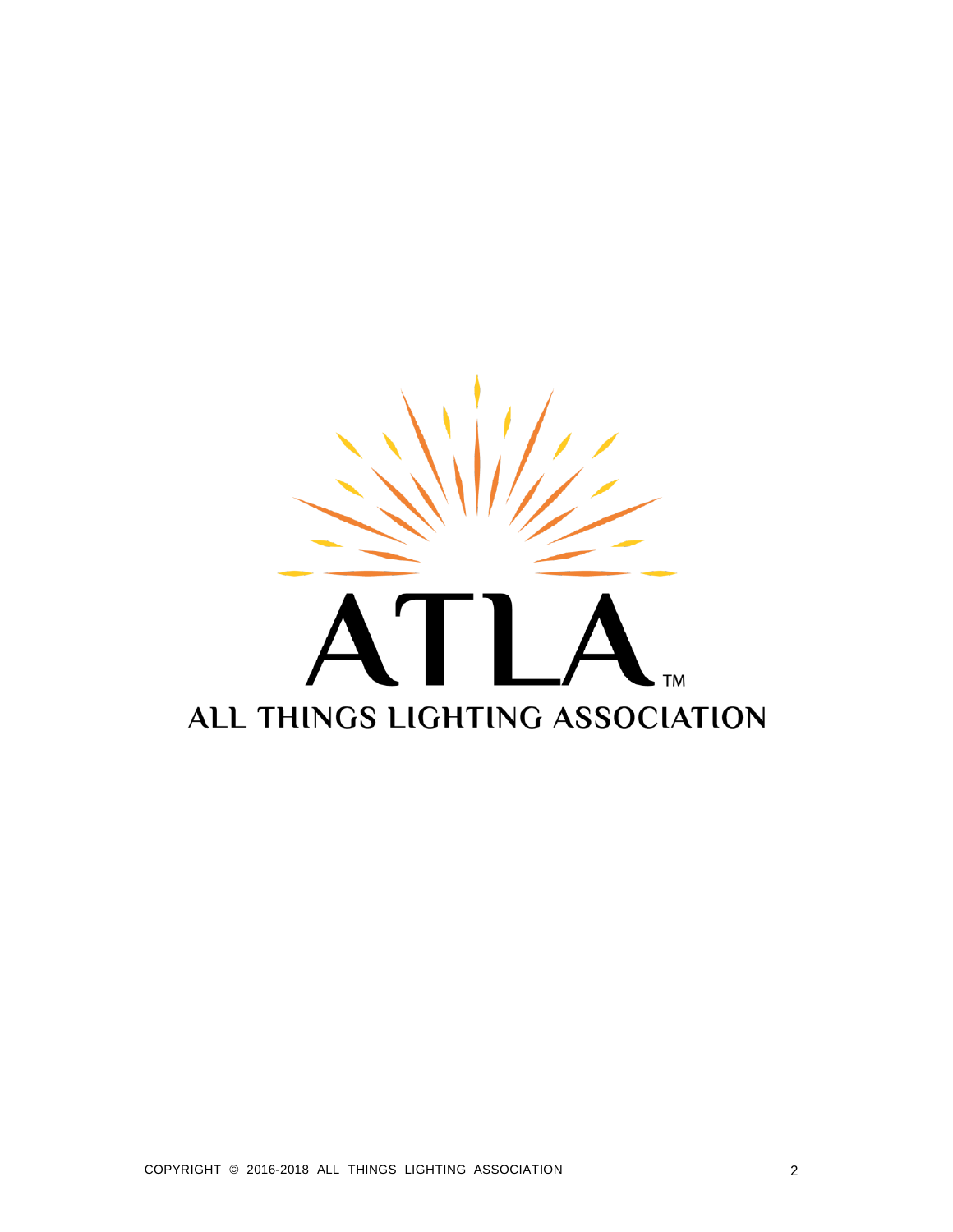

# **ATLA S001**

# **STANDARD FORMAT FOR THE ELECTRONIC TRANSFER OFLUMINAIRE OPTICAL DATA**

**REVISION 1.00**

**DATE: 2018–09–04**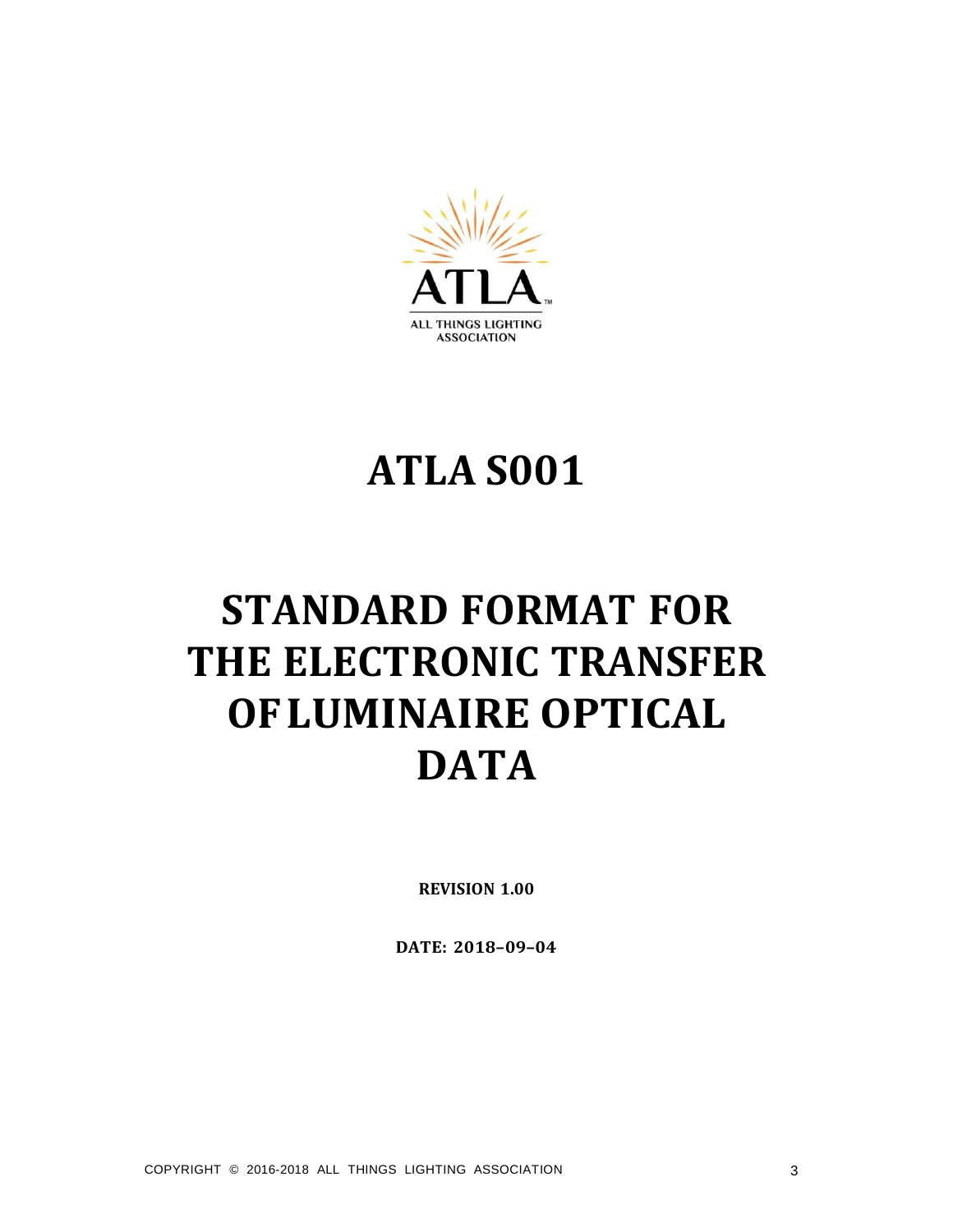# **Copyright Notice and License**

COPYRIGHT © 2016-2018 ALL THINGS LIGHTING ASSOCIATION

Permission is hereby granted, free of charge, to any person obtaining a copy of this work entitled STANDARD FORMAT FOR THE ELECTRONIC TRANSFER OF LUMINAIRE OPTICAL DATA

and associated documentation files (the "Documents"), to deal with the Documents without restriction, including without limitation the rights to use, copy, modify, merge, publish, distribute, sublicense, and/or sell copies of the Documents or its comments, and to permit persons to whom the Documents or derivative works thereof is furnished to do so, subject to the following conditions:

**The above copyright notice and this permission notice shall be included in all copies or substantial parts of the Documents or derivative works thereof.**

**THE DOCUMENTS ARE PROVIDED "AS IS", WITHOUT WARRANTY OF ANY KIND, EXPRESS OR IMPLIED, INCLUDING BUT NOT LIMITED TO THE WARRANTIES OF MERCHANTABILITY, FITNESS FOR A PARTICULAR PURPOSE AND NONINFRINGEMENT. IN NO EVENT SHALL THE AUTHORS OR COPYRIGHT HOLDERS BE LIABLE FOR ANY CLAIM, DAMAGES OR OTHER LIABILITY, WHETHER IN AN ACTION OF CONTRACT, TORTOR OTHERWISE, ARISING FROM, OUT OF OR IN CONNECTION WITH THE DOCUMENTS OR THE USE OR OTHER DEALINGS IN THE DOCUMENTS**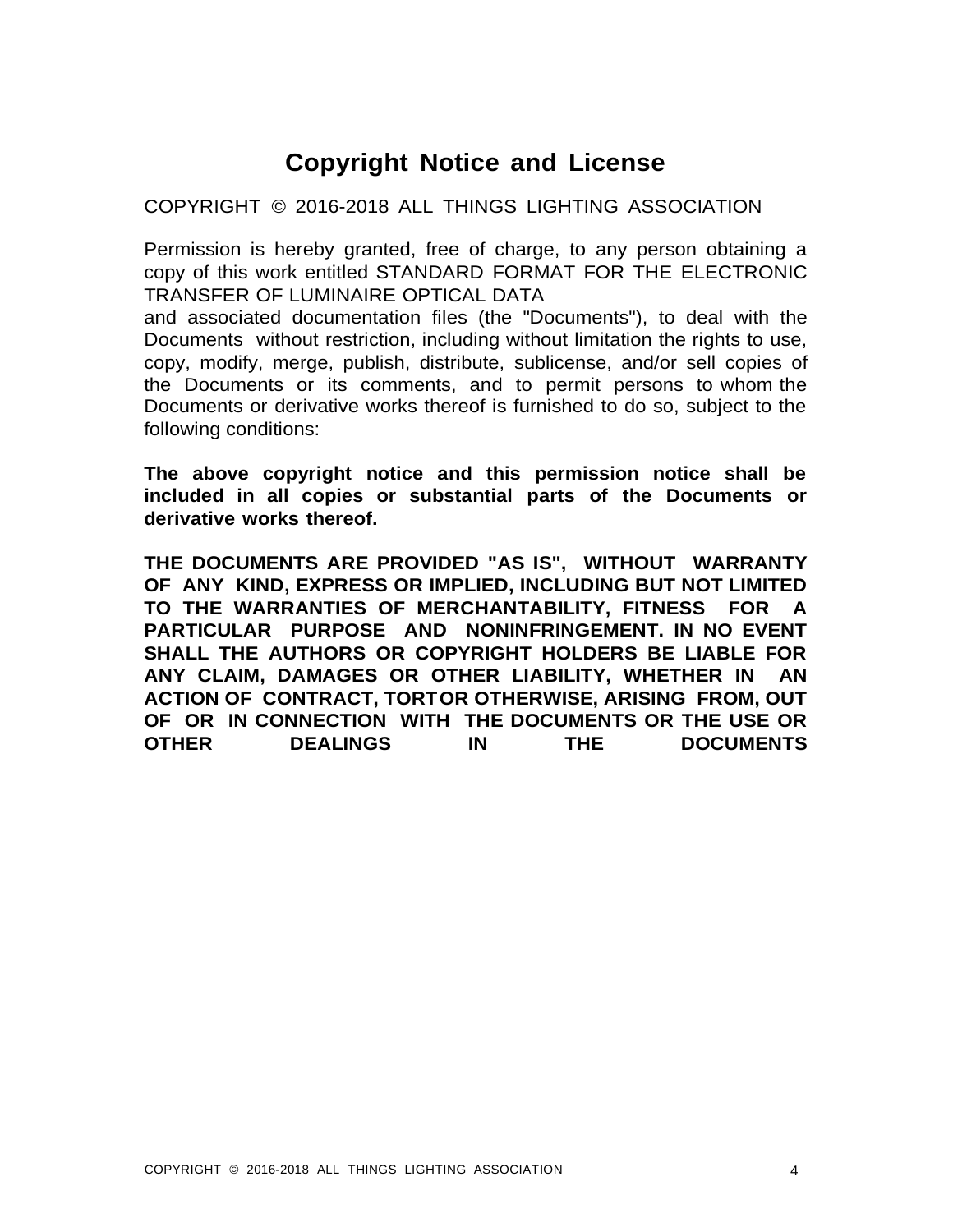# **Contents**

| 1.1  |        |  |  |  |
|------|--------|--|--|--|
| 1.2  |        |  |  |  |
|      |        |  |  |  |
|      |        |  |  |  |
| 3.1  |        |  |  |  |
| 3.2  |        |  |  |  |
| 3.3  |        |  |  |  |
| 3.4  |        |  |  |  |
| 3.5  |        |  |  |  |
| 3.6  |        |  |  |  |
| 3.7  |        |  |  |  |
| 3.8  |        |  |  |  |
| 3.9  |        |  |  |  |
| 3.10 |        |  |  |  |
| 3.11 |        |  |  |  |
| 3.12 |        |  |  |  |
| 3.13 |        |  |  |  |
|      |        |  |  |  |
|      |        |  |  |  |
| 4.1  |        |  |  |  |
| 4.2  |        |  |  |  |
|      | 4.2.1  |  |  |  |
|      | 4.2.2  |  |  |  |
|      | 4.2.3  |  |  |  |
|      | 4.2.4  |  |  |  |
|      | 4.2.5  |  |  |  |
|      | 4.2.6  |  |  |  |
|      | 4.2.7  |  |  |  |
|      | 4.2.8  |  |  |  |
|      | 4.2.9  |  |  |  |
|      | 4.2.10 |  |  |  |
|      | 4.2.12 |  |  |  |
|      | 4.2.13 |  |  |  |
| 4.3  |        |  |  |  |
|      | 4.3.1  |  |  |  |
|      | 4.3.2  |  |  |  |
|      | 4.3.3  |  |  |  |
| 4.4  |        |  |  |  |
|      | 4.4.1  |  |  |  |
|      | 4.4.2  |  |  |  |
|      | 4.4.3  |  |  |  |
| 4.5  |        |  |  |  |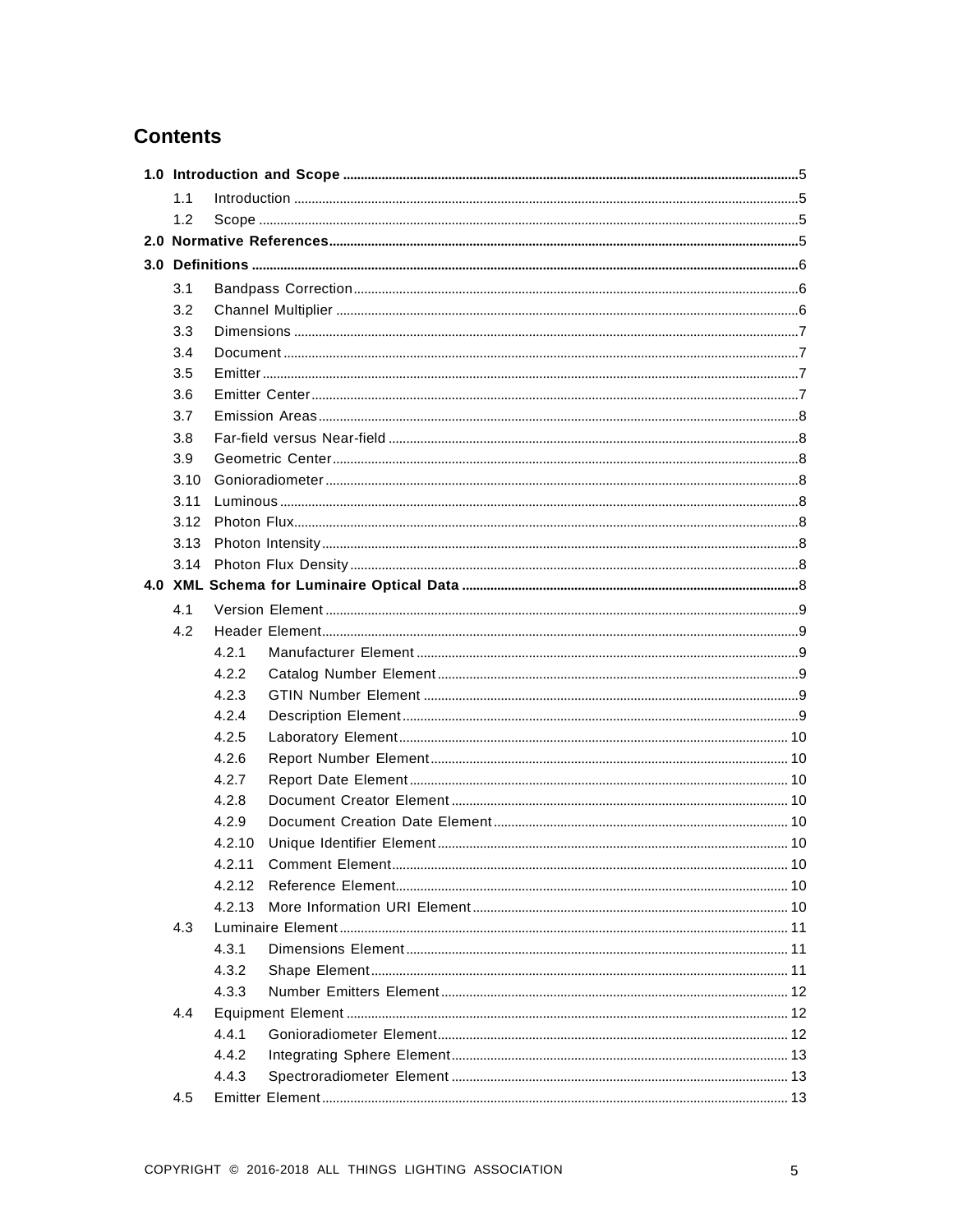| Annex B |        |  |
|---------|--------|--|
| Annex A |        |  |
| 4.7     |        |  |
|         | 4.6.3  |  |
|         | 4.6.2  |  |
|         | 4.6.1  |  |
| 4.6     |        |  |
|         | 4.5.25 |  |
|         | 4.5.24 |  |
|         | 4.5.23 |  |
|         | 4.5.22 |  |
|         | 4.5.21 |  |
|         | 4.5.20 |  |
|         | 4.5.19 |  |
|         | 4.5.18 |  |
|         | 4.5.17 |  |
|         | 4.5.16 |  |
|         | 4.5.15 |  |
|         | 4.5.14 |  |
|         | 4.5.13 |  |
|         | 4.5.12 |  |
|         | 4.5.11 |  |
|         | 4.5.10 |  |
|         | 4.5.9  |  |
|         | 4.5.8  |  |
|         | 4.5.7  |  |
|         | 4.5.6  |  |
|         | 4.5.5  |  |
|         | 4.5.4  |  |
|         | 4.5.3  |  |
|         | 4.5.2  |  |
|         | 4.5.1  |  |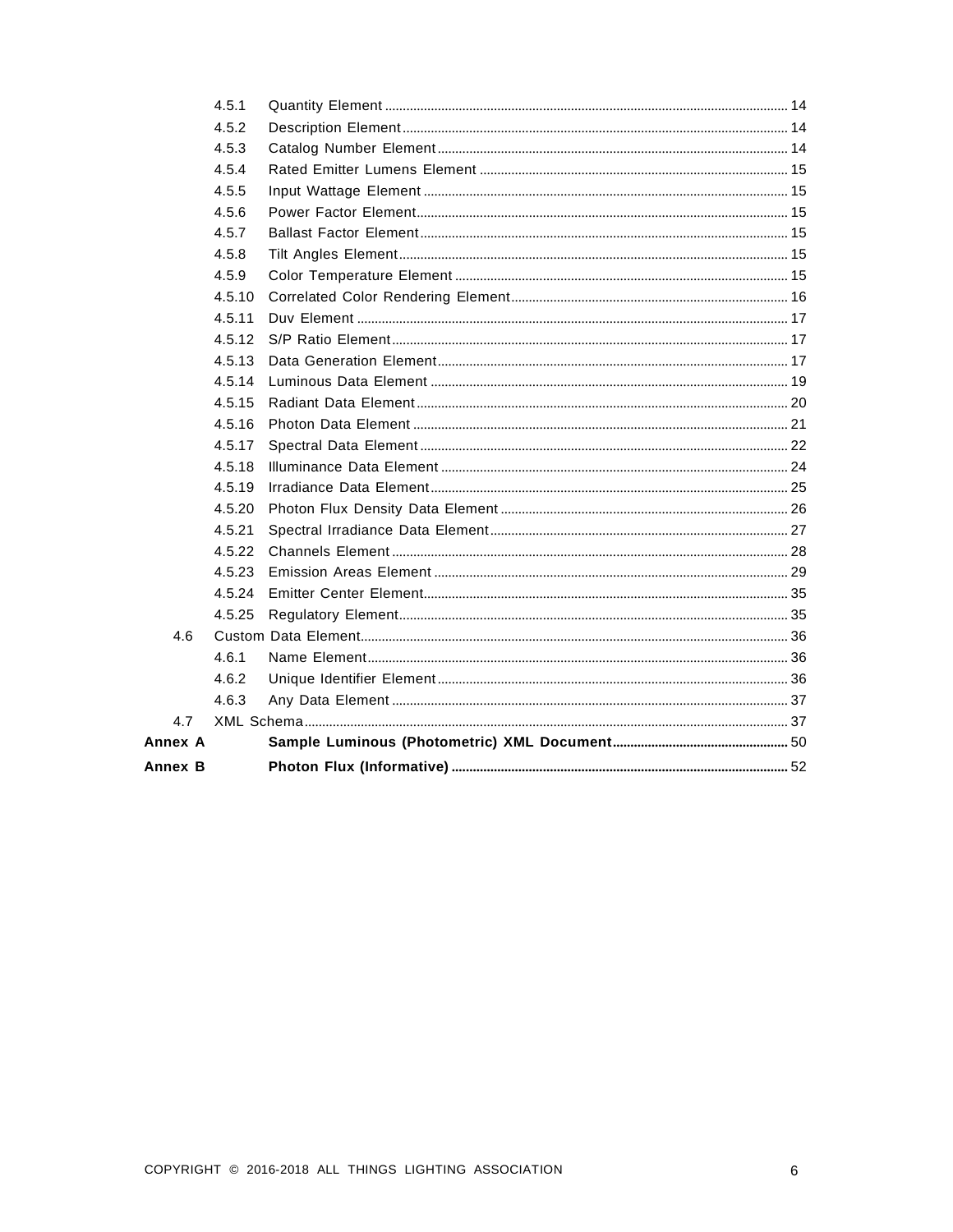# <span id="page-5-0"></span>**1.0 Introduction and Scope**

# <span id="page-5-1"></span>**1.1 Introduction**

The architectural and roadway lighting communities have long relied on standardized data formats for the electronic transfer of far-field photometric data and related information. These data formats include IES LM-63-02, CIBSE TM14, and EULUMDAT. Apart from a few minor revisions, these data formats have remained essentially unchanged for the past several decades.

With the introduction of solid state lighting with color-changing capabilities, there is a need to include spectral power distributions in these data representations. There is also a need to represent radiant and photosynthetically active radiation (PAR) intensity distributions for horticultural, aquaculture, and animal husbandry lighting applications.

Unfortunately, it is difficult to impossible to incorporate such information in existing photometric data standards. It is also unreasonable to develop new standards specifically for specialized applications, such as horticultural lighting. This document therefore presents a standardized data format for use with all lighting applications.

The represented data may be obtained when testing or simulating the optical characteristics of a luminaire, which may then be used with lighting design and analysis software, architectural visualization software, and optical design software.

The data is formatted in accordance with W3C Extensible Markup Language (XML) 1.1 Recommendation and the W3C XML Schema Definition Language (XSD). This allows end users to utilize and view the data directly without the need for proprietary software.

In the event of any ambiguity or discrepancy with respect to the textual specification and the XML Schema in this document, the XML Schema shall take precedence.

In the event of any ambiguity or discrepancy with respect to the description of XML or XML Schema in this document, the W3C Recommendations shall take precedence.

# <span id="page-5-2"></span>**1.2 Scope**

This document specifies an electronic (XML-based) data format for the transfer of luminaire optical data useful for lighting design and analysis.

Details about the XML document format, XML schema, XSLT transforms and more can be found at the W3C's website, the authority for the XML document format. This document is intended as a description of a specific implementation of an XML document, and is not a tutorial on the XML document format itself.

# <span id="page-5-3"></span>**2.0 Normative References**

ANSI C78.377-2017. American National Standard for Electric Lamps – Specifications for the Chromaticity of Solid-State Lighting Products. Rosslynn, Virginia: National Electrical Manufacturers Association.

ANSI/ASABE [S640]. Quantities and Units of Electromagnetic Radiation for Plants (Photosynthetic Organisms). St. Joseph, MI: American Society of Agricultural and Biological Engineers.

ANSI/IES RP-16-17, Nomenclature and Definitions for Illuminating Engineering. New York: Illuminating Engineering Society of North America.

CIE 13.3-1995. Method of Measuring and Specifying Colour Rendering Properties of Light Sources. Commission Internationale de l'Eclairage, Vienna, Austria.

CIE 15:2004, Third Edition. Colorimetry. Commission Internationale de l'Eclairage, Vienna, Austria.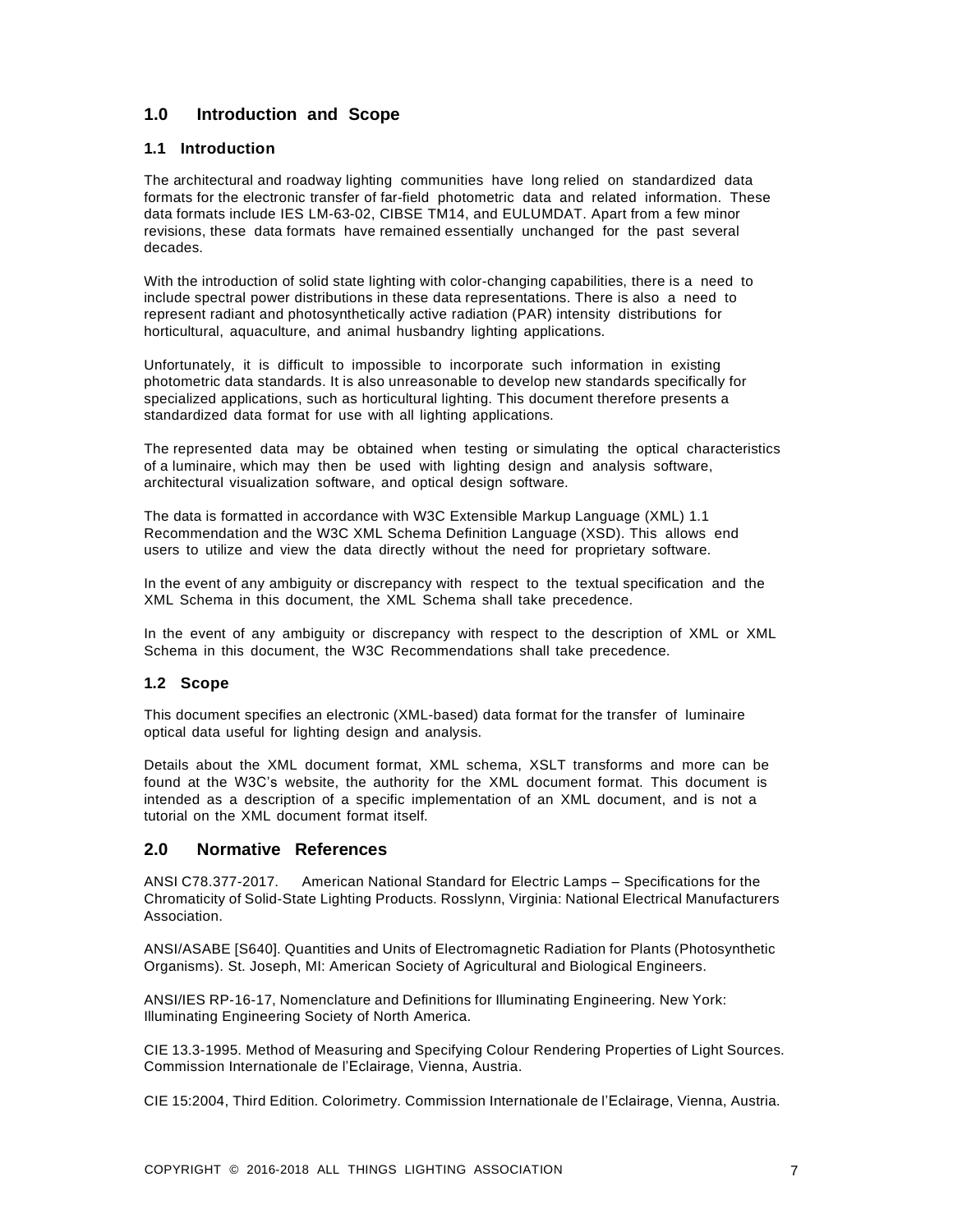CIE 63-1984. The Spectroradiometric Measurement of Light Sources. Commission Internationale de l'Eclairage, Vienna, Austria.

CIE 117-1995. Discomfort Glare in Interior Lighting. Commission Internationale de l'Eclairage, Vienna, Austria.

CIE 121-1996. The Photometry and Goniophotometry of Luminaires. Commission Internationale de l'Eclairage, Vienna, Austria.

CIE 224-2017. CIE 2017 Colour Fidelity Index for Accurate Scientific Use. Commission Internationale de l'Eclairage, Vienna, Austria.

IES LM-63-02. Standard File Format for Electronic Transfer of Photometric Data. New York: Illuminating Engineering Society of North America.

IES LM-75-01. Goniophotometer Types and Photometric Coordinates. New York: Illuminating Engineering Society of North America.

IES TM-27-14. IES Standard Format for the Electronic Transfer of Spectral Data. New York: Illuminating Engineering Society of North America.

IES TM-30-15. IES Method for Evaluating Light Source Color Rendition. New York: Illuminating Engineering Society of North America.

RFC 4122. P. Leach, M. Mealling, and R. A. Salz. Universally Unique Identifier (UUID) URN Namespace, Internet Engineering Task Force; July 2015.

W3C Extensible Markup Language (XML) 1.1, Second Edition [\(http://www.w3.org/TR/xml11\).](http://www.w3.org/TR/xml11))

W3C XML Schema Definition Language (XSD) 1.1 Part 1: Structures [\(http://www.w3.org/TR/xmlschema11-1\).](http://www.w3.org/TR/xmlschema11-1))

W3C XML Schema Definition Language (XSD) 1.1 Part 2: Datatypes [\(http://www.w3.org/TR/xmlschema11-2\).](http://www.w3.org/TR/xmlschema11-2))

# <span id="page-6-0"></span>**3.0 Definitions**

# <span id="page-6-1"></span>**3.1 Bandpass Correction**

The correction of measured spectral data to account for the bandpass width of the detector element and the scanning interval. There are several methods of bandpass correction, and this correction is usually performed either in the measurement equipment itself or by the data processing software.

# <span id="page-6-2"></span>**3.2 Channel Multiplier**

A channel multiplier is a number between zero and one that represents the contribution of a single channel emitter to the measured or simulated spatial intensity distribution and flux of a multichannel luminaire. For example, if a three-channel theatrical luminaire with independently-dimmable red, green, and blue light-emitting diode emitters generates 1,000 lumens of white light with a CCT of 6500K, the corresponding channel multipliers might be 0.63, 0.74, and 1.00 respectively.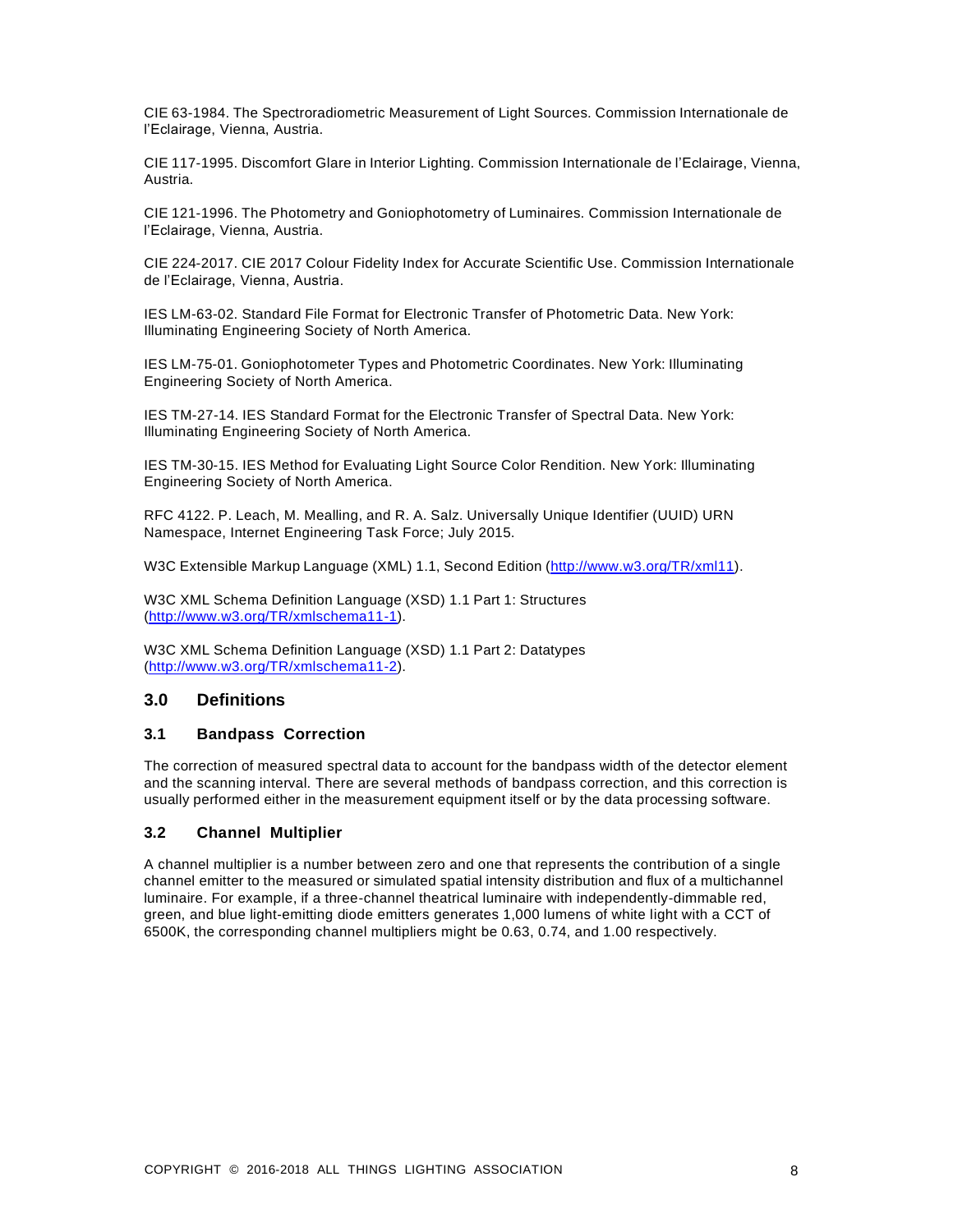# <span id="page-7-0"></span>**3.3 Dimensions**

For the purposes of this document, a luminaire shall be represented as a rectangular or cylindrical object with dimensions of length, width, and (optionally) height, as shown in FIG. 1:



Figure 1 – Luminaire dimensions

where the width dimension is parallel to the 0–180 degrees axis of the intensity distribution, and the length dimension is parallel to the 90–270 degrees axis of the intensity distribution. (This convention conforms with CIE 121.)

NOTE: The purpose of this geometric object is to represent planar surfaces for the emission areas (see Clause 3.5). It is not intended to represent the physical geometry of the luminaire housing.

The x-y-z coordinate system consists of the x-axis aligned with 0 degrees horizontal, the y-axis aligned with 90 degrees horizontal, and the z-axis aligned with zenith (+90 degrees vertical). The origin is coincident with the geometric center of the rectangular or cylindrical object (which may be different from the emitter center used for measurement purposes).

The four side faces of the enclosing box shall be identified as:

- C0 Perpendicular to 0-degree (+x) axis
- C90 Perpendicular to 90-degree (+y) axis
- C180 Perpendicular to 180-degree (-x) axis
- C270 Perpendicular to 270-degree (-y) axis

All dimensions shall be expressed in meters.

# <span id="page-7-1"></span>**3.4 Document**

Instead of using "file" as the description for this data storage mechanism, the term "document" will be used. The term "document" is more appropriate when the information may not actually exist as a physical file but may instead be generated dynamically and electronically transmitted.

# <span id="page-7-2"></span>**3.5 Emitter**

Any device that emits electromagnetic ("optical") radiation within the wavelength range of 100 nm to 1000µm.

A device that emits optical radiation within the wavelength range of 380 nm to 780 nm (that is, visible light) may also be referred to as a "light source."

# <span id="page-7-3"></span>**3.6 Emitter Center**

The emitter center represents the origin for intensity distribution measurements. It may be offset from the geometric center of the rectangular or cylindrical luminaire representation. Also referred to as the "photometric center" for goniophotometric applications, it is the point in a luminaire or emitter from which the inverse square law operates most closely in the direction of maximum intensity.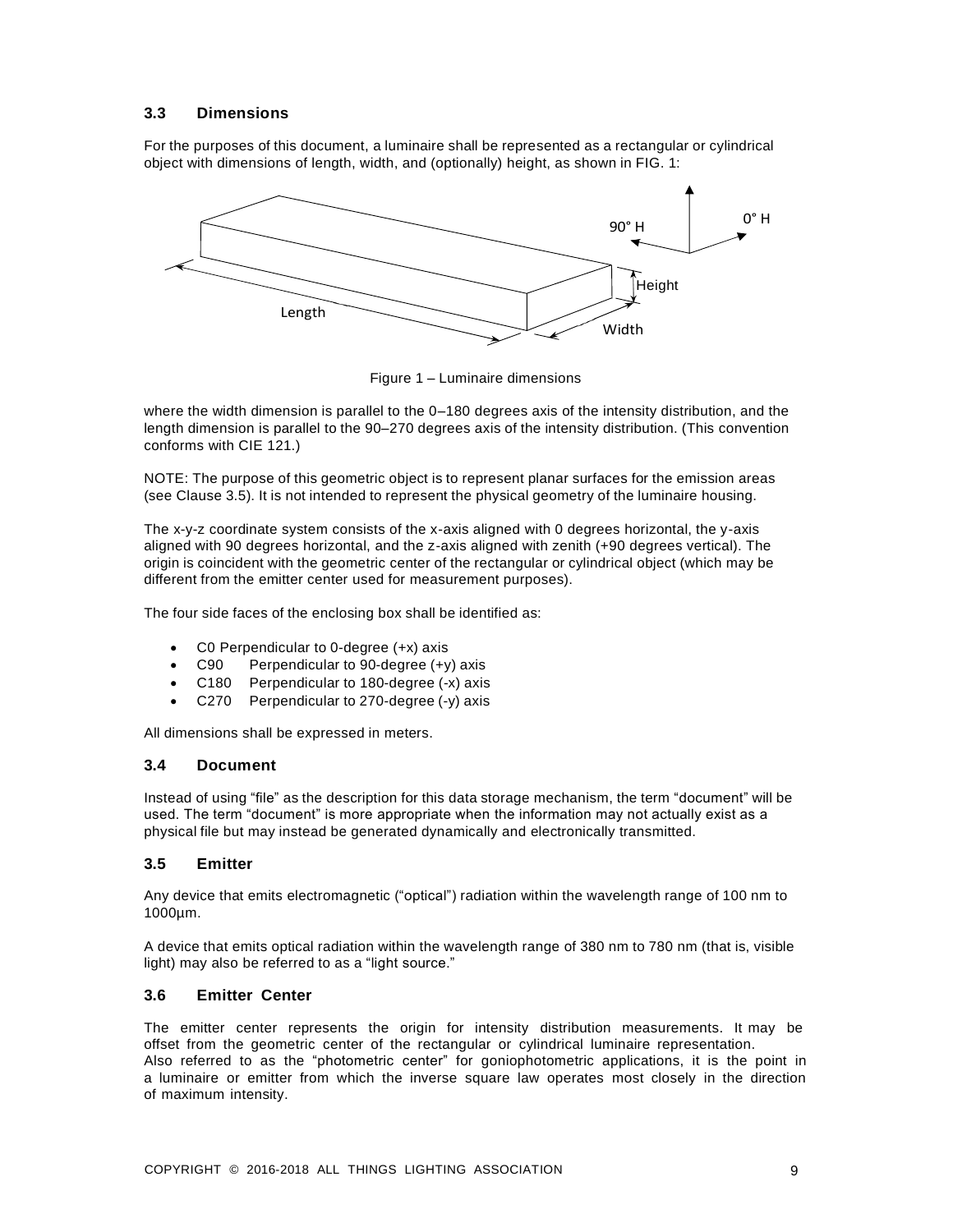# <span id="page-8-0"></span>**3.7 Emission Areas**

The emission areas of a specified face of the luminaire are the areas from which electromagnetic radiation is emitted. Multiple emission areas per face are allowed, including rectangular and elliptical shapes. They are intended primarily for use in CIE Unified Glare Rating (UGR) and similar visual glare calculations.

# <span id="page-8-1"></span>**3.8 Far-field versus Near-field**

Far-field intensity measurements assume a point emitter. In practice, the distance from the emitter to the sensor should be at least five times the largest diagonal dimension of the emission area (i.e., the "five-times" rule for goniophotometry).

Near-field illuminance, irradiance, photon flux density, or spectral irradiance measurements are typically made on a regular grid on a plane. No assumptions are made about the dimensions or geometry of the emitter(s).

# <span id="page-8-2"></span>**3.9 Geometric Center**

The geometric center is the center of the rectangular or cylindrical object defining the luminaire dimensions.

# <span id="page-8-3"></span>**3.10 Gonioradiometer**

For the purposes of this document, a gonioradiometer is defined as an instrument for measuring the directional radiant intensity, spectral radiant intensity, or spectrally-weighted radiant intensity distribution of an emitter. The definition encompasses goniophotometers, gonioradiometers, and goniospectroradiometers.

# <span id="page-8-4"></span>**3.11 Luminous**

For the purpose of this document, the term "luminous" is synonymous with "photometric."

# <span id="page-8-5"></span>**3.12 Photon Flux**

Photon flux, also known as quantum flux, is the rate of flow of photons. It is analogous to radiant flux, except that it is measured in micromoles of photons per second (µmol/sec) rather than joules of energy per second (watts). See Annex B, Photon Flux, for further information.

# <span id="page-8-6"></span>**3.13 Photon Intensity**

Photon intensity is analogous to radiant intensity, except that it is the photon flux emitted by an emitter in a given direction. It is measured in micromoles of photons per second per steradian (µmol/sec-sr).

# <span id="page-8-7"></span>**3.14 Photon Flux Density**

Photon flux density is analogous to irradiance, except that it is the areal density of photon flux incident upon a real or imaginary surface. It is measured in micromoles of photons per second per square meter (µmol/sec/m<sup>2</sup>).

# <span id="page-8-8"></span>**4.0 XML Schema for Luminaire Optical Data**

The luminaire optical data document is defined in terms of the W3C XML Schema presented in Section 4.7.

The XML document is separated into six elements:

- 1. The required Version element, which identifies the XML schema version.
- 2. The required Header element, which contains all generic information about the luminaire;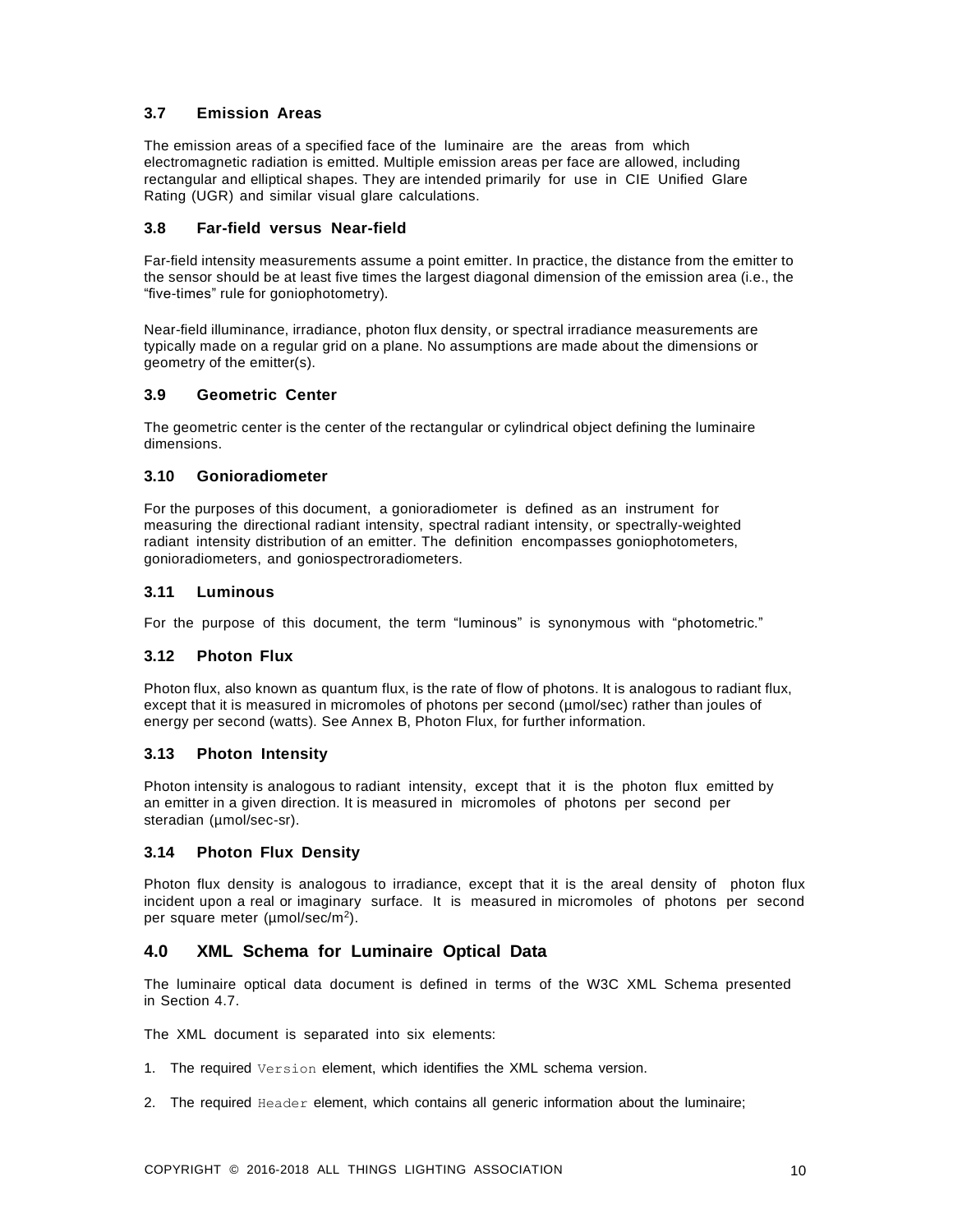- 3. The optional Luminaire element, which contains information about the luminaire dimensions, shape, and number of emitters;
- 4. The optional Equipment element, which contains information about the measurement equipment used to perform the optical measurements;
- 5. The required Emitter element, which contains information about the emitter(s), including generic information, intensity distribution data, and spectral power distribution data; and
- 6. The optional CustomData element, which contains information specific to a particular application, such as for example government-mandated environmental criteria.

# <span id="page-9-0"></span>**4.1 Version Element**

<span id="page-9-1"></span>The required Version element identifies the XML schema version. It must be "1.1".

# **4.2 Header Element**

The required Header element is the parent of the document header section. This section contains information that is not specific to the luminaire data. Header elements are listed in Table 1.

| <b>Element</b>          | <b>Element Name</b>  | Data Type  | Required   | <b>Document</b> |
|-------------------------|----------------------|------------|------------|-----------------|
| <b>Description</b>      |                      |            |            | <b>Section</b>  |
| Manufacturer            | Manufacturer         | xs:string  | Optional   | 4.2.1           |
| Catalog Number          | CatalogNumber        | xs:string  | Optional   | 4.2.2           |
| <b>GTIN Number</b>      | GTINNumber           | xs:integer | Optional   | 4.2.3           |
| Description             | Description          | xs:string  | <b>Yes</b> | 4.2.4           |
| Laboratory              | Laboratory           | xs:string  | <b>Yes</b> | 4.2.5           |
| Report Number           | ReportNumber         | xs:string  | <b>Yes</b> | 4.2.6           |
| <b>Report Date</b>      | ReportDate           | xs:date    | <b>Yes</b> | 4.2.7           |
| Document Creator        | DocumentCreator      | xs:string  | Optional   | 4.2.8           |
| Document                | DocumentCreationDate | xs:date    | Optional   | 4.2.9           |
| <b>Creation Date</b>    |                      |            |            |                 |
| Unique Identifier       | UniqueIdentifier     | xs:string  | Optional   | 4.2.10          |
| Comment                 | Comment              | xs:string  | Optional   | 4.2.11          |
| Reference               | Reference            | xs:string  | Optional   | 4.2.12          |
| More Information<br>URI | MoreInfoURI          | xs:anyURI  | Optional   | 4.2.13          |

#### **Table 1: Header Element Fields**

#### <span id="page-9-2"></span>**4.2.1 Manufacturer Element**

<span id="page-9-3"></span>The optional Manufacturer element identifies the manufacturer of the luminaire or emitter.

#### **4.2.2 Catalog Number Element**

The optional CatalogNumber element identifies the manufacturer's product catalog number.

# <span id="page-9-4"></span>**4.2.3 GTIN Number Element**

The optional GTINNumber element identifies the Global Trade Item Number (GTIN) of the luminaire or emitter.

#### <span id="page-9-5"></span>**4.2.4 Description Element**

The required Description element contains a text description of the luminaire or emitter.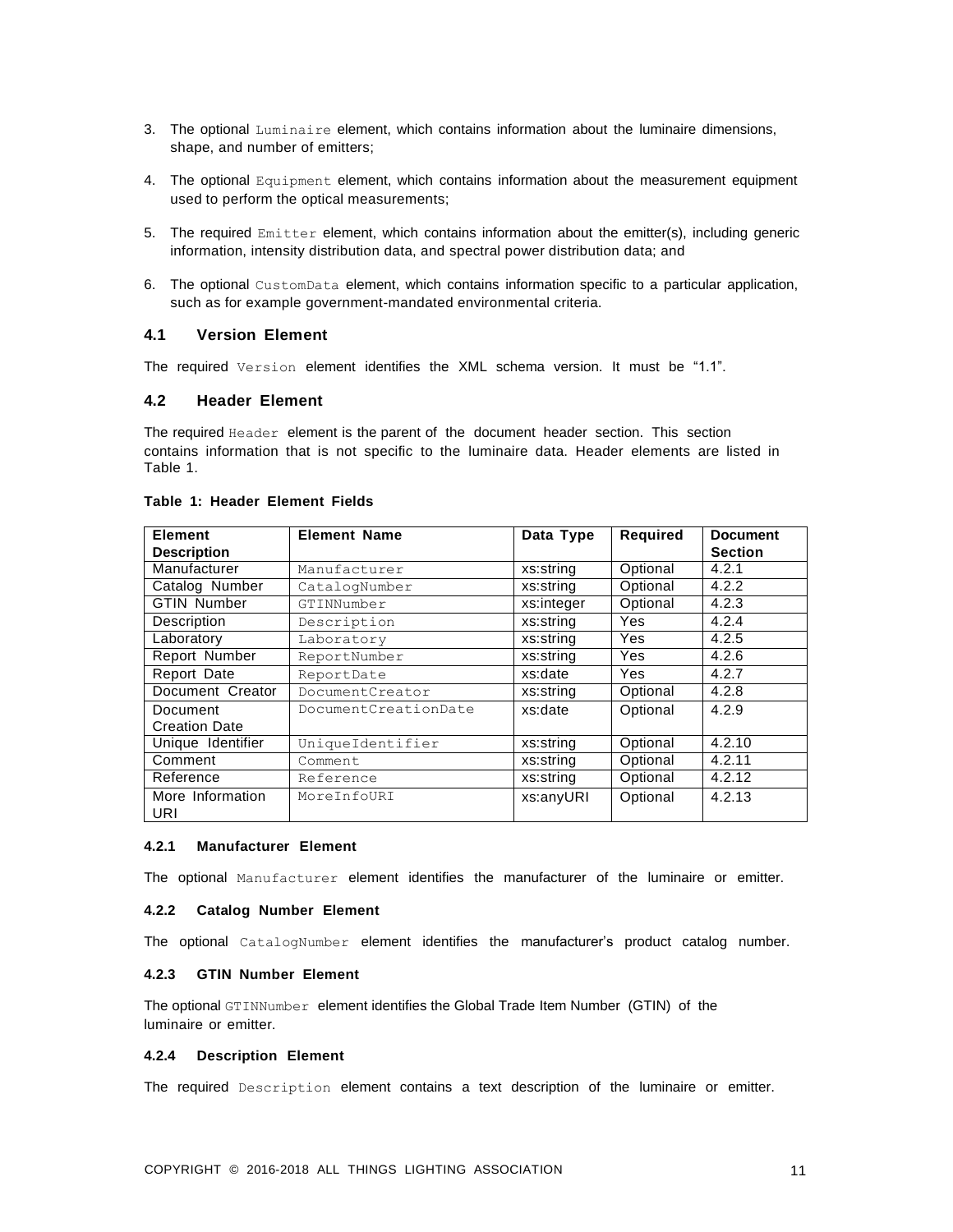#### <span id="page-10-0"></span>**4.2.5 Laboratory Element**

The required Laboratory element identifies the testing laboratory name that performed the data measurements. If the data was generated from a computer simulation and not tested at a laboratory, this field shall contain the name of the company that generated the data.

#### <span id="page-10-1"></span>**4.2.6 Report Number Element**

The required ReportNumber element identifies the testing laboratory report number.

#### <span id="page-10-2"></span>**4.2.7 Report Date Element**

The required ReportDate element identifies the testing laboratory report date using the XSD Date data type, YYYY-MM-DD.

#### <span id="page-10-3"></span>**4.2.8 Document Creator Element**

The optional DocumentCreator element identifies the creator of the document, which may be a test lab, a research group, a standard body, a company or an individual.

# <span id="page-10-4"></span>**4.2.9 Document Creation Date Element**

The optional DocumentCreationDate element identifies the document creation date using the XSD Date data type, YYYY-MM-DD.

#### <span id="page-10-5"></span>**4.2.10 Unique Identifier Element**

The optional UniqueIdentifier element contains a Universally Unique Identifier (UUID) as defined by RFC 4122. Most scientific programming language libraries include functions that will automatically generate UUIDs.

A UUID is a unique 128-bit value expressed as a string with 32 hexadecimal digits in the format xxxxxxxx-xxxx-xxxx-xxxx-xxxxxxxxxxxx. For example:

## 21EC2020-3AEA-4069-A2DD-08002B30309D

The intent of the UUID is to uniquely identify the document's measurement data. The document creator shall generate a new UUID whenever the document's measurement data is modified.

# <span id="page-10-6"></span>**4.2.11 Comment Element**

The optional Comment element provides arbitrary additional information relating to the tested and reported data.

<span id="page-10-7"></span>Multiple Comment elements are allowed.

#### **4.2.12 Reference Element**

The optional Reference element identifies one or more regulatory standards or other documents with which the luminaire or emitter complies, or the regulatory standards or other documents to which the laboratory measurements conform. This may, for example, be a document name or a Web address.

<span id="page-10-8"></span>Multiple Reference elements are allowed.

#### **4.2.13 More Information URI Element**

The optional MoreInfoURI element provides a Uniform Resource Identifier (URI) address for further luminaire information.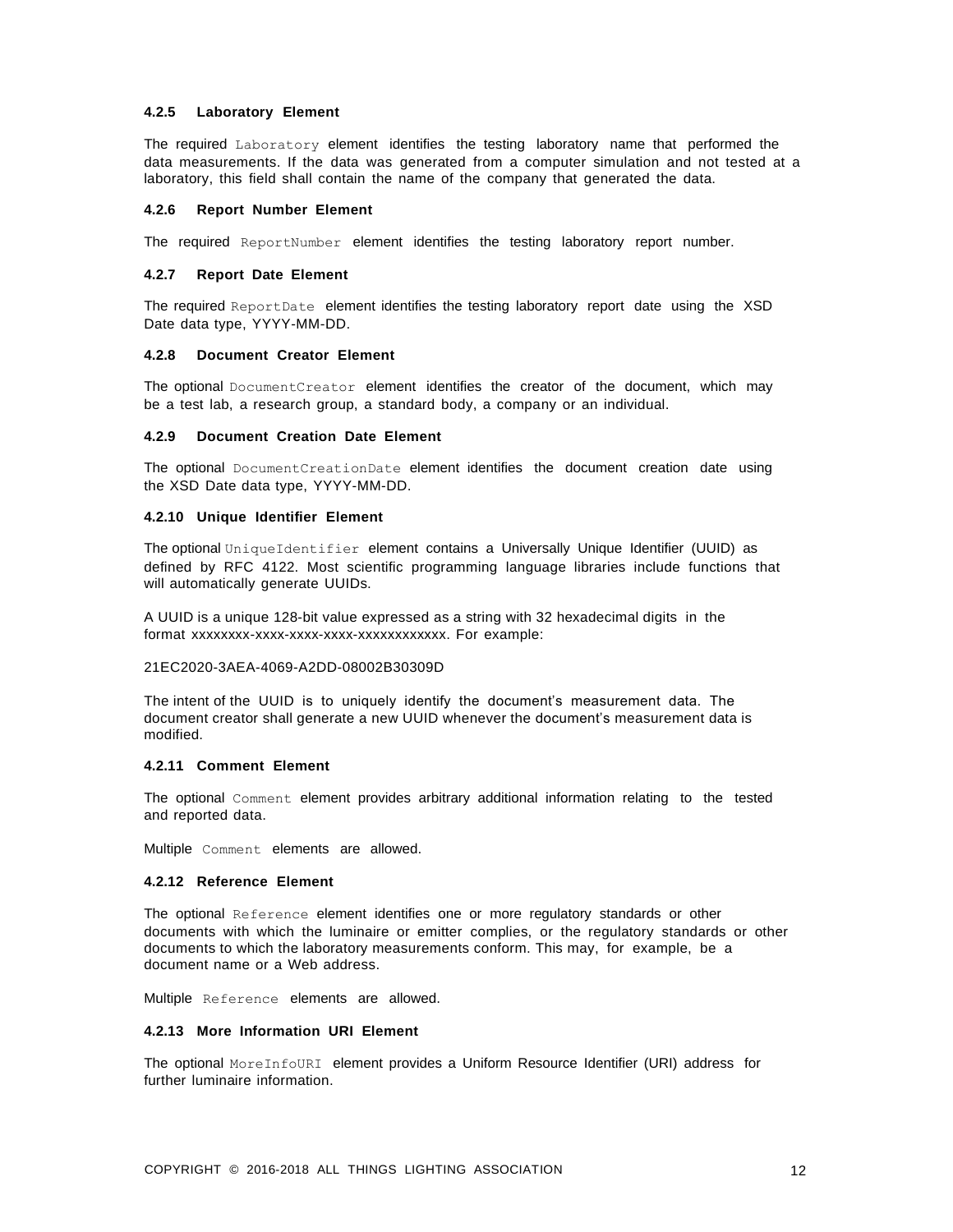# <span id="page-11-0"></span>**4.3 Luminaire Element**

The optional Luminaire element is the parent of the luminaire data. Elements are detailed in Table 2.

# **Table 2: Luminaire Fields**

| <b>Element Description</b> | <b>Element Name</b> | Data Type   | Reauired | <b>Document Section</b> |
|----------------------------|---------------------|-------------|----------|-------------------------|
| Dimensions                 | Dimensions          | XML Element | Yes      | 4.3.1                   |
| Shape                      | Shape               | xs:string   | Optional | 4.3.2                   |
| Number Emitters            | NumEmitter          | xs:int      | Yes      | 4.3.3                   |

# <span id="page-11-1"></span>**4.3.1 Dimensions Element**

The required Dimensions element is the parent of the luminaire dimensions data. Elements are detailed in Table 3.

#### **Table 3: Dimensions Fields**

| <b>Element Description</b> | <b>Element</b> | Data Type  | Required | Document Section |
|----------------------------|----------------|------------|----------|------------------|
|                            | <b>Name</b>    |            |          |                  |
| Length                     | Length         | xs:decimal | Yes      | 4.3.1.1          |
| Width                      | Width          | xs:decimal | Yes      | 4.3.1.2          |
| Height                     | Height         | xs:decimal | Yes      | 4.3.1.3          |

#### **4.3.1.1 Length Element**

The required Length element specifies the length of the luminaire housing in meters.

# **4.3.1.2 Width Element**

The required Width element specifies the width of the luminaire housing in meters.

#### **4.3.1.3 Height Element**

The required Height element specifies the height of the luminaire housing in meters. (To support legacy photometric data file formats, the value of this element may be zero.)

# <span id="page-11-2"></span>**4.3.2 Shape Element**

The luminaire may optionally be represented as an axis-aligned cylindrical object.



# Figure 2 – Axis-aligned cylindrical luminaire orientations

The optional Shape element identifies the aligned axis. Valid values are listed in Table 4.

#### **Table 4: Shape Types**

| . | Nescrintion<br>υτισπ<br><br>. . |
|---|---------------------------------|
|   |                                 |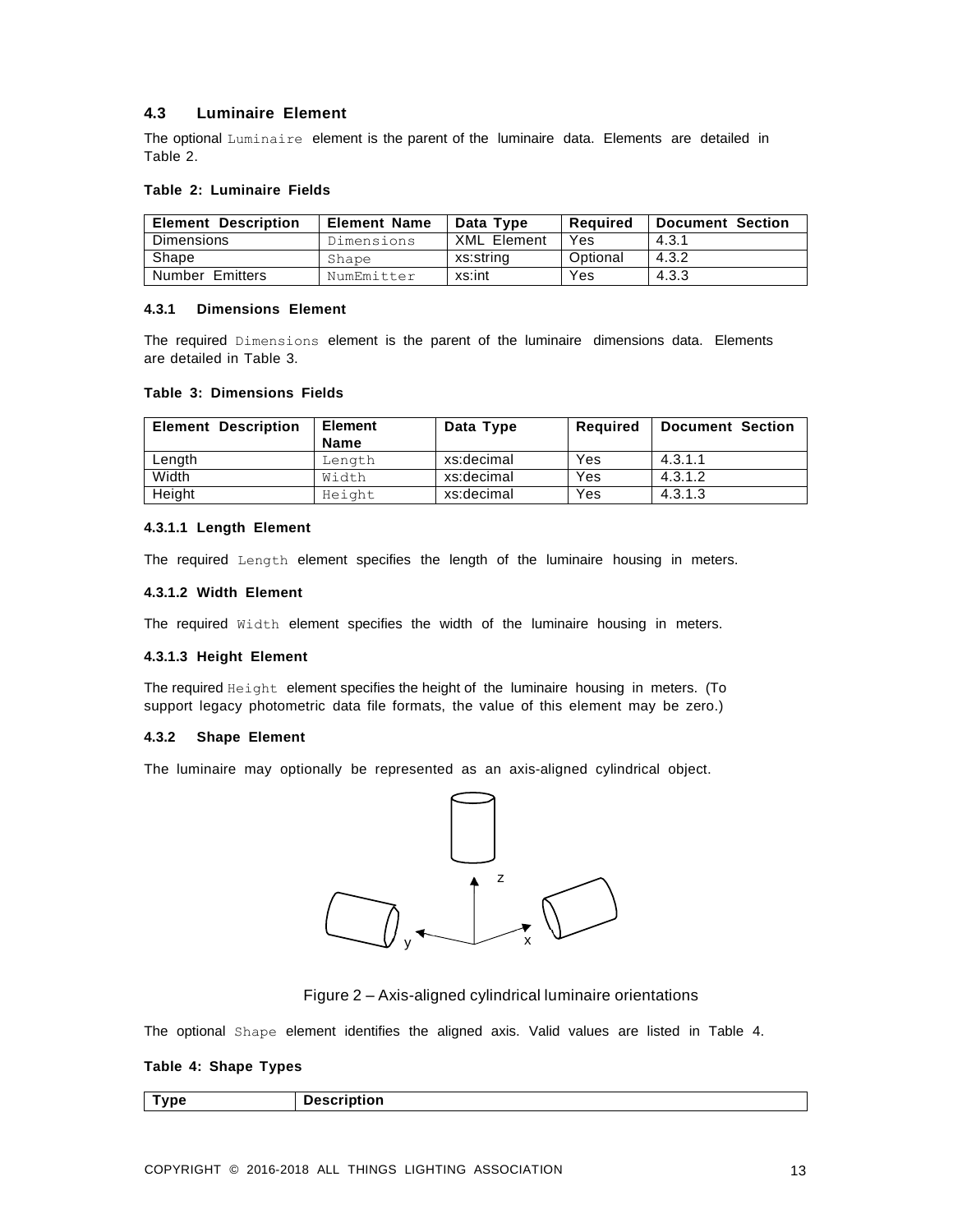| Align X | Luminaire is cylindrical in y-z plane |
|---------|---------------------------------------|
| Align Y | Luminaire is cylindrical in x-z plane |
| Align Z | Luminaire is cylindrical in x-y plane |

# <span id="page-12-0"></span>**4.3.3 Number Emitters Element**

The required NumEmitter element specifies the number of Emitter elements. (See Section 4.5 for details.)

# <span id="page-12-1"></span>**4.4 Equipment Element**

The optional Equipment element is the parent of measurement equipment data. Elements are detailed in Table 5.

# **Table 5: Equipment Fields**

| Element<br><b>Description</b> | <b>Element Name</b> | Data Type             | Required | <b>Document</b><br><b>Section</b> |
|-------------------------------|---------------------|-----------------------|----------|-----------------------------------|
| Gonioradiometer               | Gonioradiometer     | XML<br>Element        | Optional | 4.4.1                             |
| Integrating Sphere            | IntegratingSphere   | XML<br>Element        | Optional | 4.4.2                             |
| Spectroradiometer             | Spectroradiometer   | <b>XML</b><br>Element | Optional | 4.4.3                             |

# <span id="page-12-2"></span>**4.4.1 Gonioradiometer Element**

The optional Gonioradiometer element is the parent of gonioradiometric data. This element contains information that is specific to the gonioradiometer data. Elements are detailed in Table 6.

# **Table 6: Gonioradiometer Fields**

| Element<br><b>Description</b> | <b>Element Name</b>  | Data<br>Type | Reguired | <b>Document</b><br><b>Section</b> |
|-------------------------------|----------------------|--------------|----------|-----------------------------------|
| Type                          | Type                 | xs:string    | Yes      | 4.4.1.1                           |
| Measurement                   | MeasurementEquipment | xs:string    | Optional | 4.4.1.2                           |
| Equipment                     |                      |              |          |                                   |

# **4.4.1.1 Type Element**

The required Type element identifies the gonioradiometer type. Valid values are listed in Table 7.

# **Table 7: Gonioradiometer Types**

| <b>Type</b> | Reference           |
|-------------|---------------------|
| CIE A       | CIE 121-1996        |
| CIE B       | CIE 121-1996        |
| CIE C       | CIE 121-1996        |
| IES A       | <b>IES LM-75-01</b> |
| IES B       | <b>IES LM-75-01</b> |
| IES C       | <b>IES LM-75-01</b> |
| CUSTOM      | Not applicable      |

# **4.4.1.2 Measurement Equipment Element**

The optional MeasurementEquipment element contains a description of the equipment used to measure the gonioradiometric data.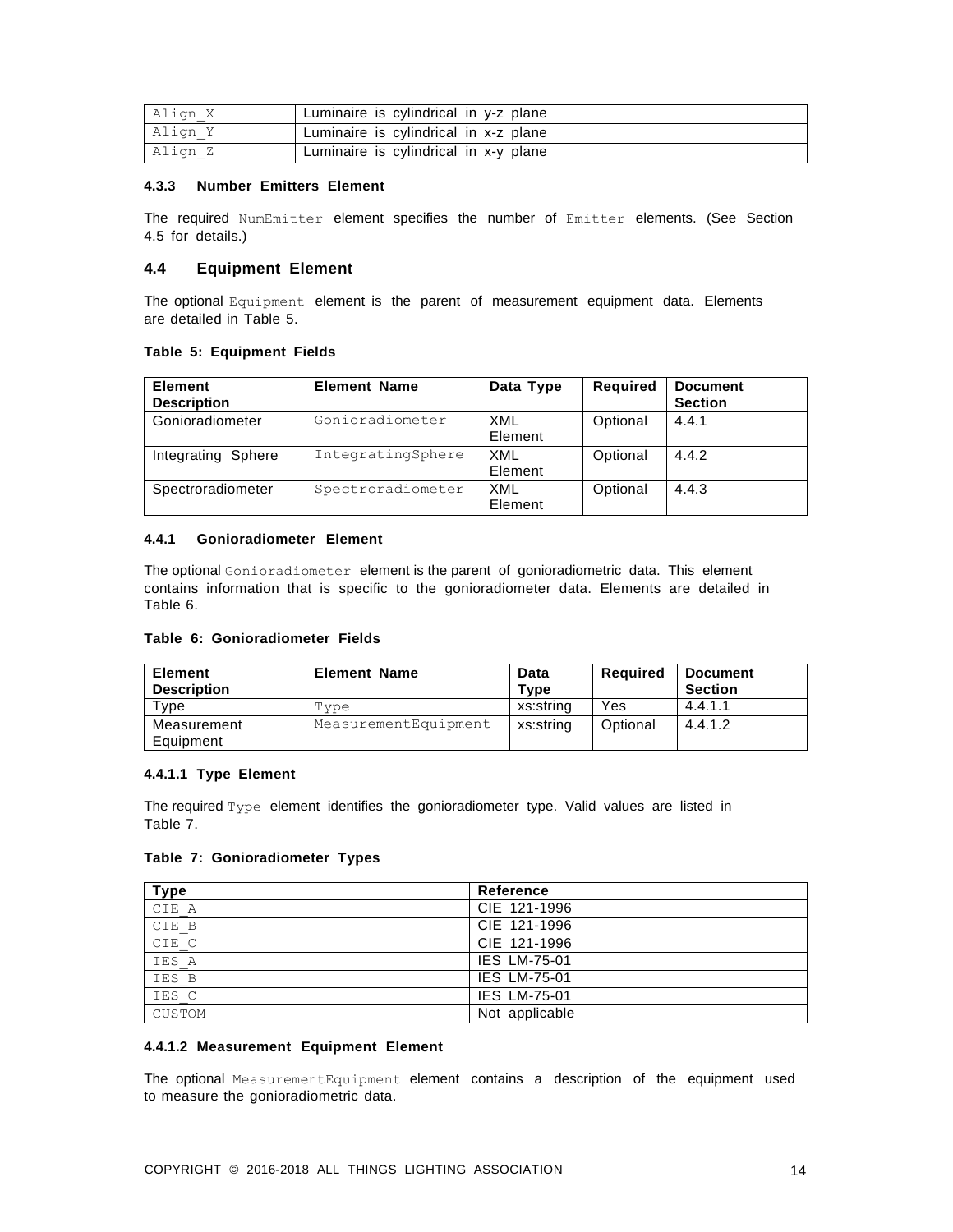Multiple MeasurementEquipment elements are allowed.

# <span id="page-13-0"></span>**4.4.2 Integrating Sphere Element**

The optional IntegratingSphere element is the parent of integrating sphere data. Elements are detailed in Table 8.

#### **Table 8: Integrating Sphere Fields**

| <b>Element</b><br><b>Description</b> | <b>Element Name</b>  | Data<br>Type | Reauired | <b>Document</b><br><b>Section</b> |
|--------------------------------------|----------------------|--------------|----------|-----------------------------------|
| Measurement<br>Equipment             | MeasurementEquipment | xs:string    | Yes      | 4.4.2.1                           |

#### **4.4.2.1 Measurement Equipment Element**

The required MeasurementEquipment element contains a description of the equipment used to measure the integrating sphere data.

Multiple MeasurementEquipment elements are allowed.

### <span id="page-13-1"></span>**4.4.3 Spectroradiometer Element**

The optional Spectroradiometer element is the parent of spectroradiometer data. Elements are detailed in Table 9.

#### **Table 9: Spectroradiometer Fields**

| <b>Element</b><br><b>Description</b> | <b>Element Name</b>  | Data Type  | <b>Required</b> | <b>Document</b><br><b>Section</b> |
|--------------------------------------|----------------------|------------|-----------------|-----------------------------------|
| Measurement                          | MeasurementEquipment | xs:string  | Optional        | 4.4.3.1                           |
| Equipment                            |                      |            |                 |                                   |
| Bandwidth FWHM                       | BandwidthFWHM        | xs:decimal | Optional        | 4.4.3.2                           |
| <b>Bandwidth</b><br>Corrected I      | BandwidthCorrected   | xs:boolean | Optional        | 4.4.3.3                           |
| Bandwidth Method                     | BandwidthMethod      | xs:string  | Optional        | 4.4.3.4                           |

#### **4.4.3.1 Measurement Equipment Element**

The optional MeasurementEquipment element contains a description of the equipment used to measure the spectral data.

Multiple MeasurementEquipment elements are allowed.

#### **4.4.3.2 Bandwidth FWHM Element**

The optional BandwidthFWHM attribute specifies the spectroradiometer full-width halfmaximum bandwidth in nanometers.

#### **4.4.3.3 Bandwidth Corrected Element**

The optional BandwidthCorrected attribute specifies that bandwidth correction has been applied to the measured data.

# **4.4.3.4 Bandwidth Method Element**

The optional BandwidthMethod attribute documents the bandwidth correction method.

# <span id="page-13-2"></span>**4.5 Emitter Element**

The required Emitter element is the parent of emitter data. Elements are detailed in Table 10.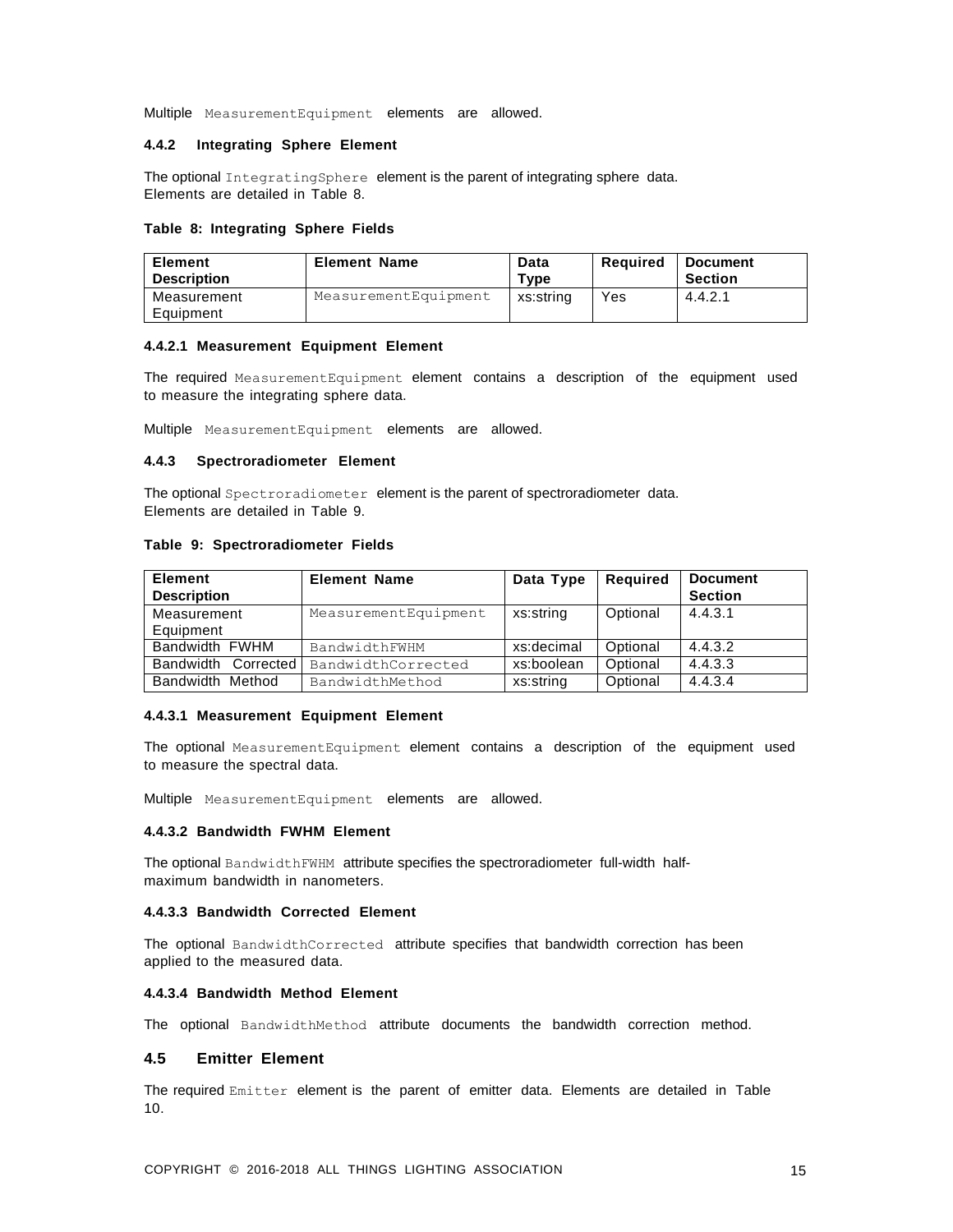Multiple Emitter elements are allowed as per NumEmitter element (Section 4.3.3).

| <b>Element</b>        | <b>Element Name</b> | Data Type          | Required | <b>Document</b> |
|-----------------------|---------------------|--------------------|----------|-----------------|
| <b>Description</b>    |                     |                    |          | <b>Section</b>  |
| Quantity              | Quantity            | xs:int             | Yes      | 4.5.1           |
| Description           | Description         | xs:string          | Yes      | 4.5.2           |
| Catalog               | CatalogNumber       | xs:string          | Optional | 4.5.3           |
| Number                |                     |                    |          |                 |
| Rated Lumens          | RatedLumens         | xs:decimal         | Optional | 4.5.4           |
| Input Wattage         | InputWattage        | xs:decimal         | Yes      | 4.5.5           |
| Power Factor          | PowerFactor         | xs:decimal         | Optional | 4.5.6           |
| <b>Ballast Factor</b> | BallastFactor       | xs:decimal         | Optional | 4.5.7           |
| <b>Tilt Angles</b>    | TiltAngles          | <b>XML</b> Element | Optional | 4.5.8           |
| Color                 | ColorTemperature    | <b>XML</b> Element | Optional | 4.5.9           |
| Temperature           |                     |                    |          |                 |
| Color                 | ColorRendering      | <b>XML</b> Element | Optional | 4.5.10          |
| Rendering             |                     |                    |          |                 |
| Duv                   | Duy                 | xs:decimal         | Optional | 4.5.11          |
| S/P Ratio             | SPRatio             | xs:decimal         | Optional | 4.5.12          |
| Data                  | DataGeneration      | <b>XML Element</b> | Optional | 4.5.13          |
| Generation            |                     |                    |          |                 |
| Luminous              | LuminousData        | <b>XML</b> Element | Optional | 4.5.14          |
| Data                  |                     |                    |          |                 |
| Radiant Data          | RadiantData         | <b>XML</b> Element | Optional | 4.5.15          |
| Photon Data           | PhotonData          | <b>XML</b> Element | Optional | 4.5.16          |
| Spectral Data         | SpectralData        | <b>XML</b> Element | Optional | 4.5.17          |
| Illuminance           | IllumData           | <b>XML Element</b> | Optional | 4.5.18          |
| Data                  |                     |                    |          |                 |
| Irradiance            | IrradData           | <b>XML</b> Element | Optional | 4.5.19          |
| Data                  |                     |                    |          |                 |
| Photon Flux           | PFDData             | <b>XML</b> Element | Optional | 4.5.20          |
| Density Data          |                     |                    |          |                 |
| Spectral              | SpecIrradData       | <b>XML Element</b> | Optional | 4.5.21          |
| Irradiance            |                     |                    |          |                 |
| Data                  |                     |                    |          |                 |
| Channels              | Channels            | <b>XML</b> Element | Optional | 4.5.22          |
| Emission              | EmissionAreas       | <b>XML Element</b> | Optional | 4.5.23          |
| Areas                 |                     |                    |          |                 |
| <b>Emitter Center</b> | EmitterCenter       | <b>XML</b> Element | Optional | 4.5.24          |
| Regulatory            | Regulatory          | <b>XML</b> Element | Optional | 4.5.25          |

#### **Table 10: Emitter Fields**

**NOTE:** The Emitter element must include at least one of LuminousData, RadiantData, PhotonData, SpectralData, IllumData, IrradData, PFDData, and SpecIrradData elements.

# <span id="page-14-0"></span>**4.5.1 Quantity Element**

The required Quantity element specifies the number of emitters.

# <span id="page-14-1"></span>**4.5.2 Description Element**

The required Description element describes the emitter type.

# <span id="page-14-2"></span>**4.5.3 Catalog Number Element**

The optional CatalogNumber element specifies the emitter manufacturer's catalog number.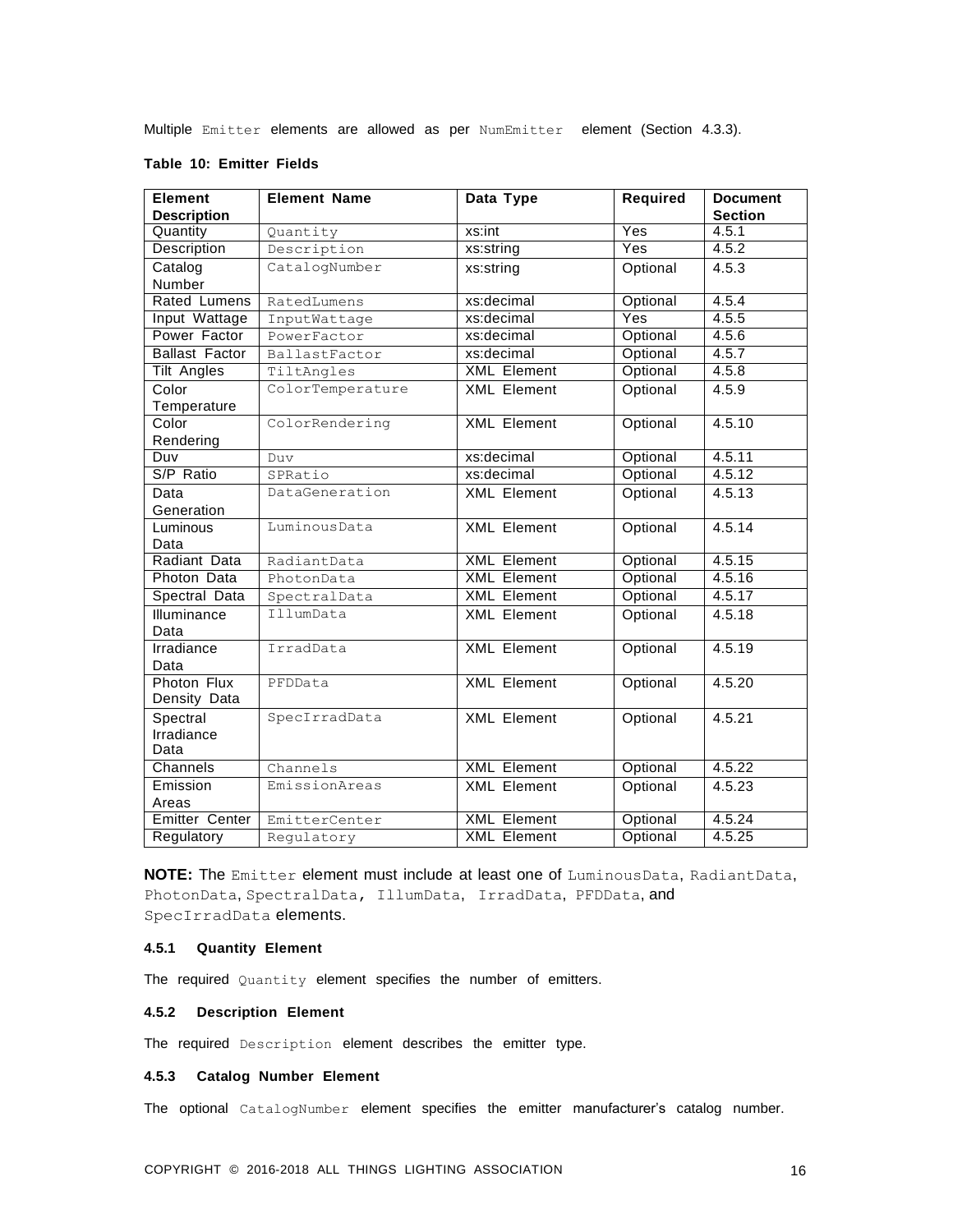# <span id="page-15-0"></span>**4.5.4 Rated Emitter Lumens Element**

The optional RatedLumens element specifies the manufacturer's rated emitter lumens. Forvariable-CCT emitters, this value shall be the maximum rated emitter lumens.

#### <span id="page-15-1"></span>**4.5.5 Input Wattage Element**

The required InputWattage element specifies the input wattage.

# <span id="page-15-2"></span>**4.5.6 Power Factor Element**

<span id="page-15-3"></span>The optional PowerFactor element specifies the power factor.

#### **4.5.7 Ballast Factor Element**

The optional BallastFactor element specifies the ratio of the flux emitted by the emitter when operated with a commercial ballast compared to the flux emitted by the same emitter when operated with a standard (reference) ballast used for rating lamp lumens. For application purposes, the ballast factor is used to adjust the emitter performance data from laboratory test conditions to actual field conditions.

# <span id="page-15-4"></span>**4.5.8 Tilt Angles Element**

The optional TiltAngles element is the parent of the emitter tilt angle data. Elements are detailed in Table 11.

# **Table 11: Tilt Angle Fields**

| <b>Element Description</b> | <b>Element Name</b> | Data Type          | Reauired | <b>Document</b><br><b>Section</b> |
|----------------------------|---------------------|--------------------|----------|-----------------------------------|
| Number Angles              | NumberAngles        | xs:int             | Yes      | 4.5.8.1                           |
| Tilt                       | Tilt                | <b>XML</b> Element | Yes      | 4.5.8.2                           |

#### **4.5.8.1 Number Angles Element**

The required NumberAngles element specifies the number of tilt angles.

#### **4.5.8.2 Tilt Element**

The required Tilt element specifies the emitter intensity multiplier for the specified tilt angle (in degrees). For example:

<Tilt angle="30.0">0.87</Tilt>

#### <span id="page-15-5"></span>**4.5.9 Color Temperature Element**

The optional ColorTemperature element is the parent of the correlated color temperature (CCT) range data. Elements are detailed in Table 12.

### **Table 12: Correlated Color Temperature Range Fields**

| <b>Element Description</b> | <b>Element Name</b> | Data Type | Reauired | <b>Document</b><br><b>Section</b> |
|----------------------------|---------------------|-----------|----------|-----------------------------------|
| Fixed CCT                  | FixedCCT            | xs:int    | Optional | 4.5.9.1                           |
| Minimum CCT                | MinCCT              | xs:int    | Optional | 4.5.9.2                           |
| Maximum CCT                | MaxCCT              | xs:int    | Optional | 4.5.9.3                           |

# **4.5.9.1 Fixed CCT Element**

The optional FixedCCT element specifies the correlated color temperature of a fixed-CCT emitter.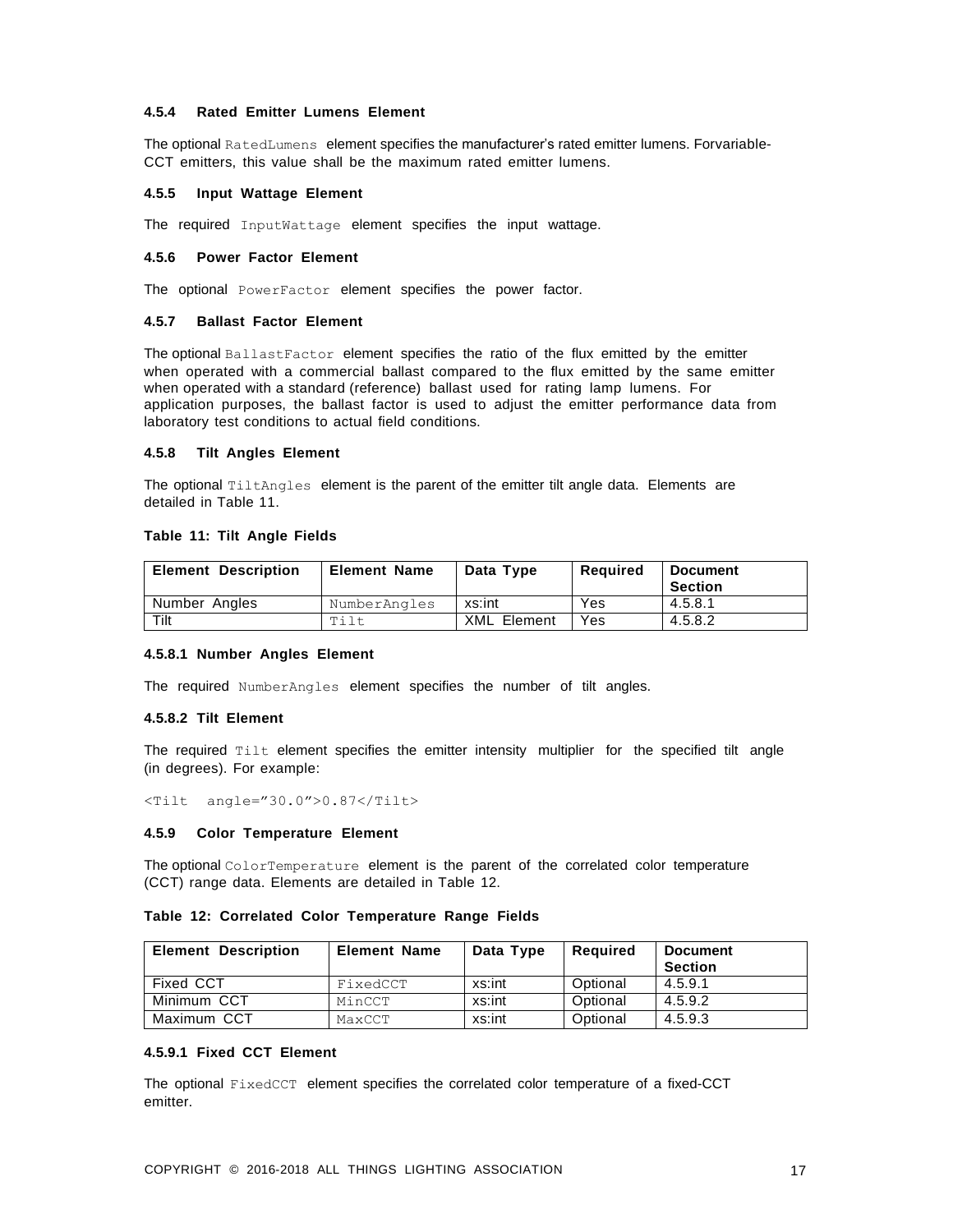# **4.5.9.2 Minimum CCT Element**

The optional MinCCT element specifies the minimum correlated color temperature of a variable-CCT emitter.

#### **4.5.9.3 Maximum CCT Element**

The optional  $MaxCCT$  element specifies the maximum correlated color temperature of a variable-CCT emitter.

# <span id="page-16-0"></span>**4.5.10 Correlated Color Rendering Element**

The optional ColorRendering element is the parent of the color rendering metrics data. Elements are detailed in Table 13.

# **Table 13: Color Rendering Metrics Fields**

| <b>Element Description</b> | <b>Element Name</b> | Data Type              | Required | <b>Document Section</b> |
|----------------------------|---------------------|------------------------|----------|-------------------------|
| CIE CRI                    | CIE CRI             | XML Element   Optional |          | 14.5.10.1               |
| <b>IES TM30</b>            | IES TM30            | XML Element   Optional |          | 4.5.10.2                |

#### **4.5.10.1 CIE\_CRI Element**

The optional CIE\_CRI element is the parent of the CIE Colour Rendering Indices data. Elements are detailed in Table 14.

#### **Table 14: CIE\_CRI Fields**

| <b>Element Description</b> | <b>Element Name</b> | Data Type | Reauired | <b>Document</b><br><b>Section</b> |
|----------------------------|---------------------|-----------|----------|-----------------------------------|
| Ra                         | Ra                  | xs:int    | Yes      | 4.5.10.1.1                        |
| R <sub>9</sub>             | R9                  | xs:int    | Optional | 4.5.10.1.2                        |

# **4.5.10.1.1 Ra Element**

The required Ra element specifies the CIE General Colour Rendering Index Ra.

### **4.5.10.1.2 R9 Element**

The optional R9 element specifies the CIE Special Colour Rendering Index R9.

#### **4.5.10.2 IES\_TM30 Element**

The optional IES TM30 element is the parent of the IES TM-30 color rendering metrics data. Elements are detailed in Table 15.

# **Table 15: IES\_TM30 Fields**

| <b>Element Description</b> | <b>Element Name</b> | Data Type | Required | <b>Document</b> |
|----------------------------|---------------------|-----------|----------|-----------------|
|                            |                     |           |          | <b>Section</b>  |
| Rf                         | Rf                  | xs:int    | Yes      | 4.5.10.2.1      |
| Rg                         | Rq                  | xs:int    | Yes      | 4.5.10.2.2      |
| Rfh01                      | Rfh01               | xs:int    | Optional | 4.5.10.2.3      |
| Rfh <sub>02</sub>          | Rfh02               | xs:int    | Optional | 4.5.10.2.3      |
| Rfh03                      | Rfh03               | xs:int    | Optional | 4.5.10.2.3      |
| Rfh04                      | Rfh04               | xs:int    | Optional | 4.5.10.2.3      |
| Rfh05                      | Rfh05               | xs:int    | Optional | 4.5.10.2.3      |
| Rfh06                      | Rfh06               | xs:int    | Optional | 4.5.10.2.3      |
| Rfh07                      | Rfh07               | xs:int    | Optional | 4.5.10.2.3      |
| Rfh08                      | Rfh08               | xs:int    | Optional | 4.5.10.2.3      |
| Rfh09                      | Rfh09               | xs:int    | Optional | 4.5.10.2.3      |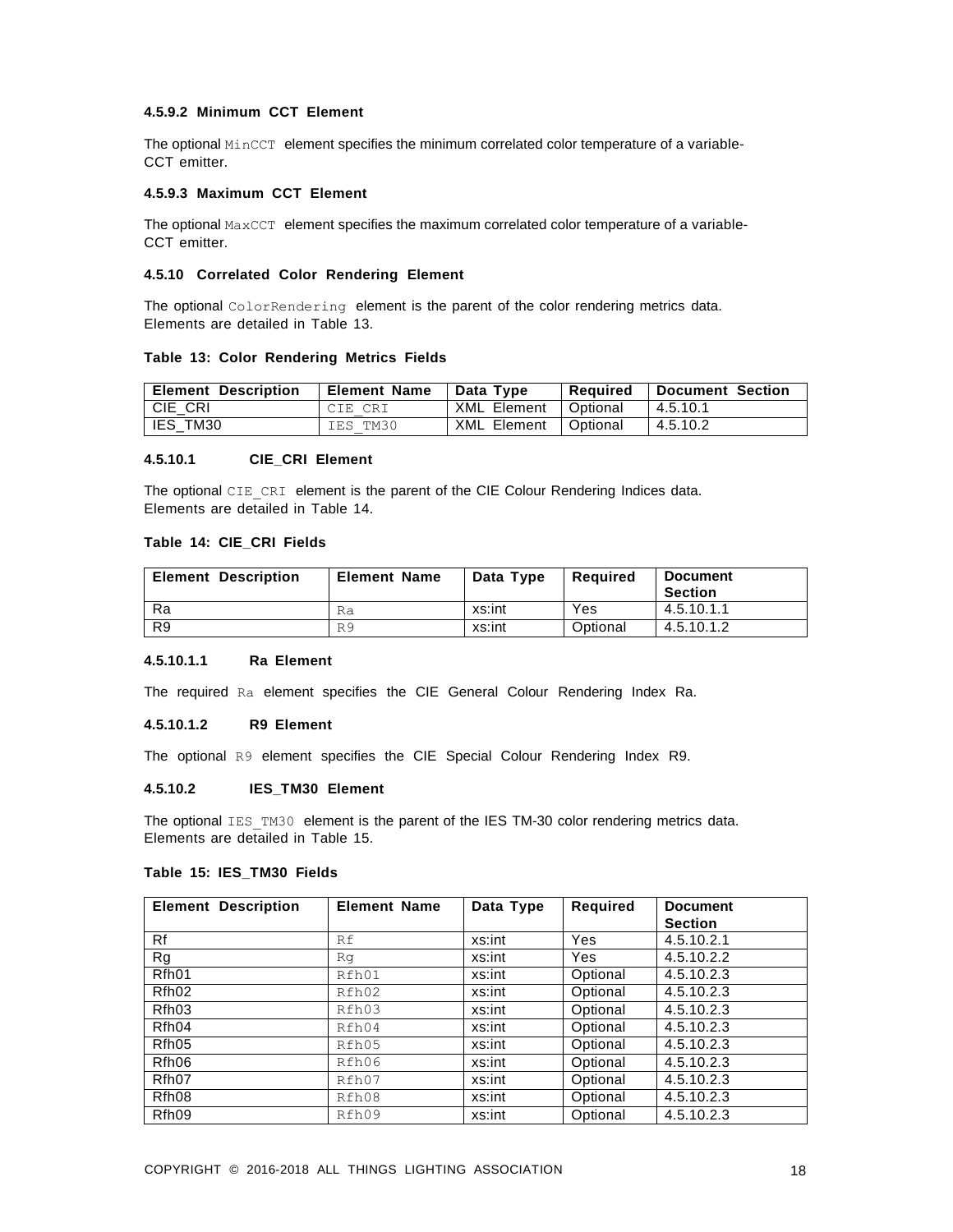| Rfh <sub>10</sub>  | Rfh10  | xs:int | Optional | 4.5.10.2.3 |
|--------------------|--------|--------|----------|------------|
| Rfh11              | Rfh11  | xs:int | Optional | 4.5.10.2.3 |
| Rfh12              | Rfh12  | xs:int | Optional | 4.5.10.2.3 |
| Rfh <sub>13</sub>  | Rfh13  | xs:int | Optional | 4.5.10.2.3 |
| Rfh <sub>14</sub>  | Rfh14  | xs:int | Optional | 4.5.10.2.3 |
| Rfh15              | Rfh15  | xs:int | Optional | 4.5.10.2.3 |
| Rfh <sub>16</sub>  | Rfh16  | xs:int | Optional | 4.5.10.2.3 |
| Rcsh01             | Rcsh01 | xs:int | Optional | 4.5.10.2.4 |
| Rcsh <sub>02</sub> | Rcsh02 | xs:int | Optional | 4.5.10.2.4 |
| Rcsh03             | Rcsh03 | xs:int | Optional | 4.5.10.2.4 |
| Rcsh04             | Rcsh04 | xs:int | Optional | 4.5.10.2.4 |
| Rcsh05             | Rcsh05 | xs:int | Optional | 4.5.10.2.4 |
| Rcsh06             | Rcsh06 | xs:int | Optional | 4.5.10.2.4 |
| Rcsh07             | Rcsh07 | xs:int | Optional | 4.5.10.2.4 |
| Rcsh08             | Rcsh08 | xs:int | Optional | 4.5.10.2.4 |
| Rcsh09             | Rcsh09 | xs:int | Optional | 4.5.10.2.4 |
| Rcsh10             | Rcsh10 | xs:int | Optional | 4.5.10.2.4 |
| Rcsh11             | Rcsh11 | xs:int | Optional | 4.5.10.2.4 |
| Rcsh12             | Rcsh12 | xs:int | Optional | 4.5.10.2.4 |
| Rcsh <sub>13</sub> | Rcsh13 | xs:int | Optional | 4.5.10.2.4 |
| Rcsh14             | Rcsh14 | xs:int | Optional | 4.5.10.2.4 |
| Rcsh15             | Rcsh15 | xs:int | Optional | 4.5.10.2.4 |
| Rcsh16             | Rcsh16 | xs:int | Optional | 4.5.10.2.4 |

# **4.5.10.2.1 Rf Element**

The required Rf element specifies the IES TM-30 fidelity index Rf.

#### **4.5.10.2.2 Rg Element**

The required Rg element specifies the IES TM-30 gamut index Rg.

# **4.5.10.2.3 Rfh\* Elements**

The optional  $Rfh*$  elements specify the sixteen local fidelity values within each hue-angle range.

# **4.5.10.2.4 Rcsh\* Elements**

The optional  $Rcsh*$  elements specify the sixteen local chroma shift values within each hueangle range.

# <span id="page-17-0"></span>**4.5.11 Duv Element**

The optional  $_{\text{Duv}}$  element specifies the closest distance of the emitter chromaticity to the Planckian locus as defined in ANSI C78.377-2017.

# <span id="page-17-1"></span>**4.5.12 S/P Ratio Element**

<span id="page-17-2"></span>The optional SPRatio element specifies the emitter scotopic-to-photopic lumens ratio.

# **4.5.13 Data Generation Element**

The optional DataGeneration element is the parent of data generation information. Elements are detailed in Table 16.

# **Table 16: Data Generation Fields**

| <b>Element</b> | <b>Element Name</b> | Data Type | Required | <b>Document</b> |
|----------------|---------------------|-----------|----------|-----------------|
| Description    |                     |           |          | <b>Section</b>  |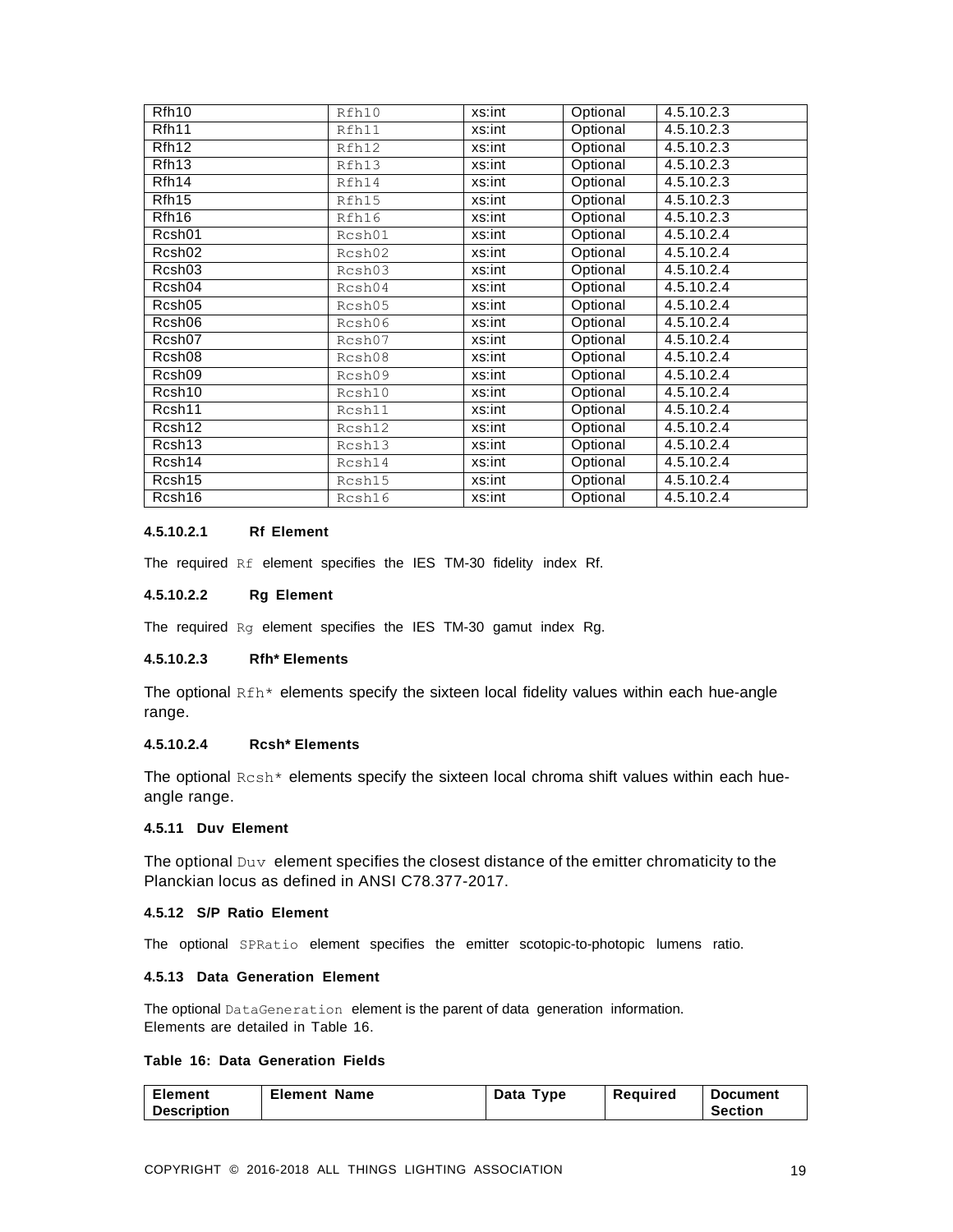| Simulation             | Simulation         | xs:boolean         | Optional | 4.5.13.1 |
|------------------------|--------------------|--------------------|----------|----------|
| Laboratory             | Laboratory         | <b>XML</b> Element | Optional | 4.5.13.2 |
| Intensity<br>Scaling   | IntensityScaling   | xs:boolean         | Optional | 4.5.13.3 |
| Angle<br>Interpolation | AngleInterpolation | xs:boolean         | Optional | 4.5.13.4 |

# **4.5.13.1 Simulation Element**

The optional Simulation element, if true, indicates that the intensity data was generated by means of a computer simulation rather than measured.

#### **4.5.13.2 Laboratory Element**

The optional Laboratory element is the parent of the Laboratory Certification data. Elements are detailed in Table 17.

# **Table 17: Laboratory Fields**

| <b>Element</b><br><b>Description</b> | <b>Element Name</b> | Data Type          | <b>Required</b> | <b>Document</b><br><b>Section</b> |
|--------------------------------------|---------------------|--------------------|-----------------|-----------------------------------|
| Type                                 | Certification       | xs:string          | Yes             | 4.5.13.2.1                        |
| Approval Body                        | ApprovalBody        | xs:string          | Yes             | 4.5.13.2.2                        |
| Approval Scope                       | ApprovalScope       | xs:string          | Yes             | 4.5.13.2.3                        |
| Measurement<br>Uncertainty           | MeasUncertainty     | <b>XML Element</b> | Yes             | 4.5.13.2.4                        |

# **4.5.13.2.1 Certification Element**

The required Certification element identifies the certification type. Valid values are listed in Table 18.

# **Table 18: Certification Types**

| Tvpe       | <b>Element Description</b> |
|------------|----------------------------|
| Accredited | Accredited test laboratory |
| Associated | Associated test laboratory |
| Customer   | Customer test facilities   |
| None       |                            |

# **4.5.13.2.2 Approval Body Element**

The required ApprovalBody element identifies the approval body. For example, "NVLAP".

#### **4.5.13.2.3 Approval Scope Element**

The required ApprovalScope element identifies the scope of the approval. For example, "IESNA LM-79 [Sections 9, 10, 12]".

#### **4.5.13.2.4 Measurement Uncertainty Element**

The required MeasUncertainty element is the parent of the Measurement Uncertainty data. Elements are detailed in Table 19.

Multiple MeasUncertainty elements are allowed.

#### **Table 19: Measurement Uncertainty Fields**

| <b>Element Description</b> | l Element Name  |             |     | Data Type   Required   Document Section |
|----------------------------|-----------------|-------------|-----|-----------------------------------------|
| Measurement Type           | MeasurementType | l xs:string | Yes | 4.5.13.2.4.1                            |
| Uncertainty                | Uncertainty     | xs:decimal  | Yes | 4.5.13.2.4.2                            |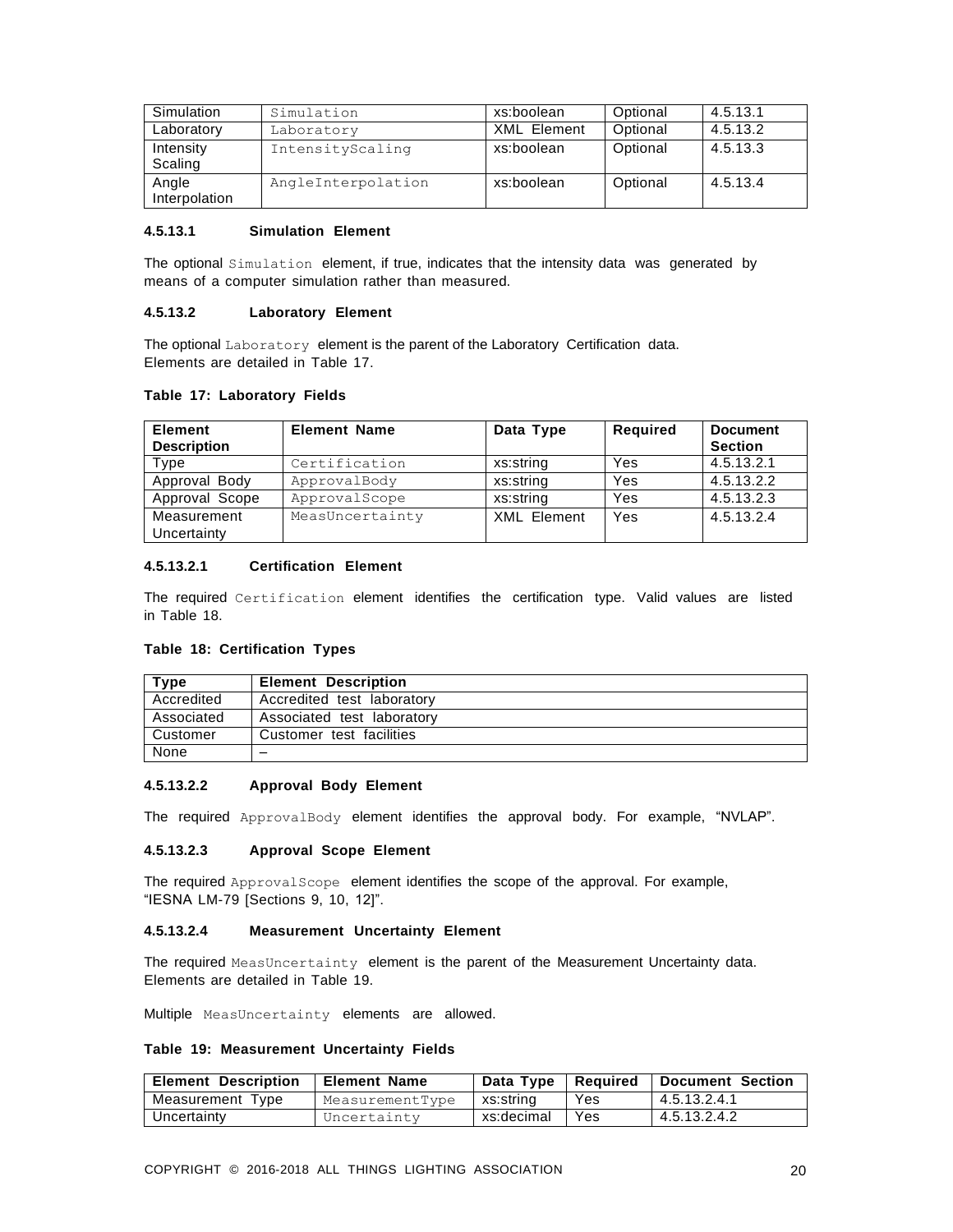# **4.5.13.2.4.1 Measurement Type Element**

The required MeasurementType element identifies the measurement type.

#### **4.5.13.2.4.2 Uncertainty Element**

The required Uncertainty element specifies the measurement uncertainty.

# **4.5.13.3 Intensity Scaling Element**

The optional IntensityScaling element, if true, indicates that the reported intensity data has been uniformly scaled with respect to the laboratory measurements.

#### **4.5.13.4 Angle Interpolation Element**

The optional AngleInterpolation element, if true, indicates that the reported intensity data at the reported horizontal and/or vertical angles have been interpolated with respect to the laboratory measurements.

# <span id="page-19-0"></span>**4.5.14 Luminous Data Element**

The optional LuminousData element is the parent of luminous data. This element contains information that is specific to the luminous data. Elements are detailed in Table 20.

#### **Table 20: Luminous Data Fields**

| <b>Element</b><br><b>Description</b> | <b>Element Name</b> | Data Type      | Required | <b>Document</b><br><b>Section</b> |
|--------------------------------------|---------------------|----------------|----------|-----------------------------------|
| Luminous Intensity                   | LuminousIntensity   | XML<br>Element | Yes      | 4.5.14.1                          |
| Luminous Flux                        | LuminousFlux        | xs:decimal     | Optional | 4.5.14.2                          |

#### **4.5.14.1 Luminous Intensity Element**

The required Luminous Intensity element is the parent of the luminous intensity data. Elements are detailed in Table 21.

# **Table 21: Luminous Intensity Data Fields**

| <b>Element</b><br><b>Description</b> | <b>Element Name</b> | Data Type          | <b>Required</b> | <b>Document</b><br><b>Section</b> |
|--------------------------------------|---------------------|--------------------|-----------------|-----------------------------------|
| Absolute                             | AbsolutePhotometry  | xs:boolean         | Yes             | 4.5.14.1.1                        |
| Photometry                           |                     |                    |                 |                                   |
| Number                               | NumberMeasured      | xs:int             | Yes             | 4.5.14.1.2                        |
| Measured                             |                     |                    |                 |                                   |
| Number Horz                          | NumberHorz          | xs:int             | Yes             | 4.5.14.1.3                        |
| Number Vert                          | NumberVert          | xs:int             | Yes             | 4.5.14.1.4                        |
| Intensity<br>Data                    | IntData             | <b>XML Element</b> | Yes             | 4.5.14.1.5                        |

# **4.5.14.1.1 Absolute Photometry Element**

The required AbsolutePhotometry element, if true, indicates that the luminous intensity measurements were performed using absolute photometry.

# **4.5.14.1.2 Number Measured Element**

The required NumberMeasured element specifies the number of luminous intensity measurements.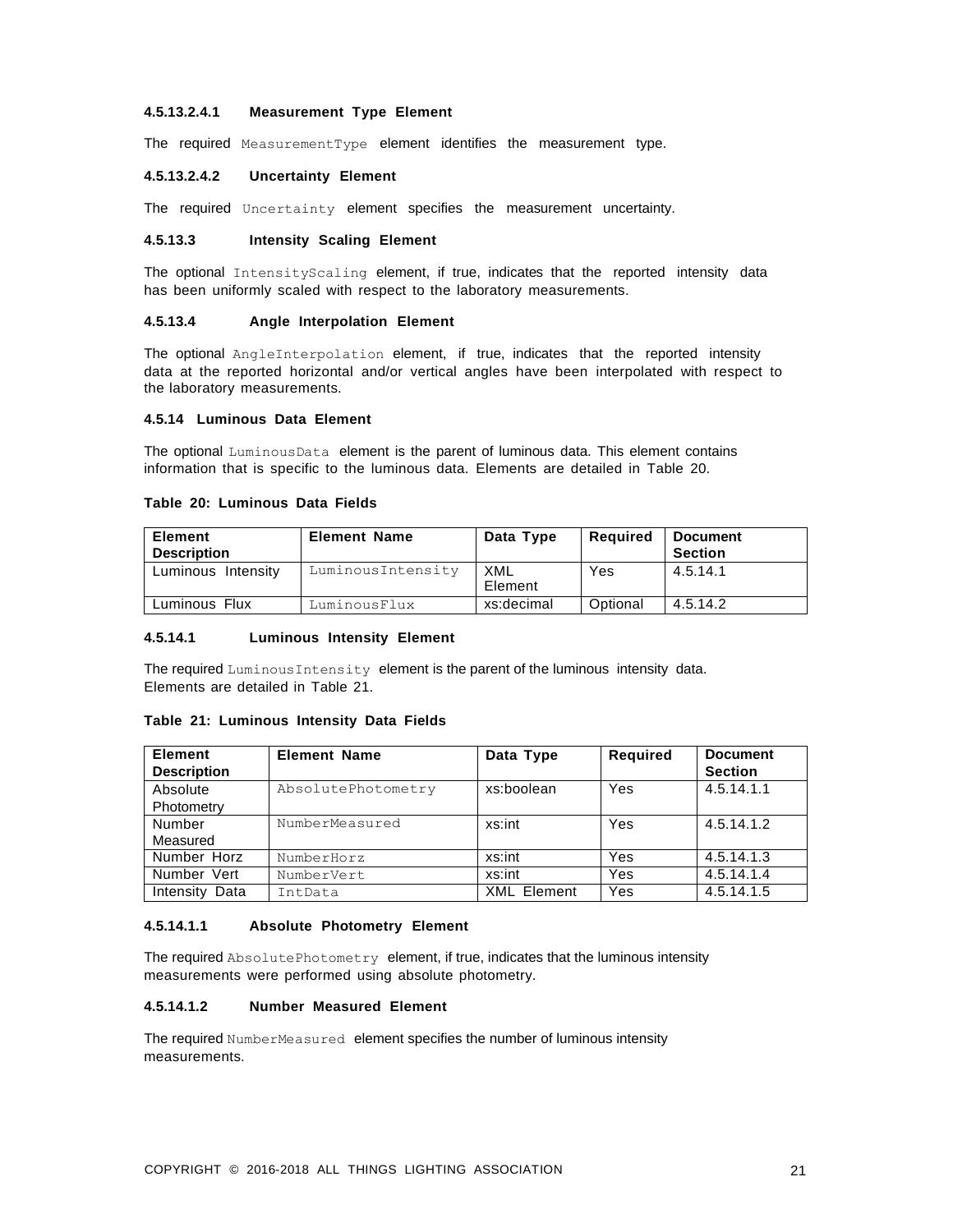# **4.5.14.1.3 Number Horz Element**

The required NumberHorz element specifies the number of horizontal angles. The value shall be zero if the measurement coordinate system does not consist of a set of planes.

#### **4.5.14.1.4 Number Vert Element**

The required NumberVert element specifies the number of vertical angles. The value shall be zero if the measurement coordinate system does not consist of a set of planes.

### **4.5.14.1.5 Intensity Data Element**

The required IntData element specifies the luminous intensity data for the specified horizontal and vertical angles (in degrees). The element contains the value to be reported and there are attributes for the horizontal and vertical angles this value occurs at. For example:

<IntData h="0.0" v="65.0">44</IntData>

Multiple IntData elements are allowed.

#### **4.5.14.2 Luminous Flux Element**

The optional LuminousFlux element specifies the luminous flux in lumens.

# <span id="page-20-0"></span>**4.5.15 Radiant Data Element**

The optional RadiantData element is the parent of radiant data. Elements are detailed in Table 22.

#### **Table 22: Radiant Data Fields**

| <b>Element</b><br><b>Description</b> | <b>Element Name</b> | Data Type      | Required   | <b>Document</b><br><b>Section</b> |
|--------------------------------------|---------------------|----------------|------------|-----------------------------------|
| Minimum Wavelength                   | MinWavelength       | xs:decimal     | Yes        | 4.5.15.1                          |
| Maximum<br>Wavelength                | MaxWavelength       | xs:decimal     | Yes        | 4.5.15.2                          |
| Radiant Intensity                    | RadiantIntensity    | XML<br>Element | <b>Yes</b> | 4.5.15.3                          |
| Radiant Flux                         | RadiantFlux         | xs:decimal     | Optional   | 4.5.15.4                          |

#### **4.5.15.1 Minimum Wavelength Element**

The required MinWavelength element specifies the minimum wavelength of the radiant intensity measurements in nanometers.

# **4.5.15.2 Maximum Wavelength Element**

The required MaxWavelength element specifies the maximum wavelength of the radiant intensity measurements in nanometers.

#### **4.5.15.3 Radiant Intensity Element**

The required RadiantIntensity element is the parent of the radiant intensity data. Elements are detailed in Table 23.

#### **Table 23: Radiant Intensity Data Fields**

| <b>Element</b><br><b>Description</b> | <b>Element Name</b> | Data Type | Reauired | <b>Document</b><br><b>Section</b> |
|--------------------------------------|---------------------|-----------|----------|-----------------------------------|
| Number                               | NumberMeasured      | xs:int    | Yes      | 4.5.15.3.1                        |
| Measured                             |                     |           |          |                                   |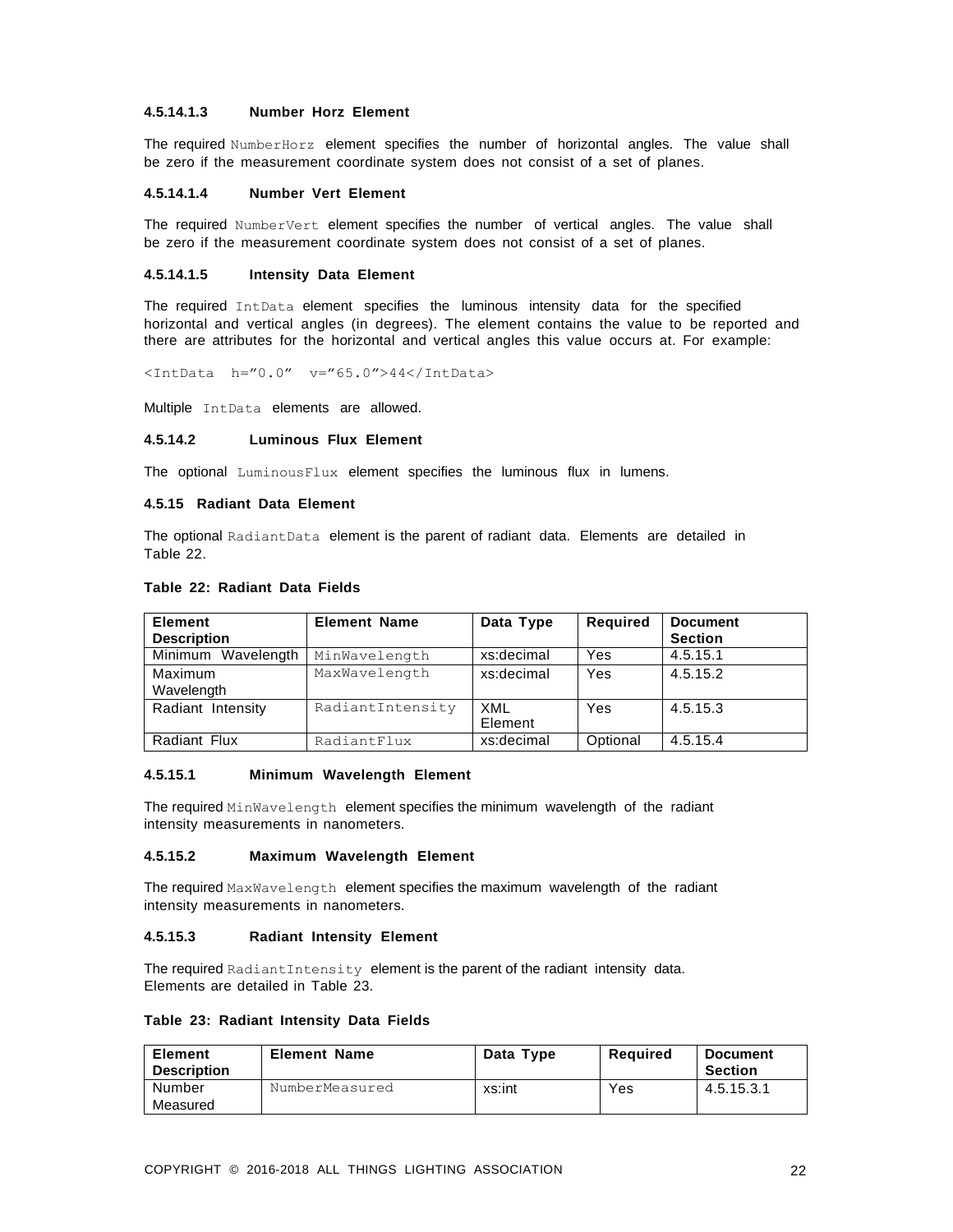| Number<br>Horz    | NumberHorz | xs:int         | Yes | 4.5.15.3.2 |
|-------------------|------------|----------------|-----|------------|
| Number Vert       | NumberVert | xs:int         | Yes | 4.5.15.3.3 |
| Data<br>Intensity | IntData    | XML<br>Element | Yes | 4.5.15.3.4 |

#### **4.5.15.3.1 Number Measured Element**

The required NumberMeasured element specifies the number of radiant intensity measurements.

# **4.5.15.3.2 Number Horz Element**

The required NumberHorz element specifies the number of horizontal angles. The value shall be zero if the measurement coordinate system does not consist of a set of planes.

# **4.5.15.3.3 Number Vert Element**

The required NumberVert element specifies the number of vertical angles. The value shall be zero if the measurement coordinate system does not consist of a set of planes.

#### **4.5.15.3.4 Intensity Data Element**

The required IntData element specifies the radiant intensity data for the specified horizontal and vertical angles (in degrees). The element contains the value to be reported, and there are attributes for the horizontal and vertical angles this value occurs at. For example:

<IntData h="0.0" v="65.0">44</IntData>

Multiple IntData elements are allowed.

# **4.5.15.4 Radiant Flux Element**

<span id="page-21-0"></span>The optional RadiantFlux element specifies the radiant flux in watts.

#### **4.5.16 Photon Data Element**

The optional PhotonData element is the parent of photon data. Elements are detailed in Table 24.

# **Table 24: Photon Data Fields**

| <b>Element</b><br><b>Description</b> | <b>Element Name</b> | Data Type      | Required | <b>Document</b><br><b>Section</b> |
|--------------------------------------|---------------------|----------------|----------|-----------------------------------|
| Minimum Wavelength                   | MinWavelength       | xs:decimal     | Yes      | 4.5.16.1                          |
| Maximum Wavelength                   | MaxWavelength       | xs:decimal     | Yes      | 4.5.16.2                          |
| Photon Intensity                     | PhotonIntensity     | XML<br>Element | Yes      | 4.5.16.3                          |
| Photon Flux                          | PhotonFlux          | xs:decimal     | Optional | 4.5.16.4                          |

# **4.5.16.1 Minimum Wavelength Element**

The required MinWavelength element specifies the minimum wavelength of the photon measurements in nanometers.

#### **4.5.16.2 Maximum Wavelength Element**

The required MaxWavelength element specifies the maximum wavelength of the photon measurements in nanometers.

# **4.5.16.3 Photon Intensity Element**

The required PhotonIntensity element is the parent of the photon intensity data. Elements are detailed in Table 25.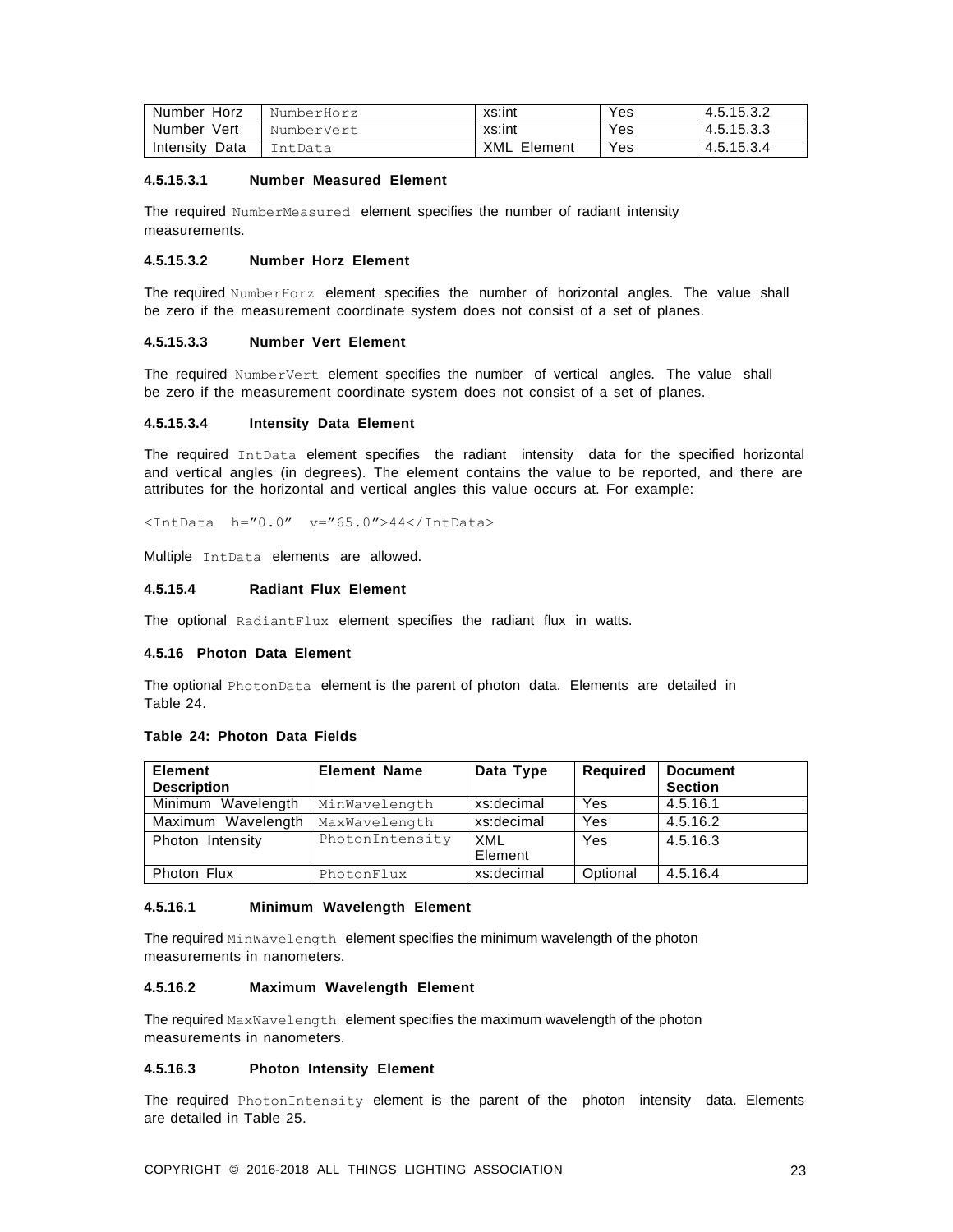# **Table 25: Photon Intensity Data Fields**

| <b>Element</b><br><b>Description</b> | <b>Element Name</b> | Data Type          | <b>Required</b> | <b>Document</b><br><b>Section</b> |
|--------------------------------------|---------------------|--------------------|-----------------|-----------------------------------|
| Number                               | NumberMeasured      | xs:int             | Yes             | 4.5.16.3.1                        |
| Measured                             |                     |                    |                 |                                   |
| Number Horz                          | NumberHorz          | xs:int             | Yes             | 4.5.16.3.2                        |
| Number Vert                          | NumberVert          | xs:int             | Yes             | 4.5.16.3.3                        |
| Intensity<br>Data                    | IntData             | <b>XML</b> Element | Yes             | 4.5.16.3.4                        |

#### **4.5.16.3.1 Number Measured Element**

The required NumberMeasured element specifies the number of photon intensity measurements.

# **4.5.16.3.2 Number Horz Element**

The required NumberHorz element specifies the number of horizontal angles. The value shall be zero if the measurement coordinate system does not consist of a set of planes.

#### **4.5.16.3.3 Number Vert Element**

The required NumberVert element specifies the number of vertical angles. The value shall be zero if the measurement coordinate system does not consist of a set of planes.

#### **4.5.16.3.4 Intensity Data Element**

The required IntData element specifies the photon intensity data for the specified horizontal and vertical angles (in degrees). The element contains the value to be reported and there are attributes for the horizontal and vertical angles this value occurs at. For example:

<IntData h="0.0" v="65.0">44</IntData>

Multiple IntData elements are allowed.

# **4.5.16.4 Photon Flux Element**

The optional PhotonFlux element specifies the photon flux in micromoles per second (µmol/sec).

#### <span id="page-22-0"></span>**4.5.17 Spectral Data Element**

The optional SpectralData element is the parent of spectroradiometric data. Elements are detailed in Table 26.

# **Table 26: Spectral Data Fields**

| <b>Element</b><br><b>Description</b> | <b>Element Name</b> | Data Type      | <b>Required</b> | <b>Document</b><br><b>Section</b> |
|--------------------------------------|---------------------|----------------|-----------------|-----------------------------------|
| Spectral Intensity                   | EmitterSpectral     | XML<br>Element | Optional        | 4.5.17.1                          |
| Angular Spectral                     | AngularSpectral     | XML<br>Element | Optional        | 4.5.17.2                          |

#### **4.5.17.1 Emitter Spectral Element**

The optional EmitterSpectral element is the parent of the emitter spectral data. Elements are detailed in Table 27.

Multiple EmitterSpectral elements are allowed.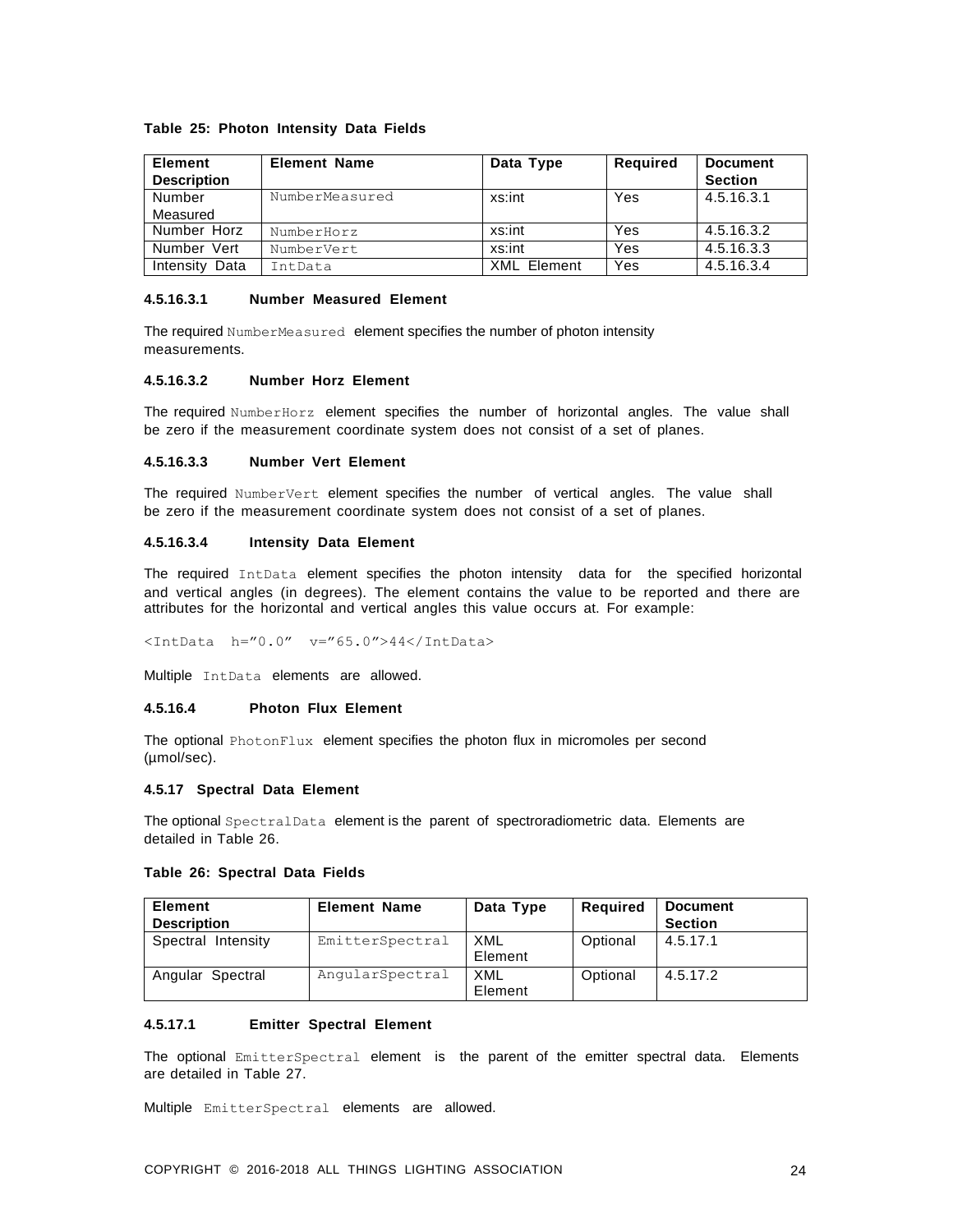# **Table 27: Emitter Spectral Data Fields**

| <b>Element</b>      | <b>Element Name</b> | Data           | Required | <b>Document</b> |
|---------------------|---------------------|----------------|----------|-----------------|
| <b>Description</b>  |                     | Type           |          | <b>Section</b>  |
| <b>Emitter Name</b> | EmitterName         | xs:string      | Optional | 4.5.17.1.1      |
| Number Wavelength   | NumberWavelength    | xs:int         | Yes      | 4.5.17.1.2      |
| Power Data          | PwrData             | XML<br>Element | Yes      | 4.5.17.1.3      |

#### **4.5.17.1.1 Emitter Name Element**

The optional EmitterName element specifies the emitter name. For example, a multichannel theatrical luminaire may have separate color channels identified as "red," "green," "blue," and "amber."

# **4.5.17.1.2 Number Wavelength Element**

The required NumberWavelength element specifies the number of wavelengths.

### **4.5.17.1.3 Power Data Element**

The required PwrData element specifies the emitter spectral data. The element contains the value to be reported (in watts per nanometer) and there is an attribute for the wavelength this value occurs at (in nanometers). For example:

<PwrData w="555.0">0.053</PwrData>

Multiple PwrData elements are allowed.

#### **4.5.17.2 Angular Spectral Element**

The optional AngularSpectral element is the parent of the angular spectral radiant intensity data. Elements are detailed in Table 28.

| <b>Element</b>     | <b>Element Name</b> | Data Type          | <b>Required</b> | <b>Document</b> |
|--------------------|---------------------|--------------------|-----------------|-----------------|
| <b>Description</b> |                     |                    |                 | <b>Section</b>  |
| Number             | NumberMeasured      | xs:int             | Yes             | 4.5.17.2.1      |
| Measured           |                     |                    |                 |                 |
| Number Horz        | NumberHorz          | xs:int             | Yes             | 4.5.17.2.2      |
| Number Vert        | NumberVert          | xs:int             | Yes             | 4.5.17.2.3      |
| Number             | NumberWavelength    | xs:int             | Yes             | 4.5.17.2.4      |
| Wavelength         |                     |                    |                 |                 |
| Intensity Data     | IntData             | <b>XML Element</b> | Yes             | 4.5.17.2.5      |

**Table 28: Angular Spectral Intensity Data Fields**

#### **4.5.17.2.1 Number Measured Element**

The required NumberMeasured element specifies the number of angular spectral intensity measurements.

#### **4.5.17.2.2 Number Horz Element**

The required NumberHorz element specifies the number of horizontal angles. The value shall be zero if the measurement coordinate system does not consist of a set of planes.

# **4.5.17.2.3 Number Vert Element**

The required NumberVert element specifies the number of vertical angles. The value shall be zero if the measurement coordinate system does not consist of a set of planes.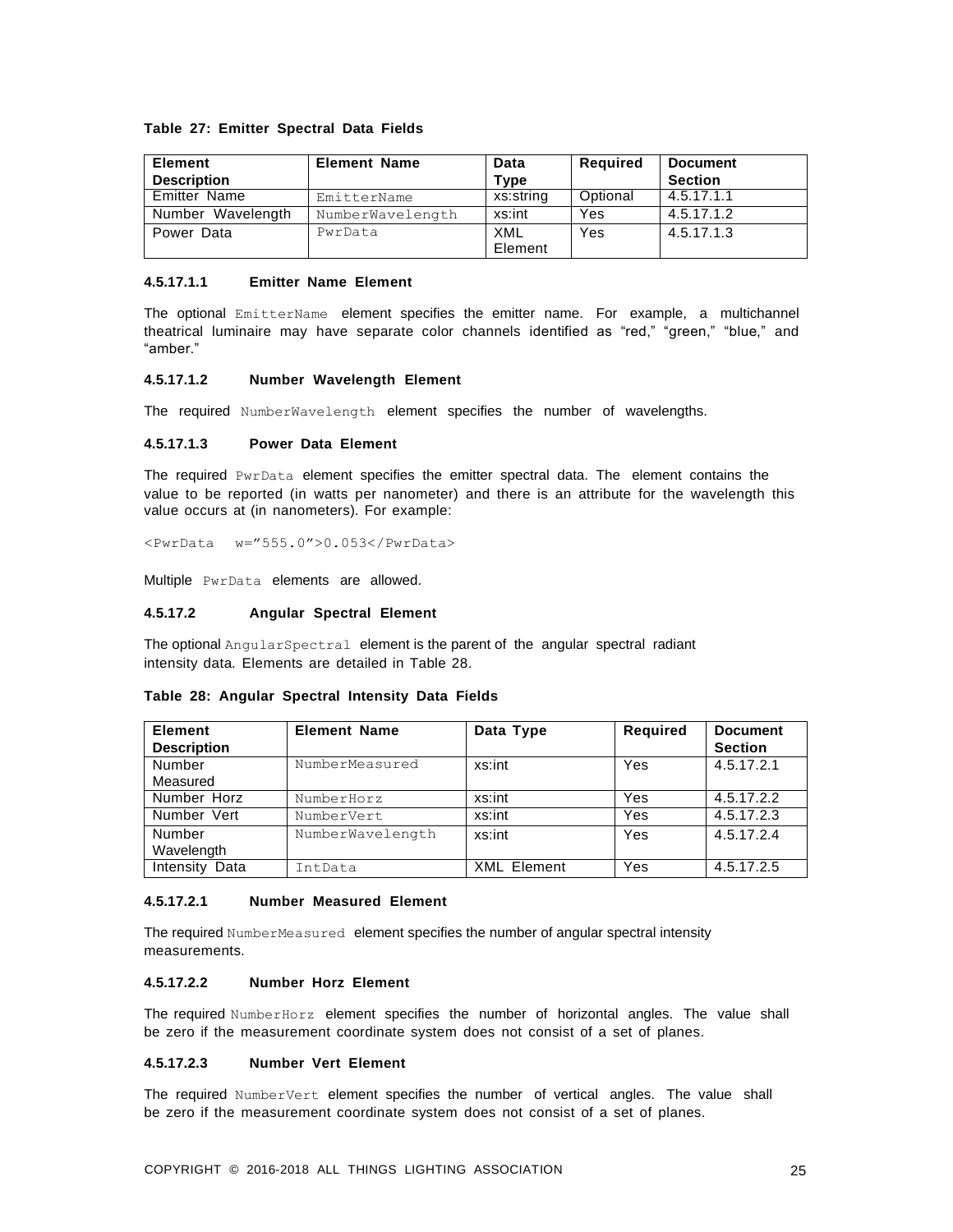# **4.5.17.2.4 Number Wavelength Element**

The required NumberWavelength element specifies the number of wavelengths.

#### **4.5.17.2.5 Intensity Data Element**

The required IntData element specifies the spectral radiant intensity data (in watts per steradian per nanometer) for the specified horizontal and vertical angles (in degrees). The element contains the value to be reported and there are attributes for the horizontal and vertical angles and wavelength (in nanometers) this value occurs at. For example:

<IntData h="0.0" v="65.0" w="555.0">0.023</IntData>

Multiple IntData elements are allowed.

## <span id="page-24-0"></span>**4.5.18 Illuminance Data Element**

The optional IllumData element is the parent of illuminance data. This element contains information that is specific to the illuminance data. Elements are detailed in Table 29.

#### **Table 29: Illuminance Data Fields**

| <b>Element Description</b> | <b>Element Name</b> | Data Type          | Reauired | Document Section |
|----------------------------|---------------------|--------------------|----------|------------------|
| Number Planes              | NumberPlanes        | xs:int             | Yes      | 4.5.18.1         |
| Plane Data                 | PlaneData           | <b>XML Element</b> | Yes.     | 4.5.18.2         |

#### **4.5.18.1 Number Planes Element**

The required NumberPlanes element specifies the number of measurement planes.

#### **4.5.18.2 Plane Data Element**

The required PlaneData element specifies the illuminance data for the specified measurement plane. Elements are detailed in Table 30.

Multiple PlaneData elements are allowed.

#### **Table 30: Plane Data Fields**

| <b>Element</b>     | <b>Element Name</b> | Data Type      | <b>Required</b> | <b>Document Section</b> |
|--------------------|---------------------|----------------|-----------------|-------------------------|
| <b>Description</b> |                     |                |                 |                         |
| Plane Normal       | PlaneNormal         | XML            | Optional        | 4.5.18.2.1              |
|                    |                     | Element        |                 |                         |
| Number Measured    | NumberMeasured      | xs:int         | Yes             | 4.5.18.2.2              |
| Illuminance        | Illum               | XML<br>Element | Yes             | 4.5.18.2.3              |

#### **4.5.18.2.1 Plane Normal Element**

The optional PlaneNormal element specifies coordinates of the unit plane normal with respect to the luminaire dimensions coordinate system. For example:

 $\langle$ PlaneNormal x="-1.0"  $y=$ "0.0  $z=$ "0.0"/>

**NOTE**: The plane can be arbitrarily oriented with respect to the emitter.

If absent, the unit plane normal coordinates are assumed to be aligned with zenith:

 $\langle$ PlaneNormal x="0.0"  $y$ ="0.0 z="1.0"/>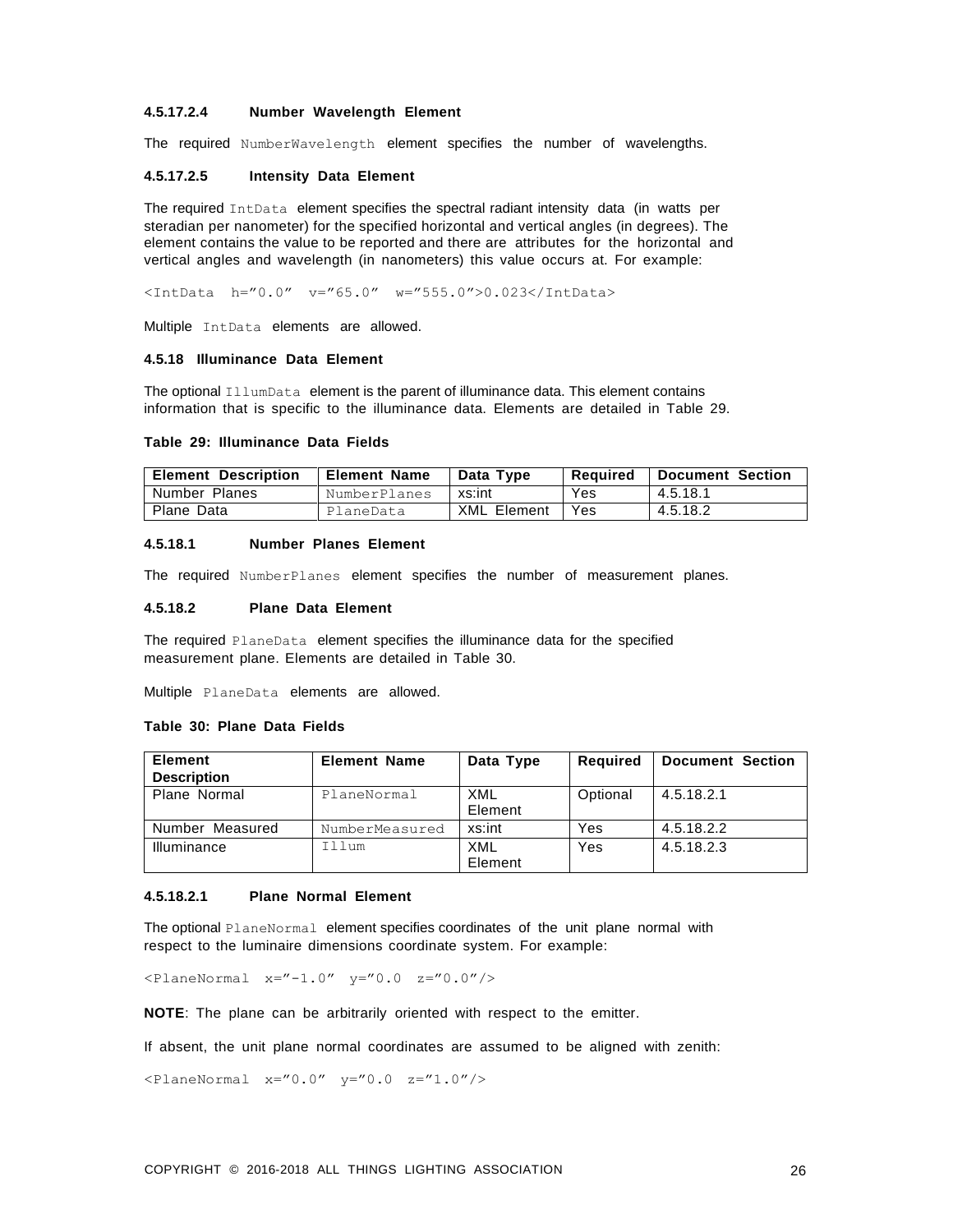# **4.5.18.2.2 Number Measured Element**

The required NumberMeasured element specifies the number of illuminance measurements for the specified plane.

#### **4.5.18.2.3 Illuminance Element**

The required Illum element specifies illuminance data for the specified position. The element contains the value to be reported, and there are attributes for the plane position (in meters) this value occurs at. For example:

 $\langle 111 \text{mm} \ x = 0.0" \ y = 1.5" \ z = "1.2" > 55 \langle 111 \text{mm} \rangle$ 

Multiple Illum elements are allowed.

# <span id="page-25-0"></span>**4.5.19 Irradiance Data Element**

The optional IrradData element is the parent of irradiance data. This element contains information that is specific to the irradiance data. Elements are detailed in Table 31.

| <b>Element</b><br><b>Description</b> | <b>Element Name</b> | Data Type          | <b>Required</b> | <b>Document</b><br><b>Section</b> |
|--------------------------------------|---------------------|--------------------|-----------------|-----------------------------------|
| Minimum Wavelength                   | MinWavelength       | xs:decimal         | Yes             | 4.5.19.1                          |
| Maximum                              | MaxWavelength       | xs:decimal         | Yes             | 4.5.19.2                          |
| Wavelength                           |                     |                    |                 |                                   |
| Number Planes                        | NumberPlanes        | xs:int             | Yes             | 4.5.19.3                          |
| Plane Data                           | PlaneData           | <b>XML Element</b> | Yes             | 4.5.19.4                          |

#### **Table 31: Irradiance Data Fields**

#### **4.5.19.1 Minimum Wavelength Element**

The required MinWavelength element specifies the minimum wavelength of the irradiance measurements in nanometers.

#### **4.5.19.2 Maximum Wavelength Element**

The required MaxWavelength element specifies the maximum wavelength of the irradiance measurements in nanometers.

#### **4.5.19.3 Number Planes Element**

The required NumberPlanes element specifies the number of measurement planes.

### **4.5.19.4 Plane Data Element**

The required PlaneData element specifies the irradiance data for the specified measurement plane. Elements are detailed in Table 32.

Multiple PlaneData elements are allowed.

# **Table 32: Plane Data Fields**

| Element<br><b>Description</b> | <b>Element Name</b> | Data Type      | Required | <b>Document Section</b> |
|-------------------------------|---------------------|----------------|----------|-------------------------|
| Plane Normal                  | PlaneNormal         | XML<br>Element | Optional | 4.5.19.4.1              |
| Number Measured               | NumberMeasured      | xs:int         | Yes      | 4.5.19.4.2              |
| Irradiance                    | Irrad               | XML<br>Element | Yes      | 4.5.19.4.3              |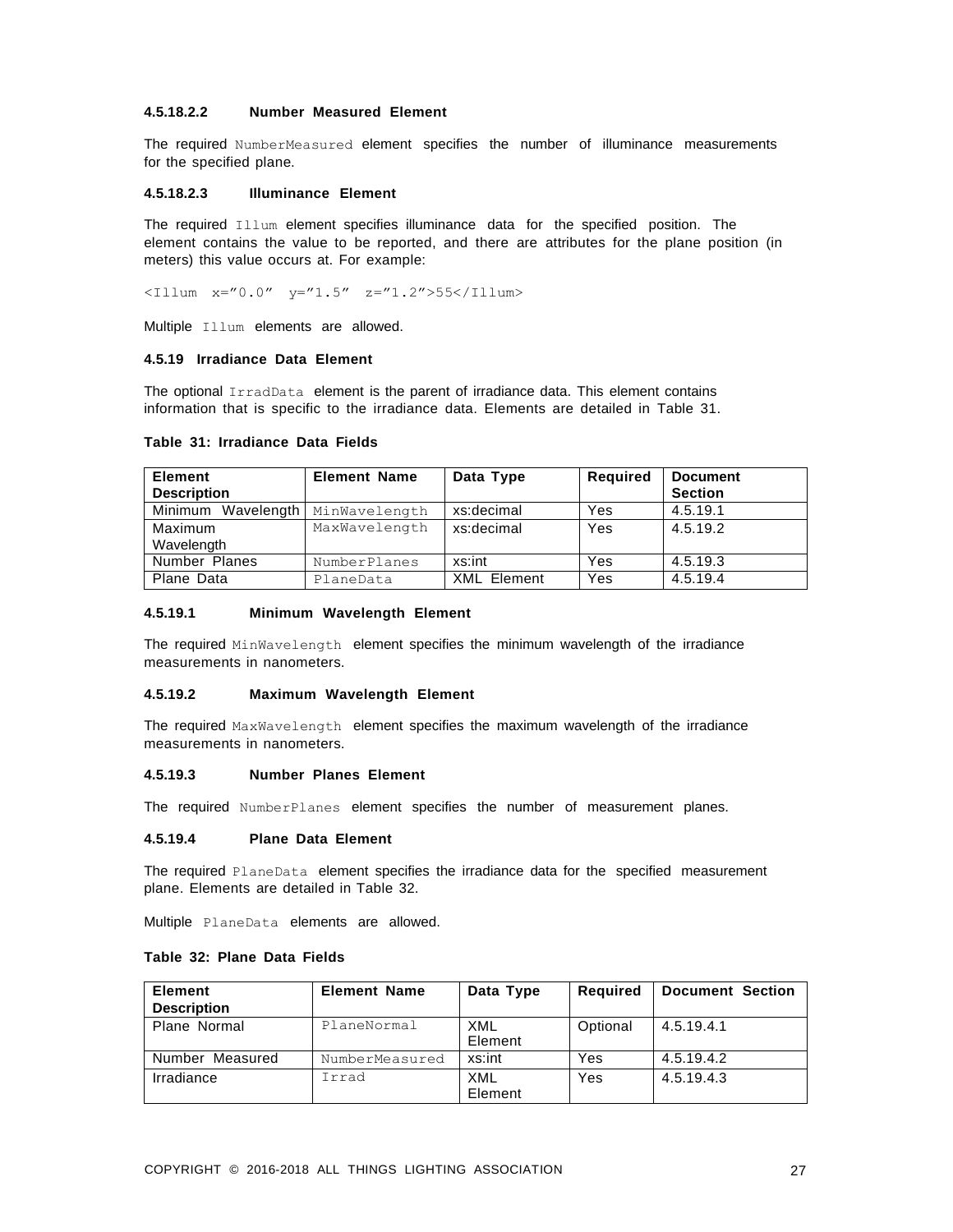# **4.5.19.4.1 Plane Normal Element**

The optional PlaneNormal element specifies coordinates of the unit plane normal with respect to the luminaire dimensions coordinate system. For example:

 $\langle$ PlaneNormal x="-1.0" y="0.0 z="0.0"/>

**NOTE**: The plane can be arbitrarily oriented with respect to the emitter.

If absent, the unit plane normal coordinates are assumed to be aligned with zenith:

 $\langle$ PlaneNormal x="0.0" y="0.0 z="1.0"/>

#### **4.5.19.4.2 Number Measured Element**

The required NumberMeasured element specifies the number of irradiance measurements for the specified plane.

#### **4.5.19.4.3 Irradiance Element**

The required Irrad element specifies irradiance data for the specified position. The element contains the value to be reported, and there are attributes for the plane position (in meters) this value occurs at. For example:

 $\times$ Irrad x="0.0" y="1.5" z="1.2">55</Irrad>

Multiple Irrad elements are allowed.

#### <span id="page-26-0"></span>**4.5.20 Photon Flux Density Data Element**

The optional PFDData element is the parent of photon flux density data. This element contains information that is specific to the photon flux density data. Elements are detailed in Table 33.

#### **Table 33: Photon Flux Density Data Fields**

| <b>Element Description</b> | <b>Element Name</b> | Data Type          | Reauired | <b>Document Section</b> |
|----------------------------|---------------------|--------------------|----------|-------------------------|
| Minimum Wavelength         | MinWavelength       | xs:decimal         | Yes      | 4.5.20.1                |
| Maximum Wavelength         | MaxWavelength       | xs:decimal         | Yes      | 4.5.20.2                |
| Number Planes              | NumberPlanes        | xs:int             | Yes      | 4.5.20.3                |
| Plane Data                 | PlaneData           | <b>XML Element</b> | Yes      | 4.5.20.4                |

#### **4.5.20.1 Minimum Wavelength Element**

The required MinWavelength element specifies the minimum wavelength of the photon flux density measurements in nanometers.

#### **4.5.20.2 Maximum Wavelength Element**

The required MaxWavelength element specifies the maximum wavelength of the photon flux density measurements in nanometers.

#### **4.5.20.3 Number Planes Element**

The required NumberPlanes element specifies the number of measurement planes.

# **4.5.20.4 Plane Data Element**

The required PlaneData element specifies the photon flux density data for the specified measurement plane. Elements are detailed in Table 34.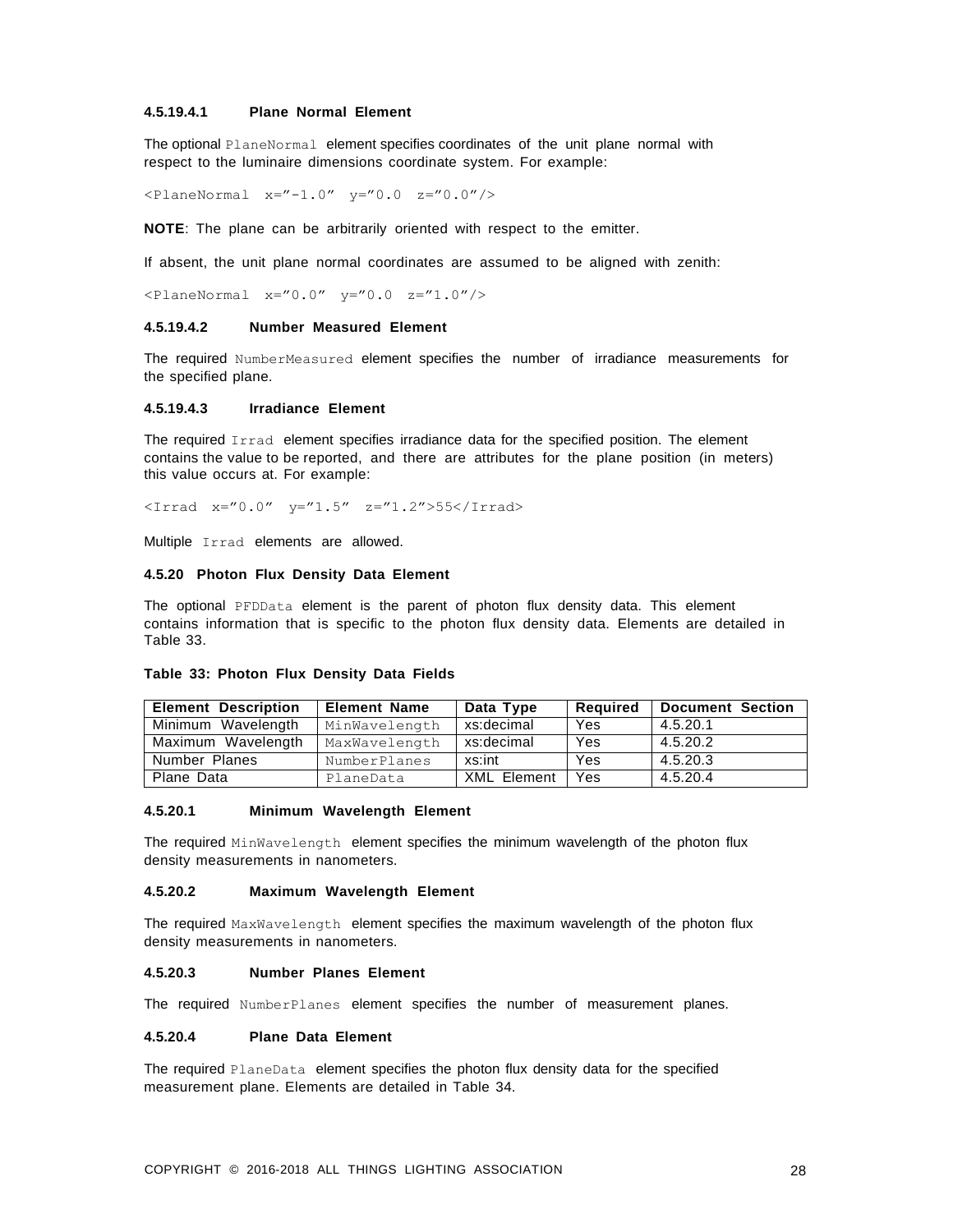Multiple PlaneData elements are allowed.

#### **Table 34: Plane Data Fields**

| <b>Element</b><br><b>Description</b> | <b>Element Name</b> | Data Type      | Required | <b>Document Section</b> |
|--------------------------------------|---------------------|----------------|----------|-------------------------|
| Plane Normal                         | PlaneNormal         | XML<br>Element | Optional | 4.5.20.4.1              |
| Number Measured                      | NumberMeasured      | xs:int         | Yes      | 4.5.20.4.2              |
| Photon Flux Density                  | <b>PFD</b>          | XML<br>Element | Yes      | 4.5.20.4.3              |

# **4.5.20.4.1 Plane Normal Element**

The optional PlaneNormal element specifies coordinates of the unit plane normal with respect to the luminaire dimensions coordinate system. For example:

 $\langle$ PlaneNormal x="-1.0" y="0.0 z="0.0"/>

**NOTE**: The plane can be arbitrarily oriented with respect to the emitter.

If absent, the unit plane normal coordinates are assumed to be aligned with zenith:

 $\langle$ PlaneNormal x="0.0" y="0.0 z="1.0"/>

# **4.5.20.4.2 Number Measured Element**

The required NumberMeasured element specifies the number of photon flux density measurements for the specified plane.

#### **4.5.20.4.3 Photon Flux Density Element**

The required PFD element specifies photon flux density data for the specified position. The element contains the value to be reported, and there are attributes for the plane position (in meters) this value occurs at. For example:

 $\text{CFD}$   $x = 0.0"$   $y = 1.5"$   $z = 1.2"$ >55</PFD>

<span id="page-27-0"></span>Multiple PFD elements are allowed.

#### **4.5.21 Spectral Irradiance Data Element**

The optional SpecIrradData element is the parent of spectral irradiance data. This element contains information that is specific to the spectral irradiance data. Elements are detailed in Table 35.

#### **Table 35: Spectral Irradiance Data Fields**

| <b>Element Description</b> | <b>Element Name</b> | Data Type          | Reauired | Document Section |
|----------------------------|---------------------|--------------------|----------|------------------|
| Number Planes              | NumberPlanes        | xs:int             | Yes      | 4.5.21.1         |
| Plane Data                 | PlaneData           | <b>XML Element</b> | Yes      | 4.5.21.2         |

#### **4.5.21.1 Number Planes Element**

The required NumberPlanes element specifies the number of measurement planes.

# **4.5.21.2 Plane Data Element**

The required PlaneData element specifies the spectral irradiance data for the specified measurement plane. Elements are detailed in Table 36.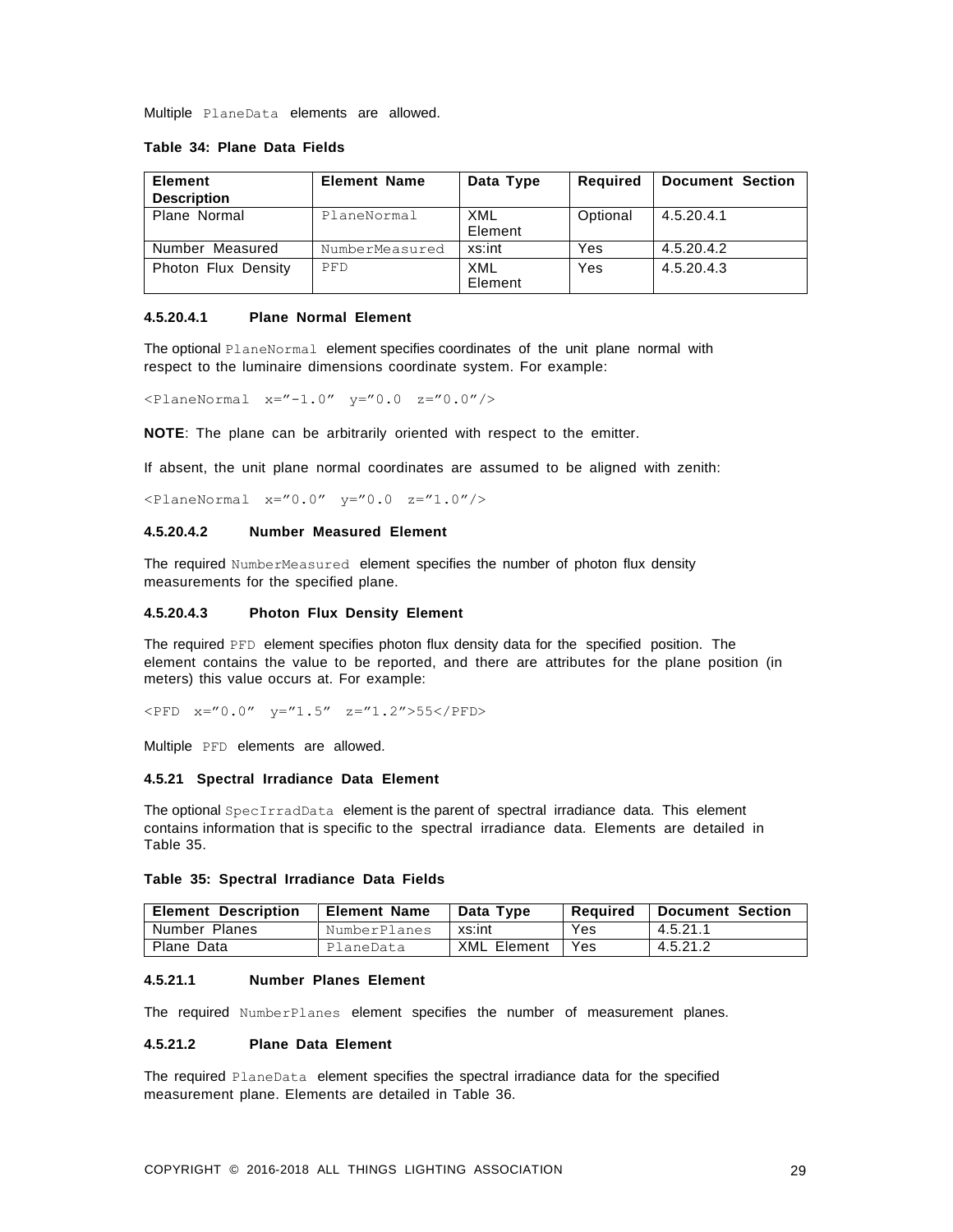Multiple PlaneData elements are allowed.

#### **Table 36: Plane Data Fields**

| <b>Element</b><br><b>Description</b> | <b>Element Name</b> | Data Type             | Required | <b>Document</b><br><b>Section</b> |
|--------------------------------------|---------------------|-----------------------|----------|-----------------------------------|
| Plane Normal                         | PlaneNormal         | <b>XML</b><br>Element | Optional | 4.5.21.2.1                        |
| Number Measured                      | NumberMeasured      | xs:int                | Yes      | 4.5.21.2.2                        |
| Number Wavelength                    | NumberWavelength    | xs:int                | Yes      | 4.5.21.2.3                        |
| Spectral Irradiance                  | SIrrad              | <b>XML</b><br>Element | Yes      | 4.5.21.2.4                        |

# **4.5.21.2.1 Plane Normal Element**

The optional PlaneNormal element specifies coordinates of the unit plane normal with respect to the luminaire dimensions coordinate system. For example:

 $\langle$ PlaneNormal x="-1.0" y="0.0 z="0.0"/>

**NOTE**: The plane can be arbitrarily oriented with respect to the emitter.

If absent, the unit plane normal coordinates are assumed to be aligned with zenith:

 $\langle$ PlaneNormal x="0.0" y="0.0 z="1.0"/>

#### **4.5.21.2.2 Number Measured Element**

The required NumberMeasured element specifies the number of spectral irradiance measurements for the specified plane.

#### **4.5.21.2.3 Number Wavelength Element**

The required NumberWavelength element specifies the number of wavelengths.

#### **4.5.21.2.4 Spectral Irradiance Element**

The required SIrrad element specifies spectral irradiance data for the specified position. The element contains the value to be reported, and there are attributes for the plane position (in meters) and wavelength (in nanometers) this value occurs at. For example:

<SIrrad x="0.0" y="1.5" z="1.2" w="555.0">55</SIrrad >

<span id="page-28-0"></span>Multiple SIrrad elements are allowed.

#### **4.5.22 Channels Element**

A luminaire may have multiple emitters with different spectral power distributions, such as a theatrical luminaire with red, green, blue, and amber light-emitting diodes. If the intensity of each emitter can be independently controlled (that is, dimmed) without significantly changing the spatial intensity distribution, a "channel multiplier" can be applied to the measured or simulated intensity distribution to represent the intensity distribution when the channel is tested at a specified correlated color temperature.

The optional Channels element is the parent of the emitter channels data. Elements are detailed in Table 37.

# **Table 37: Channels Fields**

| <b>Element</b>     | <b>Element Name</b> | Data Type | Reauired | <b>Document Section</b> |
|--------------------|---------------------|-----------|----------|-------------------------|
| <b>Description</b> |                     |           |          |                         |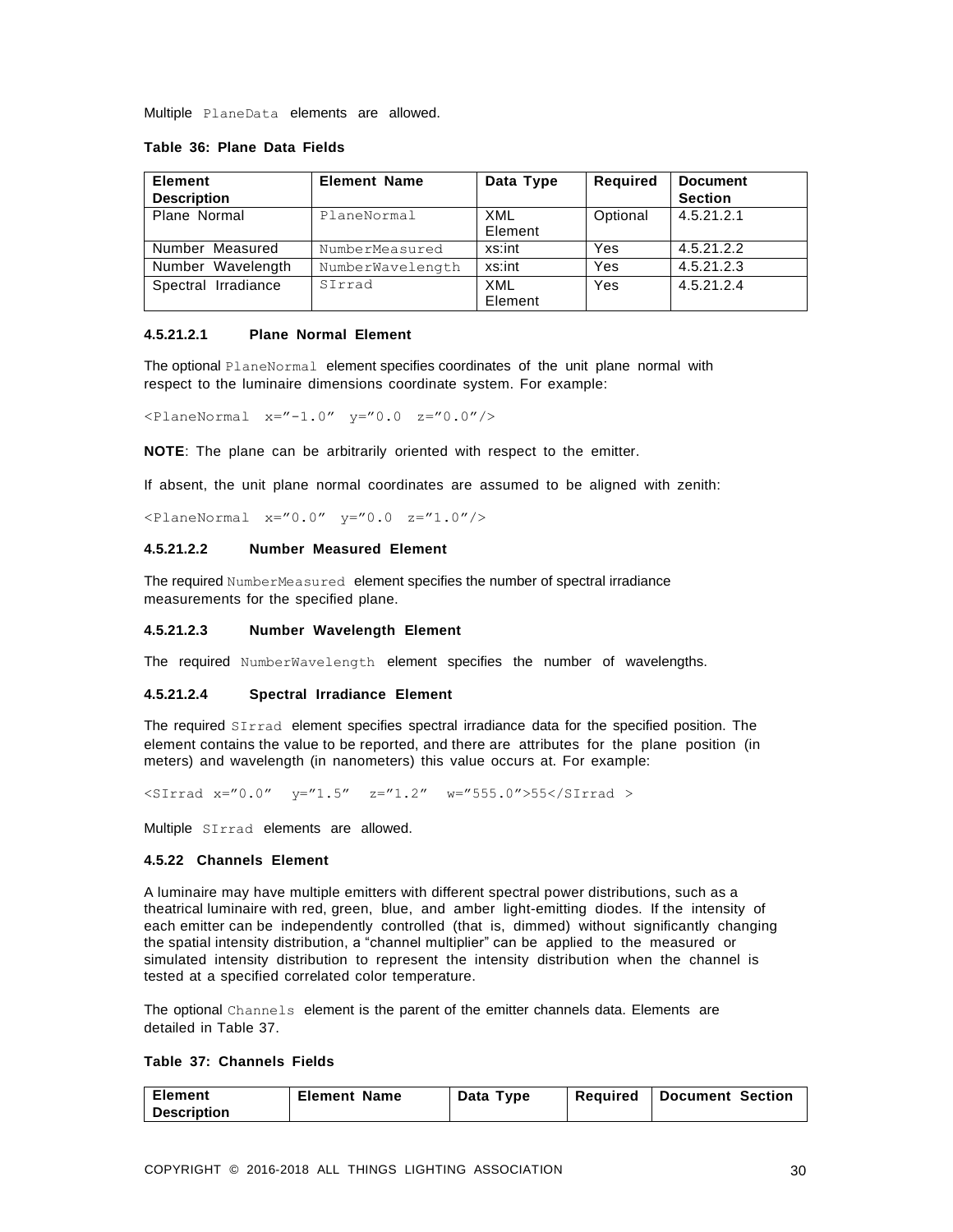| Channels<br>Number    | Channels<br>Number( | xs:int         | Yes | ົດດ<br>-<br>9.J.ZZ. . |
|-----------------------|---------------------|----------------|-----|-----------------------|
| Multiplier<br>こhannel | ChannelMult         | XML<br>Element | Yes | ົດດ<br>4.J.ZZ.L       |

# **4.5.22.1 Number Channels Element**

The required NumberChannels element specifies the number of independent emitter channels.

# **4.5.22.2 Channel Multiplier Element**

The required ChannelMult element specifies an independent emitter channel multiplier that is applied to the emitter intensity values or flux value. For example:

<ChannelMult name="red">0.63</ChannelMult>

where the channel names should be the same as emitter spectral names (Section 4.5.17.1.1) if multiple EmitterSpectral elements are present.

Multiple ChannelMult elements are allowed.

# <span id="page-29-0"></span>**4.5.23 Emission Areas Element**

The optional EmissionAreas element is the parent of emission areas data. Elements are detailed in Table 38.

NOTE: For cylindrical shapes, the planar emission faces are orthographically projected onto the cylindrical face.

#### **Table 38: Emission Face Fields**

| <b>Element Description</b> | <b>Element Name</b> | Data Type          | Required | <b>Document Section</b> |
|----------------------------|---------------------|--------------------|----------|-------------------------|
| Top Face                   | TopFace             | <b>XML Element</b> | Optional | 4.5.23.1                |
| Bottom Face                | BottomFace          | XML Element        | Optional | 4.5.23.2                |
| C <sub>0</sub> Face        | C0Face              | <b>XML Element</b> | Optional | 4.5.23.3                |
| C90 Face                   | C90Face             | <b>XML Element</b> | Optional | 4.5.23.4                |
| C <sub>180</sub> Face      | C180Face            | <b>XML Element</b> | Optional | 4.5.23.5                |
| C270 Face                  | C270Face            | <b>XML Element</b> | Optional | 4.5.23.6                |

#### **4.5.23.1 Top Face Element**

The optional TopFace element is the parent of the top face emission areas data. Elements are detailed in Table 39.

#### **Table 39: Top Face Fields**

| <b>Element Description</b> | <b>Element Name</b> | Data Type          | Reauired   | <b>Document Section</b> |
|----------------------------|---------------------|--------------------|------------|-------------------------|
| Number Top                 | NumberTop           | xs:int             | Yes.       | 4.5.23.1.1              |
| Top Area                   | TopArea             | <b>XML Element</b> | <b>Yes</b> | 4.5.23.1.2              |

#### **4.5.23.1.1 Number Top Element**

The required NumberTop element specifies the number of top face emission areas.

#### **4.5.23.1.2 Top Area Element**

The required TopArea element is the parent of the top face emission area data. Elements are detailed in Table 40.

Multiple TopArea elements are allowed.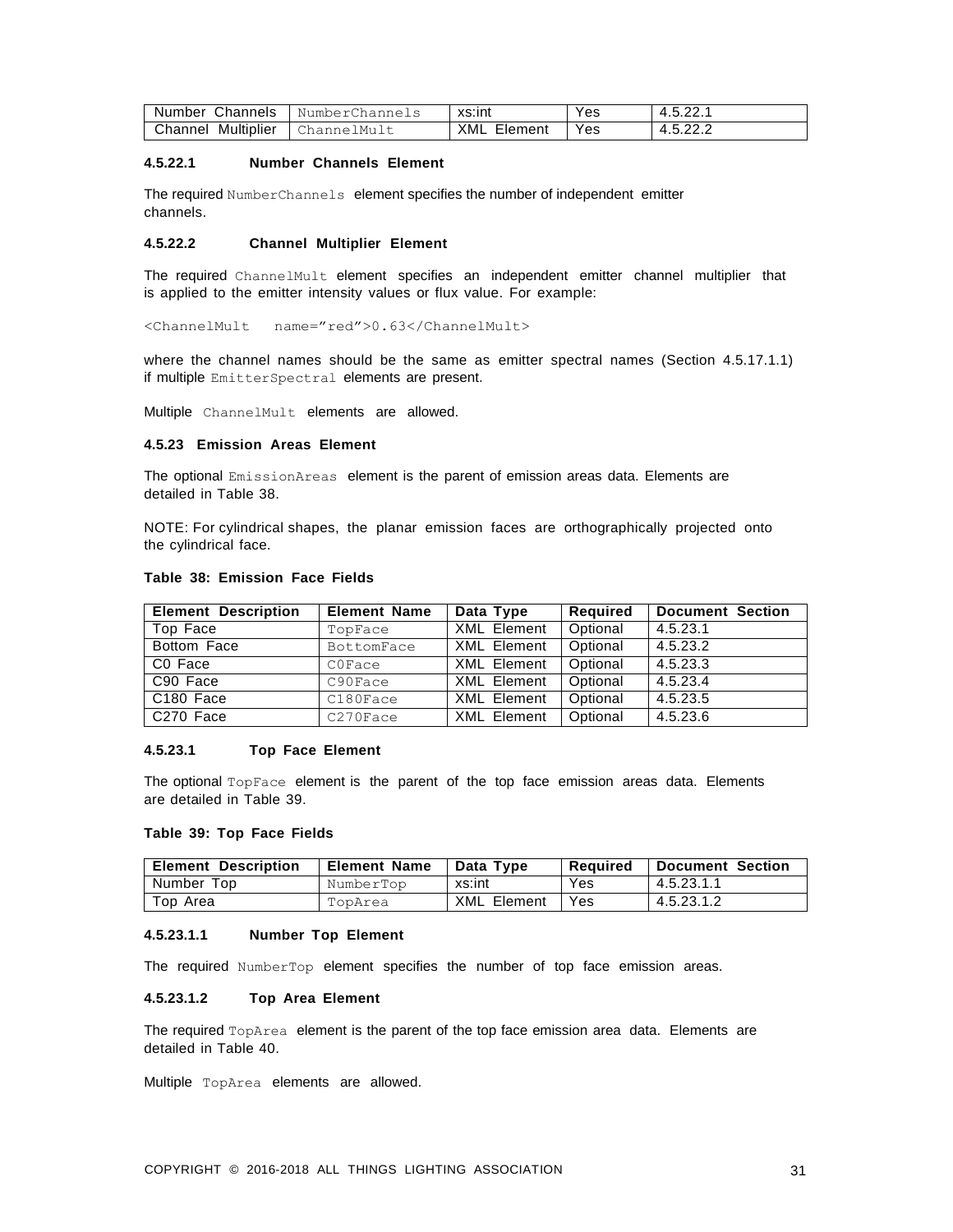#### **Table 40: Top Face Emission Area Fields**

| <b>Element Description</b> | <b>Element Name</b> | Data Type  | Required | <b>Document Section</b> |
|----------------------------|---------------------|------------|----------|-------------------------|
| Length                     | Length              | xs:decimal | Yes      | 4.5.23.1.2.1            |
| Width                      | Width               | xs:decimal | Yes      | 4.5.23.1.2.2            |
| Length Offset              | LengthOffset        | xs:decimal | Yes      | 4.5.23.1.2.3            |
| Width Offset               | WidthOffset         | xs:decimal | Yes      | 4.5.23.1.2.4            |
| Circular                   | Circular            | xs:boolean | Optional | 4.5.23.1.2.5            |

#### **4.5.23.1.2.1 Length Element**

The required Length element specifies the length of the top face emission area in meters.

#### **4.5.23.1.2.2 Width Element**

The required Width element specifies the width of the top face emission area in meters.

#### **4.5.23.1.2.3 Length Offset Element**

The required LengthOffset element specifies the offset of the top face emission area from the geometric center of the luminaire along the length (y) axis in meters.

#### **4.5.23.1.2.4 Width Offset Element**

The required WidthOffset element specifies the offset of the top face emission area from the geometric center of the luminaire along the width (x) axis in meters.

# **4.5.23.1.2.5 Circular Element**

The optional Boolean Circular element, if true, indicates that the top face emission area is circular rather than rectangular. (If the length and width element values are not equal, the area is considered to be elliptical.)

#### **4.5.23.2 Bottom Face Element**

The optional BottomFace element is the parent of the bottom face emission areas data. Elements are detailed in Table 41.

#### **Table 41: Bottom Face Fields**

| <b>Element Description</b> | <b>Element Name</b> | Data Type          | Reauired   | Document Section |
|----------------------------|---------------------|--------------------|------------|------------------|
| Number Bottom              | NumberBottom        | xs:int             | Yes        | 4.5.23.2.1       |
| Bottom Area                | BottomArea          | <b>XML Element</b> | <b>Yes</b> | 4.5.23.2.2       |

#### **4.5.23.2.1 Number Bottom Element**

The required NumberBottom element specifies the number of bottom face emission areas.

#### **4.5.23.2.2 Bottom Area Element**

The required BottomArea element is the parent of the bottom face emission area data. Elements are detailed in Table 42.

Multiple BottomArea elements are allowed.

#### **Table 42: Bottom Face Emission Area Fields**

| <b>Element Description</b> | <b>Element Name</b> | Data Type  | Reauired | <b>Document Section</b> |
|----------------------------|---------------------|------------|----------|-------------------------|
| Length                     | Length              | xs:decimal | Yes      | 4.5.23.2.2.1            |
| Width                      | Width               | xs:decimal | Yes      | 4.5.23.2.2.2            |
| Length Offset              | LengthOffset        | xs:decimal | Yes      | 4.5.23.2.2.3            |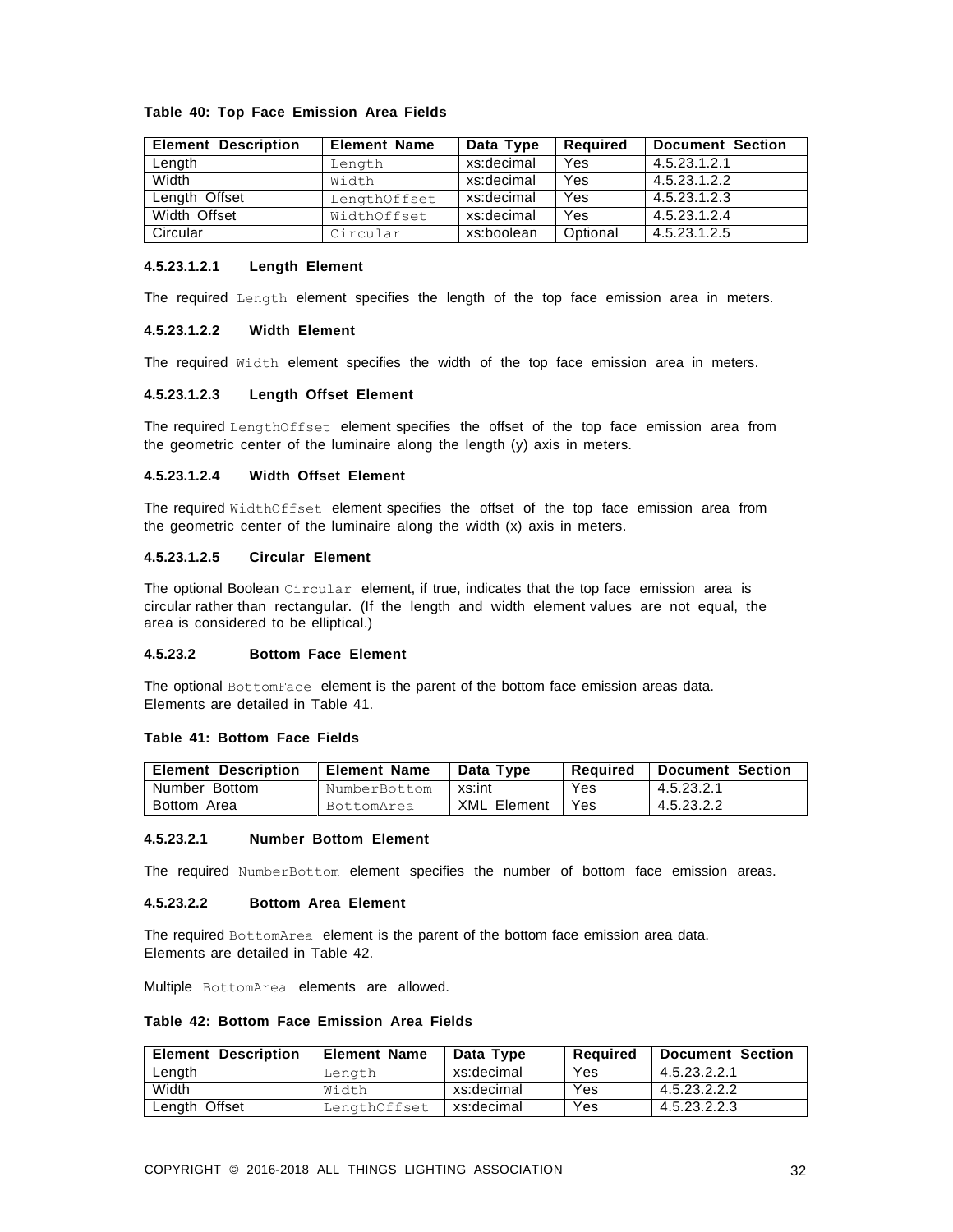| Width<br>Offset | M.<br>Dttset<br>$-1 + 5$ | xs:decimal | Yes      | $\sim$ $\sim$<br>つつ<br>$\Delta$<br>4.5.23.2.4. |
|-----------------|--------------------------|------------|----------|------------------------------------------------|
| Circular        | ircular                  | xs:boolean | Optional | 4.5.23.2.2.5                                   |

#### **4.5.23.2.2.1 Length Element**

The required Length element specifies the length of the bottom face emission area in meters.

# **4.5.23.2.2.2 Width Element**

The required Width element specifies the width of the bottom face emission area in meters.

#### **4.5.23.2.2.3 Length Offset Element**

The required LengthOffset element specifies the offset of the bottom face emission area from the geometric center of the luminaire along the length (y) axis in meters.

#### **4.5.23.2.2.4 Width Offset Element**

The required WidthOffset element specifies the offset of the bottom face emission area from the geometric center of the luminaire along the width (x) axis in meters.

# **4.5.23.2.2.5 Circular Element**

The optional Boolean Circular element, if true, indicates that the bottom face emission area is circular rather than rectangular. (If the length and width element values are not equal, the area is considered to be elliptical.)

# **4.5.23.3 C0 Face Element**

The optional C0Face element is the parent of the C0 face emission areas data. Elements are detailed in Table 43.

# **Table 43: C0 Face Fields**

| <b>Element Description</b> | <b>Element Name</b> | Data Type          | Reauired | <b>Document Section</b> |
|----------------------------|---------------------|--------------------|----------|-------------------------|
| Number C0                  | NumberCO            | xs:int             | Yes      | 4.5.23.3.1              |
| C0 Area                    | COArea              | <b>XML</b> Element | Yes      | 4.5.23.3.2              |

#### **4.5.23.3.1 Number C0 Element**

The required NumberC0 element specifies the number of C0 face emission areas.

#### **4.5.23.3.2 C0 Area Element**

The required C0Area element is the parent of the C0 face emission area data. Elements are detailed in Table 44.

Multiple C0Area elements are allowed.

#### **Table 44: C0 Face Emission Area Fields**

| <b>Element Description</b> | <b>Element Name</b> | Data Type  | Required | <b>Document Section</b> |
|----------------------------|---------------------|------------|----------|-------------------------|
| Length                     | Length              | xs:decimal | Yes      | 4.5.23.3.2.1            |
| Height                     | Height              | xs:decimal | Yes      | 4.5.23.3.2.2            |
| Length Offset              | LengthOffset        | xs:decimal | Yes      | 4.5.23.3.2.3            |
| Height Offset              | HeightOffset        | xs:decimal | Yes      | 4.5.23.3.2.4            |
| Circular                   | Circular            | xs:boolean | Optional | 4.5.23.3.2.5            |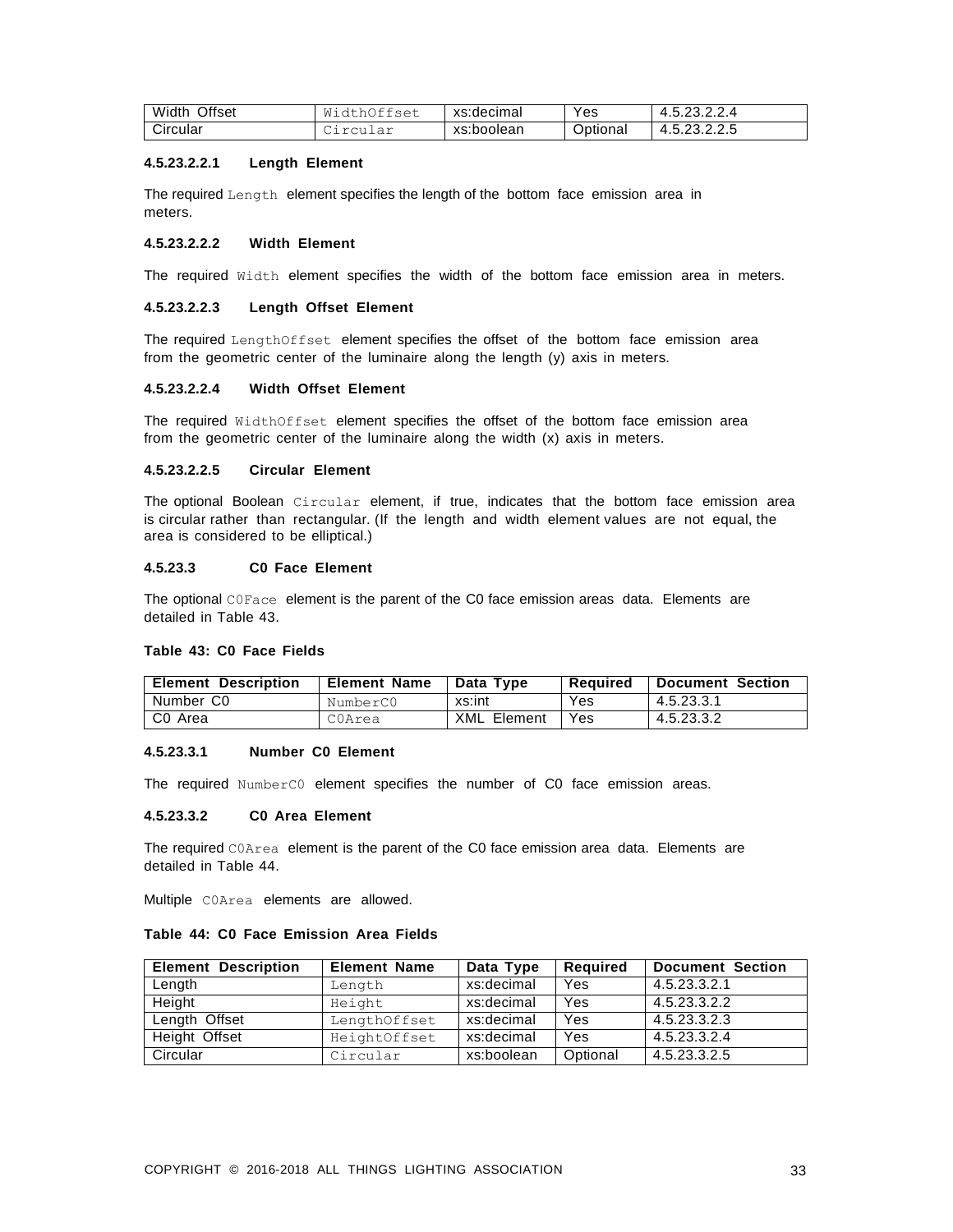# **4.5.23.3.2.1 Length Element**

The required Length element specifies the length of the C0 face emission area in meters.

#### **4.5.23.3.2.2 Height Element**

The required Height element specifies the height of the C0 face emission area in meters.

# **4.5.23.3.2.3 Length Offset Element**

The required LengthOffset element specifies the offset of the C0 face emission area from the geometric center of the luminaire along the length (y) axis in meters.

#### **4.5.23.3.2.4 Height Offset Element**

The required HeightOffset element specifies the offset of the C0 face emission area from the geometric center of the luminaire along the height (z) axis in meters.

#### **4.5.23.3.2.5 Circular Element**

The optional Boolean Circular element, if true, indicates that the C0 face emission area is circular rather than rectangular. (If the length and width element values are not equal, the area is considered to be elliptical.)

#### **4.5.23.4 C90 Face Element**

The optional C90Face element is the parent of the C90 face emission areas data. Elements are detailed in Table 45.

#### **Table 45: Top Face Fields**

| <b>Element Description</b> | <b>Element Name</b> | Data Type          | Reauired | l Document Section |
|----------------------------|---------------------|--------------------|----------|--------------------|
| Number C90                 | NumberC90           | xs:int             | Yes.     | 4.5.23.4.1         |
| C90 Area                   | C90Area             | <b>XML Element</b> | Yes      | 4.5.23.4.2         |

#### **4.5.23.4.1 Number C90 Element**

The required NumberC90 element specifies the number of C90 face emission areas.

#### **4.5.23.4.2 C90 Area Element**

The required C90Area element is the parent of the C90 face emission area data. Elements are detailed in Table 46.

Multiple C90Area elements are allowed.

# **Table 46: C90 Face Emission Area Fields**

| <b>Element Description</b> | <b>Element Name</b> | Data Type  | Required | <b>Document Section</b> |
|----------------------------|---------------------|------------|----------|-------------------------|
| Width                      | Width               | xs:decimal | Yes      | 4.5.23.4.2.1            |
| Height                     | Height              | xs:decimal | Yes      | 4.5.23.4.2.3            |
| Width Offset               | WidthOffset         | xs:decimal | Yes      | 4.5.23.4.2.3            |
| Height Offset              | HeightOffset        | xs:decimal | Yes      | 4.5.23.4.2.4            |
| Circular                   | Circular            | xs:boolean | Optional | 4.5.23.4.2.5            |

#### **4.5.23.4.2.1 Width Element**

The required Width element specifies the width of the C90 face emission area in meters.

### **4.5.23.4.2.2 Height Element**

The required Height element specifies the height of the C90 face emission area in meters.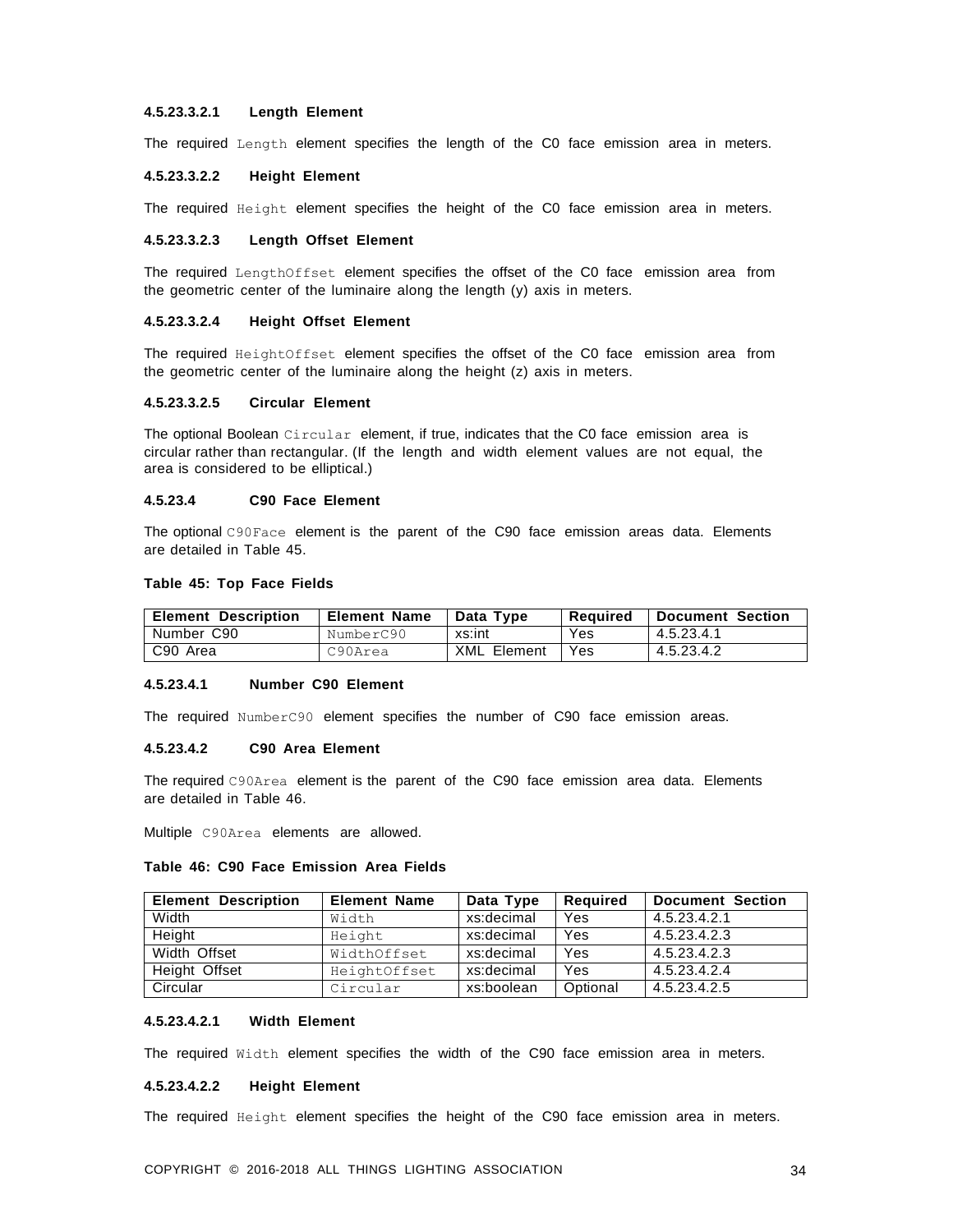# **4.5.23.4.2.3 Width Offset Element**

The required WidthOffset element specifies the offset of the C90 face emission area from the geometric center of the luminaire along the width (x) axis in meters.

#### **4.5.23.4.2.4 Height Offset Element**

The required HeightOffset element specifies the offset of the C90 face emission area from the geometric center of the luminaire along the height (z) axis in meters.

#### **4.5.23.4.2.5 Circular Element**

The optional Boolean Circular element, if true, indicates that the C90 face emission area is circular rather than rectangular. (If the length and width element values are not equal, the area is considered to be elliptical.)

#### **4.5.23.5 C180 Face Element**

The optional C180Face element is the parent of the C180 face emission areas data. Elements are detailed in Table 47.

### **Table 47: C180 Face Fields**

| <b>Element Description</b> | <b>Element Name</b> | Data Tvpe          | Reauired | l Document Section |
|----------------------------|---------------------|--------------------|----------|--------------------|
| Number C180                | NumberC180          | xs:int             | Yes      | 4.5.23.5.1         |
| C180 Area                  | C180Area            | <b>XML Element</b> | Yes.     | 4.5.23.5.2         |

#### **4.5.23.5.1 Number C180 Element**

The required NumberC180 element specifies the number of C180 face emission areas.

#### **4.5.23.5.2 C180 Area Element**

The required C180Area element is the parent of the C180 face emission area data. Elements are detailed in Table 48.

Multiple C180Area elements are allowed.

#### **Table 48: C180 Face Emission Area Fields**

| <b>Element Description</b> | <b>Element Name</b> | Data Type  | <b>Required</b> | <b>Document Section</b> |
|----------------------------|---------------------|------------|-----------------|-------------------------|
| Length                     | Length              | xs:decimal | Yes             | 4.5.23.5.2.1            |
| Height                     | Height              | xs:decimal | Yes             | 4.5.23.5.2.2            |
| Length Offset              | LengthOffset        | xs:decimal | Yes             | 4.5.23.5.2.3            |
| Height Offset              | HeightOffset        | xs:decimal | Yes             | 4.5.23.5.2.4            |
| Circular                   | Circular            | xs:boolean | Optional        | 4.5.23.5.2.5            |

#### **4.5.23.5.2.1 Length Element**

The required Length element specifies the length of the C180 face emission area in meters.

# **4.5.23.5.2.2 Height Element**

The required Height element specifies the height of the C180 face emission area in meters.

#### **4.5.23.5.2.3 Length Offset Element**

The required LengthOffset element specifies the offset of the C180 face emission area from the geometric center of the luminaire along the length (y) axis in meters.

# **4.5.23.5.2.4 Height Offset Element**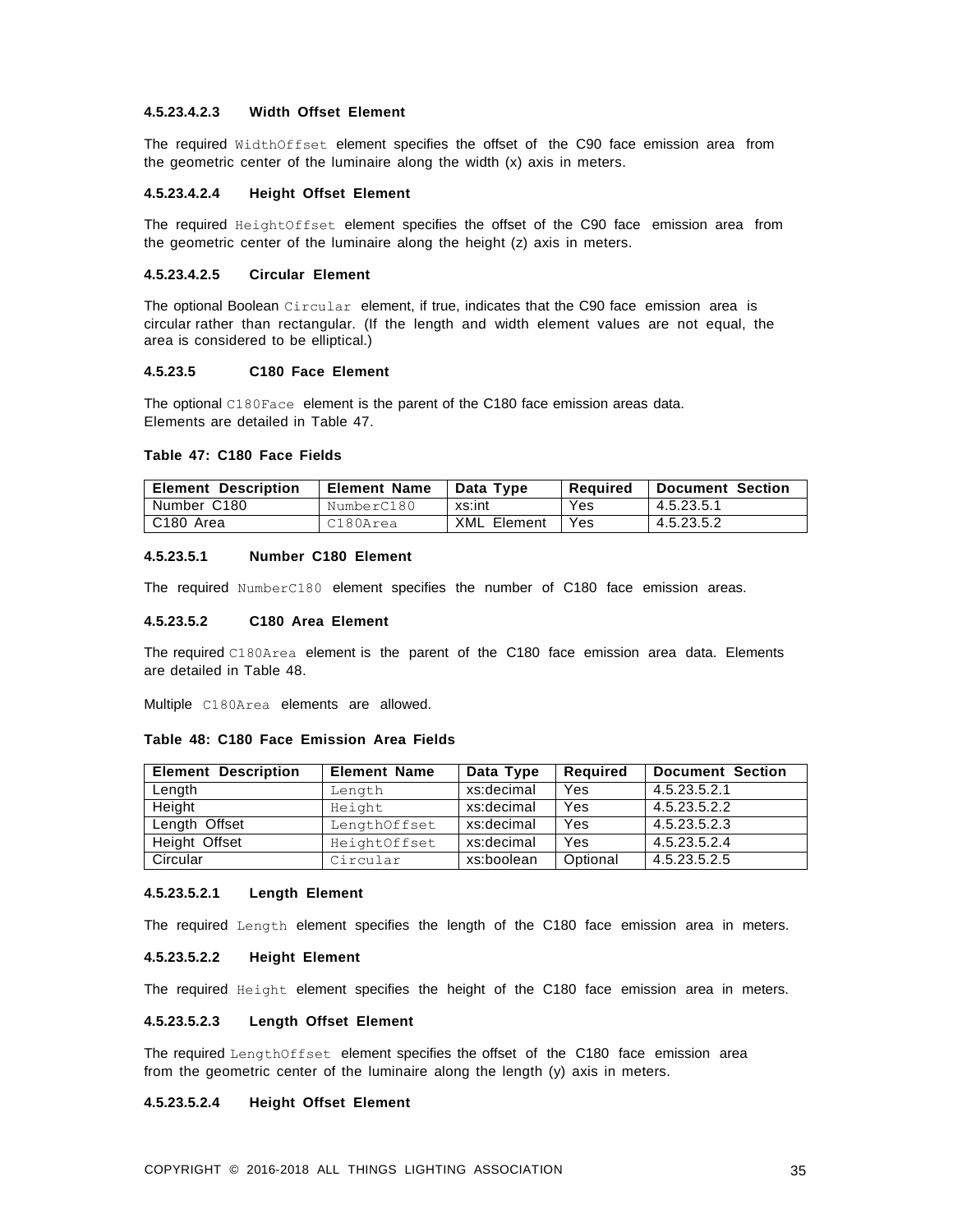The required HeightOffset element specifies the offset of the C180 face emission area from the geometric center of the luminaire along the height (z) axis in meters.

## **4.5.23.5.2.5 Circular Element**

The optional Boolean Circular element, if true, indicates that the C180 face emission area is circular rather than rectangular. (If the length and width element values are not equal, the area is considered to be elliptical.)

# **4.5.23.6 C270 Face Element**

The optional C270Face element is the parent of the C270 face emission areas data. Elements are detailed in Table 49.

#### **Table 49: C270 Face Fields**

| <b>Element Description</b> | <b>Element Name</b> | Data Type          | Reauired | <b>Document Section</b> |
|----------------------------|---------------------|--------------------|----------|-------------------------|
| Number C0                  | NumberC270          | xs:int             | Yes      | 4.5.23.6.1              |
| C270 Area                  | C270Area            | <b>XML</b> Element | Yes      | 4.5.23.6.2              |

### **4.5.23.6.1 Number C270 Element**

The required NumberC270 element specifies the number of C270 face emission areas.

#### **4.5.23.6.2 C270 Area Element**

The required C270Area element is the parent of the C270 face emission area data. Elements are detailed in Table 50.

Multiple C270Area elements are allowed.

| <b>Element Description</b> | <b>Element Name</b> | Data Type  | <b>Required</b> | <b>Document Section</b> |
|----------------------------|---------------------|------------|-----------------|-------------------------|
| Width                      | Width               | xs:decimal | Yes             | 4.5.23.6.2.1            |
| Height                     | Height              | xs:decimal | Yes             | 4.5.23.6.2.2            |
| Width Offset               | WidthOffset         | xs:decimal | Yes             | 4.5.23.6.2.3            |
| Height Offset              | HeightOffset        | xs:decimal | Yes             | 4.5.23.6.2.4            |
| Circular                   | Circular            | xs:boolean | Optional        | 4.5.23.6.2.5            |

# **Table 50: C270 Face Emission Area Fields**

#### **4.5.23.6.2.1 Width Element**

The required Width element specifies the width of the C270 face emission area in meters.

#### **4.5.23.6.2.2 Height Element**

The required Height element specifies the height of the C270 face emission area in meters.

# **4.5.23.6.2.3 Width Offset Element**

The required WidthOffset element specifies the offset of the C270 face emission area from the geometric center of the luminaire along the width (x) axis in meters.

#### **4.5.23.6.2.4 Height Offset Element**

The required HeightOffset element specifies the offset of the C270 face emission area from the geometric center of the luminaire along the height (z) axis in meters.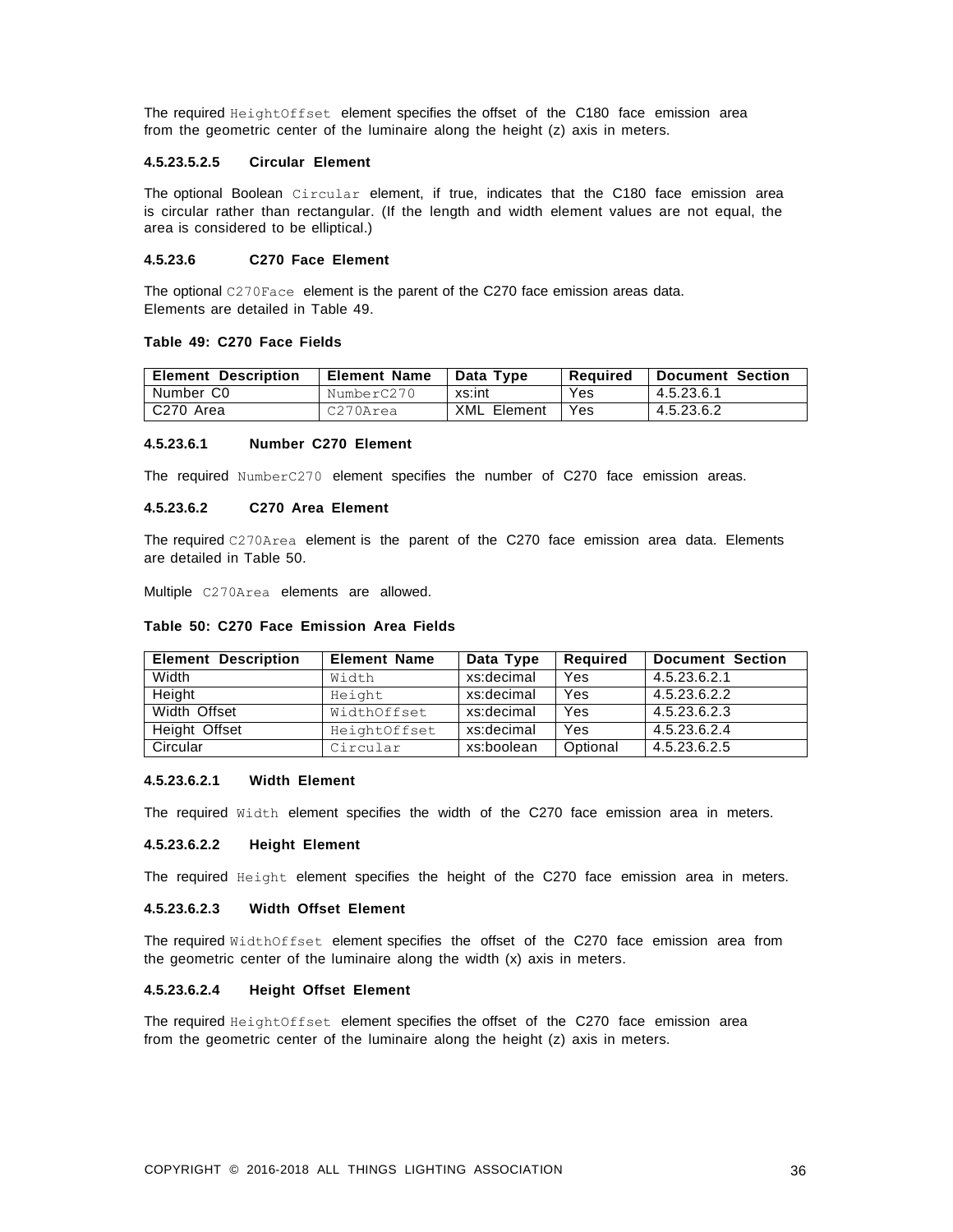# **4.5.23.6.2.5 Circular Element**

The optional Boolean Circular element, if true, indicates that the C270 face emission area is circular rather than rectangular. (If the length and width element values are not equal, the area is considered to be elliptical.)

#### <span id="page-35-0"></span>**4.5.24 Emitter Center Element**

The optional EmitterCenter element is the parent of emitter center data. Elements are detailed in Table 51.

If the EmitterCenter element is absent, the emitter center is assumed to be coincident with the geometric center.

#### **Table 51: Emitter Center Fields**

| <b>Element Description</b> | <b>Element Name</b> | Data Type  | Reauired | <b>Document Section</b> |
|----------------------------|---------------------|------------|----------|-------------------------|
| Length Offset              | LengthOffset        | xs:decimal | Yes      | 4.5.24.1                |
| WidthOffset                | WidthOffset         | xs:decimal | Yes      | 4.5.24.2                |
| Height Offset              | HeightOffset        | xs:decimal | Yes      | 4.5.24.3                |

#### **4.5.24.1 Length Offset Element**

The required LengthOffset element specifies the offset of the emitter center from the geometric center of the luminaire along the length (y) axis in meters.

# **4.5.24.2 Width Offset Element**

The required WidthOffset element specifies the offset of the emitter center from the geometric center of the luminaire along the width (x) axis in meters.

# **4.5.24.3 Height Offset Element**

The required HeightOffset element specifies the offset of the emitter center from the geometric center of the luminaire along the height (z) axis in meters.

#### <span id="page-35-1"></span>**4.5.25 Regulatory Element**

The optional Regulatory element is the parent of regulatory. Elements are detailed in Table 52.

# **Table 52: Regulatory Fields**

| <b>Element</b>        | <b>Element Name</b> | Data        | <b>Required</b> | <b>Document</b> |
|-----------------------|---------------------|-------------|-----------------|-----------------|
| <b>Description</b>    |                     | <b>Type</b> |                 | <b>Section</b>  |
| Input Wattage         | InputWattage        | xs:string   | Optional        | 4.5.5           |
| Power Factor          | PowerFactor         | xs:string   | Optional        | 4.5.6           |
| <b>Ballast Factor</b> | BallastFactor       | xs:string   | Optional        | 4.5.7           |
| Color Temperature     | ColorTemperature    | xs:string   | Optional        | 4.5.9           |
| CIE_CRI               | CIE CRI             | xs:string   | Optional        | 4.5.10.1        |
| IES_TM30              | IES TM30            | xs:string   | Optional        | 4.5.10.2        |
| Duv                   | Duv                 | xs:string   | Optional        | 4.5.11          |
| S/P Ratio             | SPRatio             | xs:string   | Optional        | 4.5.12          |
| Luminous Intensity    | LuminousIntensity   | xs:string   | Optional        | 4.5.14.1.6      |
| Luminous Flux         | LuminousFlux        | xs:string   | Optional        | 4.5.14.2        |
| Radiant Intensity     | RadiantIntensity    | xs:string   | Optional        | 4.5.15.3.5      |
| Radiant Flux          | RadiantFlux         | xs:string   | Optional        | 4.5.15.4        |
| Photon Intensity      | PhotonIntensity     | xs:string   | Optional        | 4.5.16.3.5      |
| Photon Flux           | PhotonFlux          | xs:string   | Optional        | 4.5.16.4        |
| Spectral Power        | SpectralPower       | xs:string   | Optional        | 4.5.17.1.3      |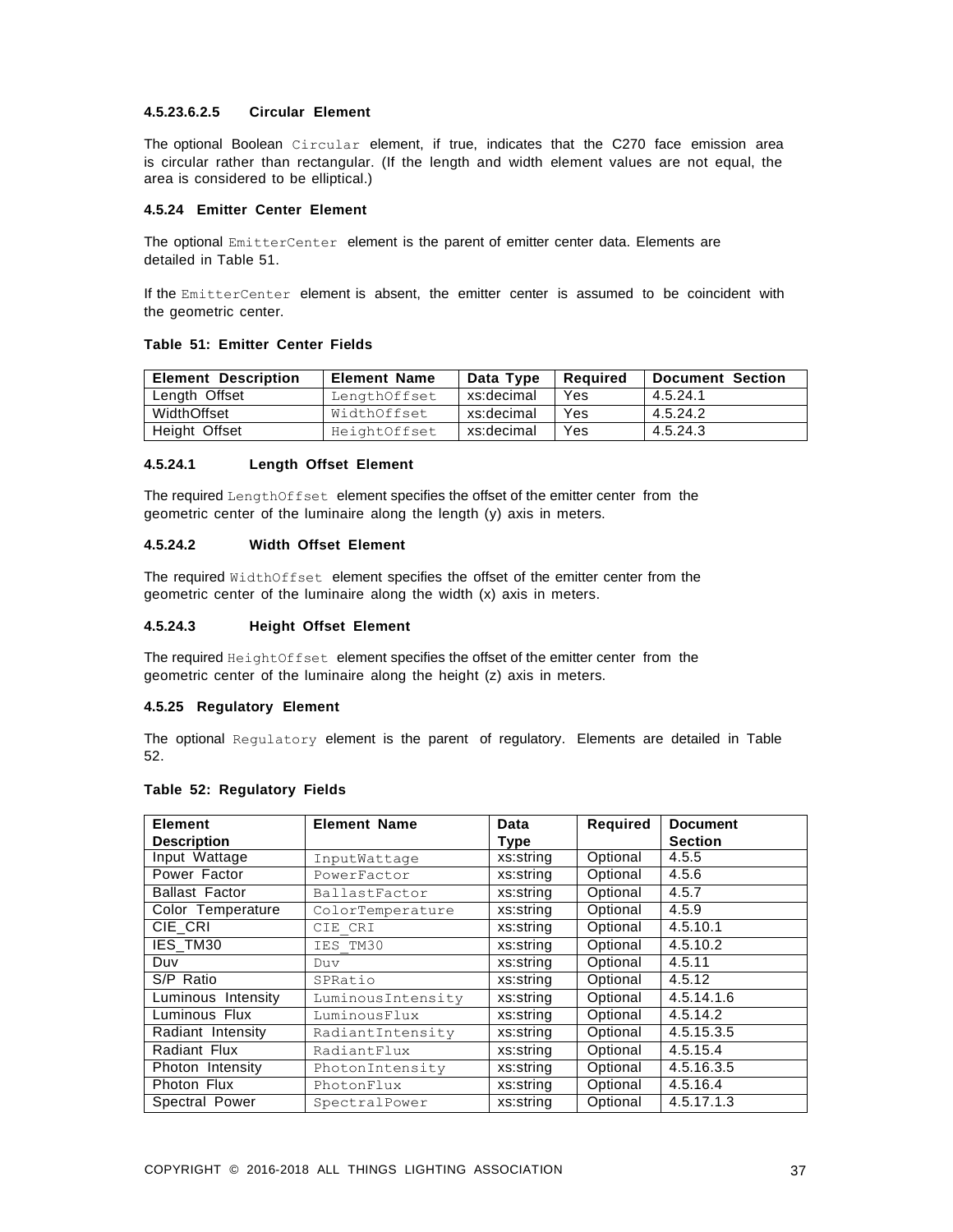| Spectral Intensity  | SpectralIntensity  | xs:string | Optional | 4.5.17.2.6 |
|---------------------|--------------------|-----------|----------|------------|
| Illuminance         | Illuminance        | xs:string | Optional | 4.5.18.2.3 |
| Irradiance          | Irradiance         | xs:string | Optional | 4.5.19.4.3 |
| Photon Flux Density | PhotonFluxDensity  | xs:string | Optional | 4.5.20.4.3 |
| Spectral Irradiance | SpectralIrradiance | xs:string | Optional | 4.5.21.2.4 |

Each optional Regulatory element shall be identified as having measured, nominal, or rated values, as listed in Table 53.

#### **Table 53: Regulatory Value Types**

| <b>Type</b> | <b>Description</b> |
|-------------|--------------------|
| Measured    | Measured value(s)  |
| Nominal     | Nominal value(s)   |
| Rated       | Rated value(s)     |

A "rated" value is the value of a quantity used for specification purposes, established for a specified set of operating conditions of the product.

A "nominal" value is an approximate quantity value used to designate or identify a product.

If a Regulatory element is absent, its values are assumed to be measured or calculated from measured data.

# <span id="page-36-0"></span>**4.6 Custom Data Element**

The optional CustomData element is the parent of custom data. Elements are detailed in Table 54.

The intent of the CustomData element is to provide a means of including custom data within the luminaire optical data document. For example, a company or government agency may require additional information that cannot be represented within the base XML schema (Section 4.7).

Multiple CustomData elements are allowed.

#### **Table 54: Custom Data Fields**

| <b>Element</b>     | <b>Element Name</b> | Data Type          | Reauired | <b>Document Section</b> |
|--------------------|---------------------|--------------------|----------|-------------------------|
| <b>Description</b> |                     |                    |          |                         |
| Name               | Name                | xs:string          | Yes      | 4.6.1                   |
| Unique Identifier  | UniqueIdentifier    | xs:string          | Yes      | 4.6.2                   |
| Any Data           | applicablel<br>Not  | <b>XML Element</b> | Optional | 4.6.3                   |

### <span id="page-36-1"></span>**4.6.1 Name Element**

The required Name element specifies the name describing the custom data, for example "Italian CAM".

# <span id="page-36-2"></span>**4.6.2 Unique Identifier Element**

The required UniqueIdentifier element contains a Universally Unique Identifier (UUID) as defined by RFC 4122. Most scientific programming language libraries include functions that will automatically generate UUIDs.

A UUID is a unique 128-bit value expressed as a string with 32 hexadecimal digits in the format xxxxxxxx-xxxx-xxxx-xxxx-xxxxxxxxxxxx. For example:

E1EC2128-3AEB-1069-A24E-98712B54306F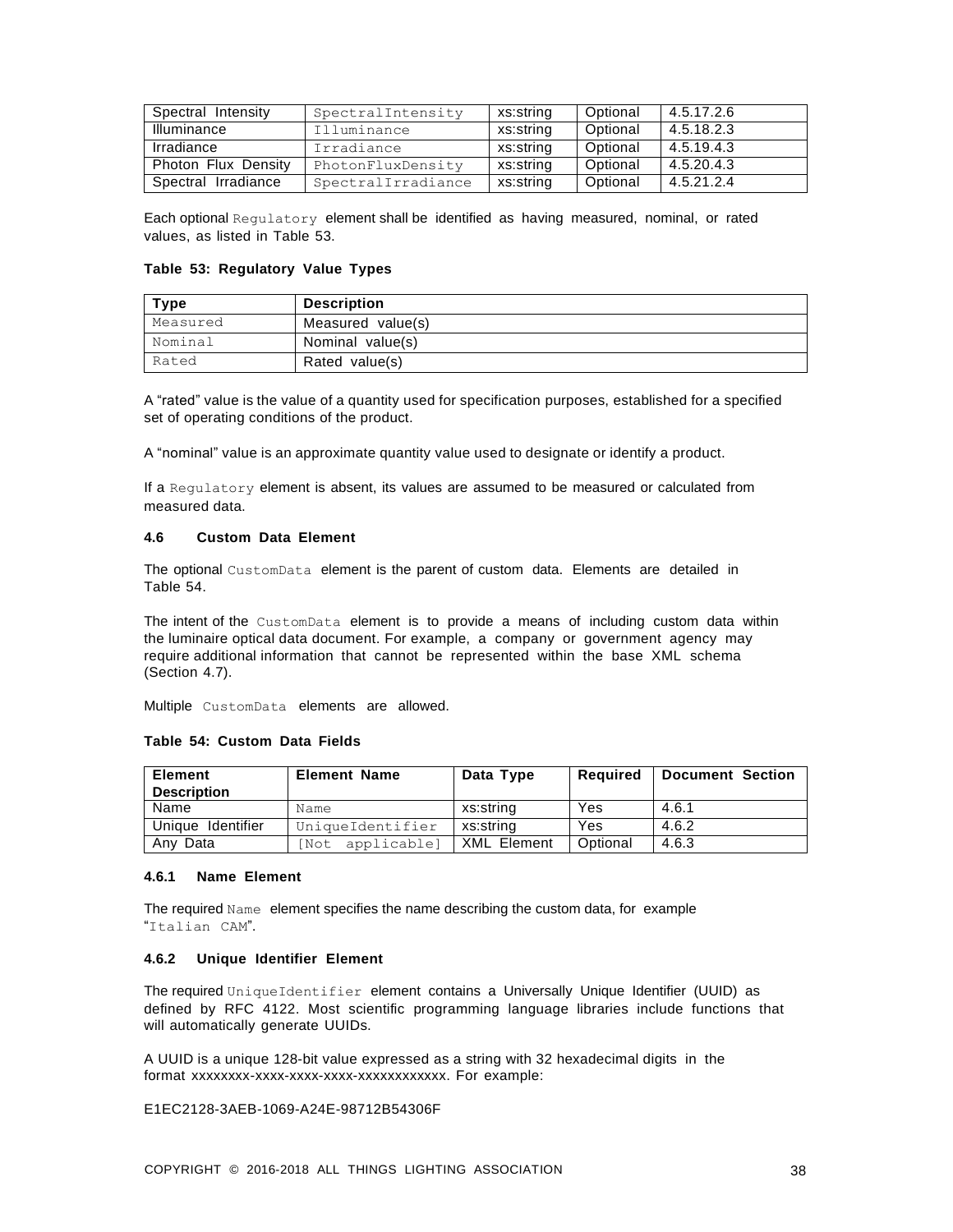The purpose of this UUID is to prevent name collisions between different instances of the Name element.

# <span id="page-37-0"></span>**4.6.3 Any Data Element**

The base XML schema (Section 4.7) allows an arbitrary sequence of XML elements within the CustomData element using an  $\langle \text{any} \rangle$  declaration with an  $\# \# \text{any}$  namespace attribute to instruct a validating parser to ignore the element sequence for validation purposes.

# <span id="page-37-1"></span>**4.7 XML Schema**

```
<?xml version="1.0" encoding="UTF-8"?>
<xs:schema xmlns:xs="http://www.w3.org/2001/XMLSchema">
  <!-- Common attribute definitions -->
  <xs:attribute name="angle" type="xs:decimal"/>
  <xs:attribute name="h" type="xs:decimal"/>
  <xs:attribute name="v" type="xs:decimal"/>
  <xs:attribute name="w" type="xs:decimal"/>
  <xs:attribute name="x" type="xs:decimal"/>
  <xs:attribute name="y" type="xs:decimal"/>
  <xs:attribute name="z" type="xs:decimal"/>
  <!-- Common simple element definitions -->
  <xs:element name="Circular" type="xs:boolean"/>
  <xs:element name="Height" type="xs:decimal"/>
  <xs:element name="HeightOffset" type="xs:decimal"/>
  <xs:element name="Length" type="xs:decimal"/>
  <xs:element name="LengthOffset" type="xs:decimal"/>
  <xs:element name="MaxWavelength" type="xs:decimal"/>
  <xs:element name="MeasurementEquipment" type="xs:string"/>
  <xs:element name="MinWavelength" type="xs:decimal"/>
  <xs:element name="NumberHorz" type="xs:int"/>
  <xs:element name="NumberMeasured" type="xs:int"/>
  <xs:element name="NumberPlanes" type="xs:int"/>
  <xs:element name="NumberVert" type="xs:int"/>
  <xs:element name="NumberWavelength" type="xs:int"/>
  <xs:element name="Width" type="xs:decimal"/>
  <xs:element name="WidthOffset" type="xs:decimal"/>
  <!-- Common element definitions -->
  <xs:complexType name="IntDataType2">
    <xs:simpleContent>
      <xs:extension base="xs:decimal">
        <xs:attribute ref="h"/>
        <xs:attribute ref="v"/>
      </xs:extension>
    </xs:simpleContent>
  </xs:complexType>
  <xs:complexType name="IntDataType3">
    <xs:simpleContent>
      <xs:extension base="xs:decimal">
        <xs:attribute ref="h"/>
        <xs:attribute ref="v"/>
        <xs:attribute ref="w"/>
      </xs:extension>
    </xs:simpleContent>
  </xs:complexType>
  <xs:complexType name="PlaneNormalType">
    <xs:simpleContent>
```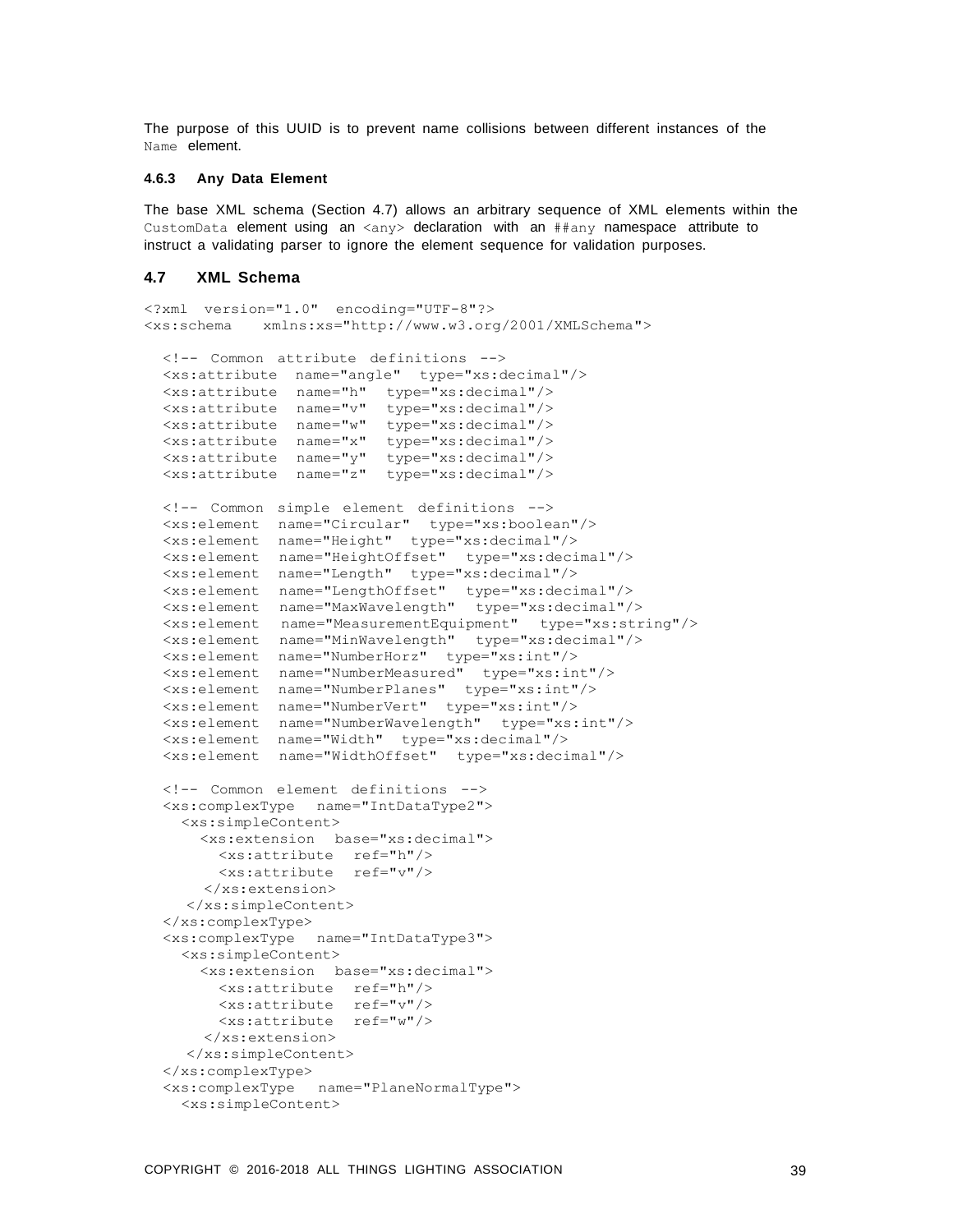```
<xs:extension base="xs:decimal">
      <xs:attribute ref="x"/>
      <xs:attribute ref="y"/>
      <xs:attribute ref="z"/>
    </xs:extension>
  </xs:simpleContent>
</xs:complexType>
<xs:complexType name="PwrDataType">
 <xs:simpleContent>
    <xs:extension base="xs:decimal">
      <xs:attribute ref="w"/>
    </xs:extension>
  </xs:simpleContent>
</xs:complexType>
<xs:simpleType name="RegulatoryValue">
  <xs:restriction base="xs:string">
    <xs:enumeration value="Measured"/>
    <xs:enumeration value="Nominal"/>
    <xs:enumeration value="Rated"/>
  </xs:restriction>
</xs:simpleType>
<xs:element name="IESTM33">
 <xs:complexType>
    <xs:sequence>
      <xs:element name="Version" type="xs:string" fixed="1.0"/>
      <xs:element name="Header">
        <xs:complexType>
          <xs:sequence>
            <xs:element name="Manufacturer" type="xs:string"
                minOccurs="0"/>
            <xs:element name="CatalogNumber" type="xs:string"
                minOccurs="0"/>
            <xs:element name="GTIN" type="xs:integer"
                minOccurs="0"/>
            <xs:element name="Description" type="xs:string"/>
            <xs:element name="Laboratory" type="xs:string"/>
            <xs:element name="ReportNumber" type="xs:string"/>
            <xs:element name="ReportDate" type="xs:date"/>
            <xs:element name="DocumentCreator" type="xs:string"
                minOccurs="0"/>
            <xs:element name="DocumentCreationDate" type="xs:date"
                minOccurs="0"/>
            <xs:element name="UniqueIdentifier" type="xs:string"
                minOccurs="0"/>
            <xs:element name="Comment" type="xs:string"minOccurs="0"
                maxOccurs="unbounded"/>
            <xs:element name="Reference" type="xs:string"
                minOccurs="0" maxOccurs="unbounded"/>
            <xs:element name="MoreInfoURI" type="xs:anyURI"
                minOccurs="0"/>
         </xs:sequence>
        </xs:complexType>
      </xs:element>
      <xs:element name="Luminaire">
        <xs:complexType>
          <xs:sequence>
            <xs:element name="Dimensions">
              <xs:complexType>
                <xs:sequence>
                  <xs:element ref="Length"/>
```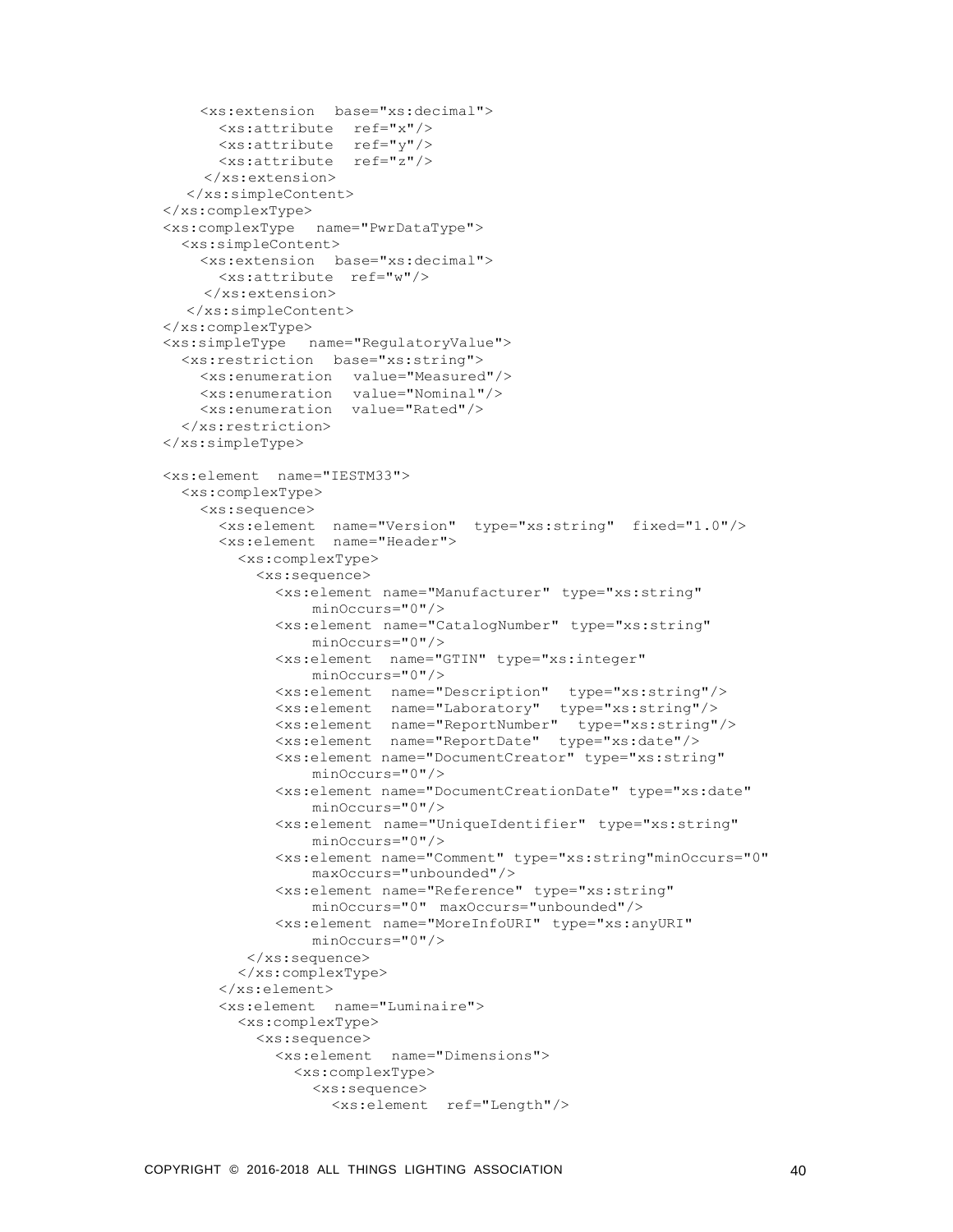```
<xs:element ref="Width"/>
            <xs:element ref="Height"/>
          </xs:sequence>
        </xs:complexType>
      </xs:element>
      <xs:element name="Shape" minOccurs="0">
        <xs:simpleType>
          <xs:restriction base="xs:string">
            <xs:enumeration value="Align_X"/>
            <xs:enumeration value="Align_Y"/>
            <xs:enumeration value="Align_Z"/>
          </xs:restriction>
        </xs:simpleType>
      </xs:element>
      <xs:element name="NumEmitter" type="xs:int"/>
    </xs:sequence>
  </xs:complexType>
</xs:element>
<xs:element name="Equipment">
  <xs:complexType>
    <xs:sequence>
      <xs:element name="Gonioradiometer"
          minOccurs="0">
        <xs:complexType>
          <xs:sequence>
            <xs:element name="Type">
              <xs:simpleType>
                <xs:restriction base="xs:string">
                   <xs:enumeration value="CIE_A"/>
                   <xs:enumeration value="CIE_B"/>
                   <xs:enumeration value="CIE_C"/>
                   <xs:enumeration value="IES_A"/>
                  <xs:enumeration value="IES_B"/>
                   <xs:enumeration value="IES_C"/>
                  <xs:enumeration value="CUSTOM"/>
                </xs:restriction>
              </xs:simpleType>
            </xs:element>
            <xs:element ref="MeasurementEquipment"
                minOccurs="0"/>
          </xs:sequence>
        </xs:complexType>
      </xs:element>
      <xs:element name="IntegratingSphere" minOccurs="0">
        <xs:complexType>
          <xs:sequence>
            <xs:element ref="MeasurementEquipment"/>
          </xs:sequence>
        </xs:complexType>
      </xs:element>
      <xs:element name="Spectroradiometer" minOccurs="0">
        <xs:complexType>
          <xs:sequence>
            <xs:element ref="MeasurementEquipment"
                minOccurs="0"/>
            <xs:element name="BandwidthFWHM" type="xs:decimal"
                minOccurs="0"/>
            <xs:element name="BandwidthCorrected"
                type="xs:boolean" minOccurs="0"/>
            <xs:element name="BandwidthMethod"
                type="xs:string" minOccurs="0"/>
```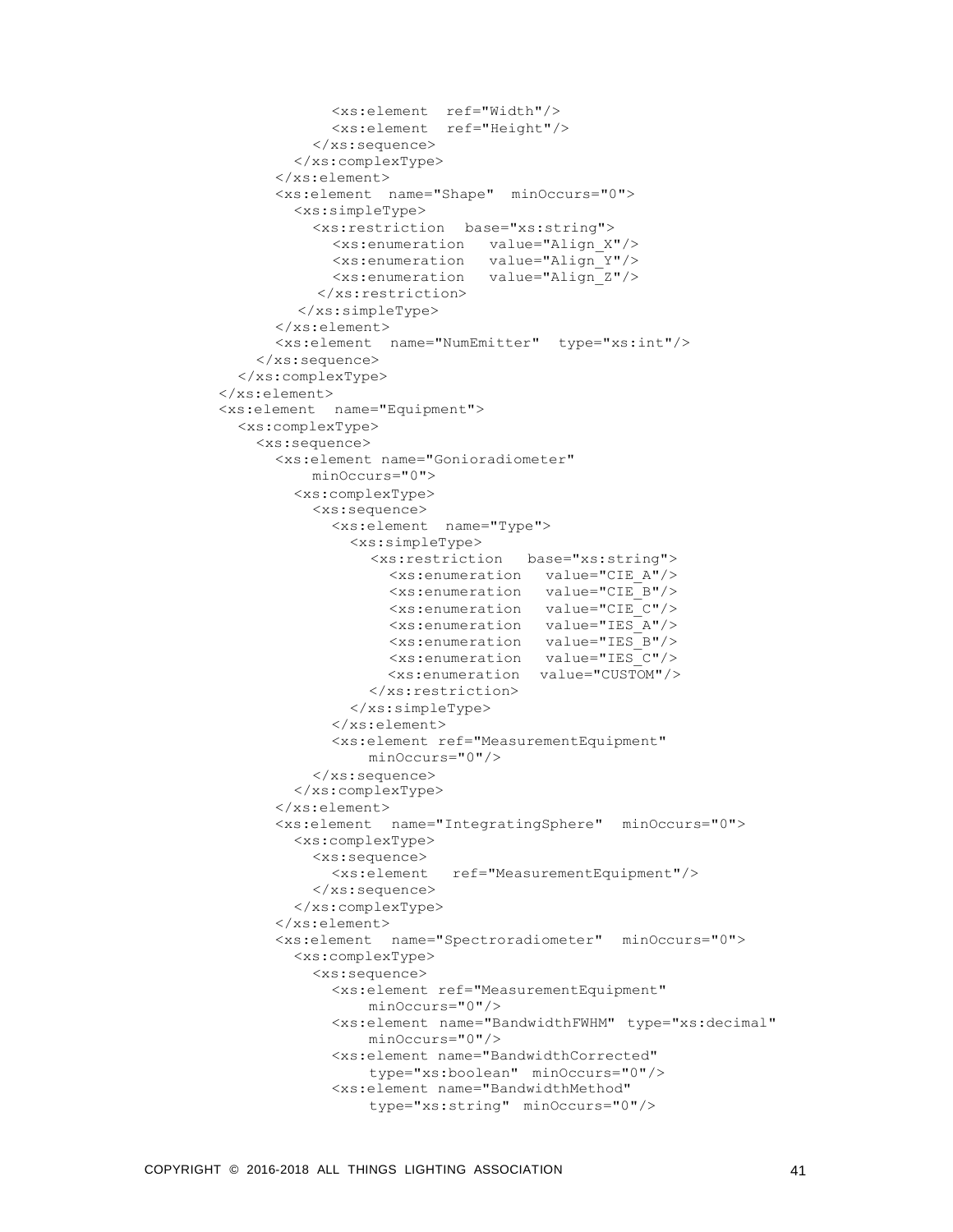```
</xs:sequence>
        </xs:complexType>
      </xs:element>
    </xs:sequence>
  </xs:complexType>
</xs:element>
<xs:element name="Emitter" maxOccurs="unbounded">
  <xs:complexType>
    <xs:sequence>
      <xs:element name="Quantity" type="xs:int"/>
      <xs:element name="Description" type="xs:string"/>
      <xs:element name="CatalogNumber" type="xs:string"
          minOccurs="0"/>
      <xs:element name="RatedLumens" type="xs:decimal"
          minOccurs="0"/>
      <xs:element name="InputWattage" type="xs:decimal"/>
      <xs:element name="PowerFactor" type="xs:decimal"
          minOccurs="0"/>
      <xs:element name="BallastFactor" type="xs:decimal"
          minOccurs="0"/>
      <xs:element name="TiltAngles" minOccurs="0">
        <xs:complexType>
          <xs:sequence>
            <xs:element name="NumberAngles" type="xs:int"/>
            <xs:element name="Tilt">
              <xs:complexType>
                <xs:simpleContent>
                   <xs:extension base="xs:decimal">
                     <xs:attribute ref="angle"/>
                   </xs:extension>
                 </xs:simpleContent>
               </xs:complexType>
            </xs:element>
          </xs:sequence>
         </xs:complexType>
      </xs:element>
      <xs:element name="ColorTemperature" minOccurs="0">
        <xs:complexType>
          <xs:sequence>
            <xs:element name="FixedCCT" type="xs:int"
                minOccurs="0"/>
            <xs:element name="MinCCT" type="xs:int"
                minOccurs="0"/>
            <xs:element name="MaxCCT" type="xs:int"
                minOccurs="0"/>
          </xs:sequence>
        </xs:complexType>
      </xs:element>
      <xs:element name="ColorRendering" minOccurs="0">
        <xs:complexType>
          <xs:sequence>
            <xs:element name="CIE_CRI" minOccurs="0">
              <xs:complexType>
                <xs:sequence>
                   <xs:element name="Ra" type="xs:int"/>
                   <xs:element name="R9" type="xs:int"
                      minOccurs="0"/>
                </xs:sequence>
              </xs:complexType>
            </xs:element>
            <xs:element name="IES_TM30" minOccurs="0">
```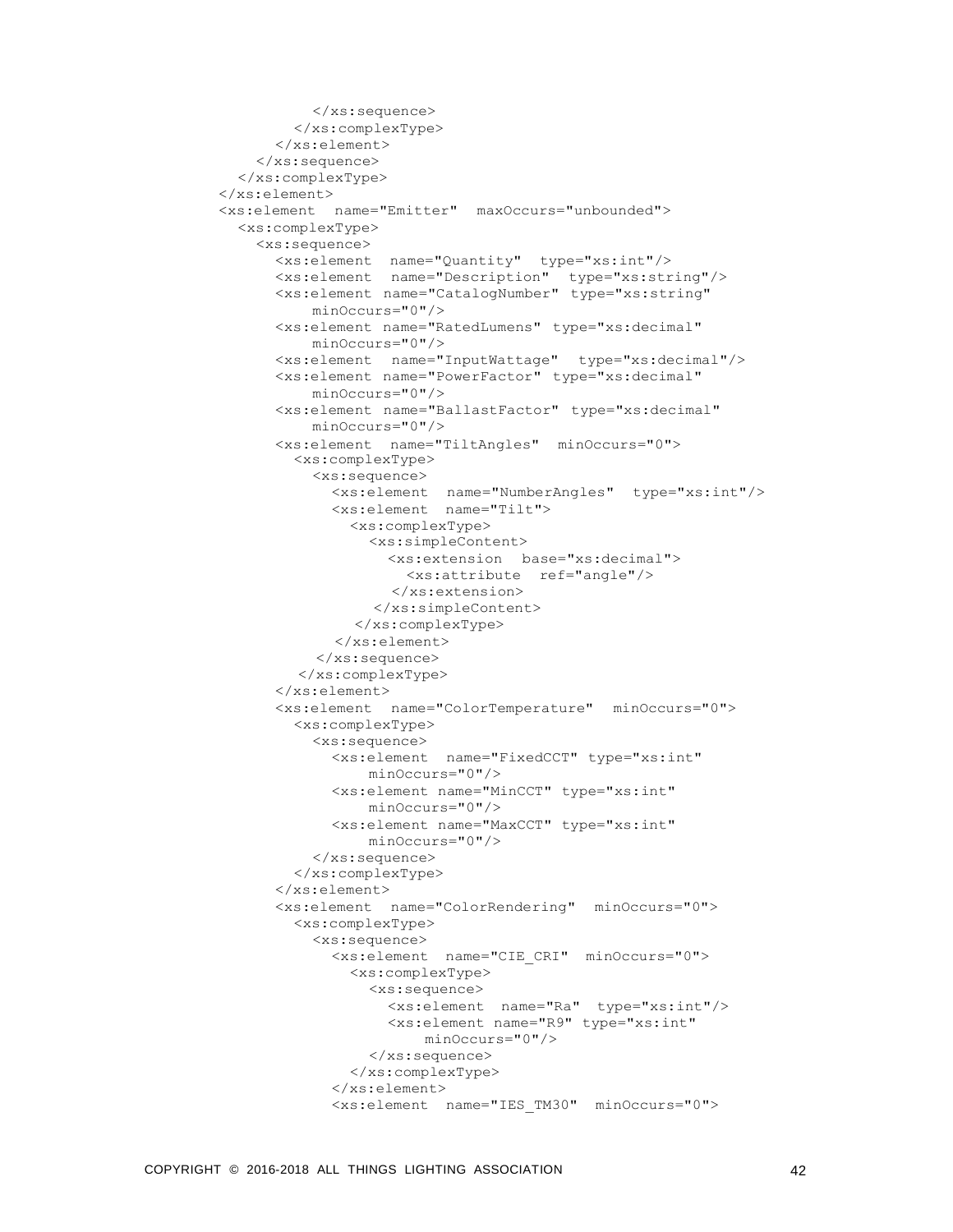| <xs:complextype></xs:complextype>                                                              |
|------------------------------------------------------------------------------------------------|
| <xs:sequence></xs:sequence>                                                                    |
| type="xs:int"/><br><xs:element <="" name="Rf" td=""></xs:element>                              |
| type="xs:int"/><br><xs:element <="" name="Rg" td=""></xs:element>                              |
| <xs:element <br="" name="Rfh01">type="xs:int"</xs:element>                                     |
| minOccurs="0"/>                                                                                |
| <xs:element <br="" name="Rfh02">type="xs:int"</xs:element>                                     |
| minOccurs="0"/>                                                                                |
| <xs:element <br="" name="Rfh03">type="xs:int"</xs:element>                                     |
| minOccurs="0"/>                                                                                |
| <xs:element <br="" name="Rfh04">type="xs:int"</xs:element>                                     |
| $minOccurs="0"$ />                                                                             |
| <xs:element <br="" name="Rfh05">type="xs:int"<br/><math>minOccurs="0"</math>/&gt;</xs:element> |
| <xs:element <br="" name="Rfh06">type="xs:int"</xs:element>                                     |
| minOccurs="0"/>                                                                                |
| <xs:element <br="" name="Rfh07">type="xs:int"</xs:element>                                     |
| $minOccurs="0"$ />                                                                             |
| <xs:element <br="" name="Rfh08">type="xs:int"</xs:element>                                     |
| $minOccurs="0"$ />                                                                             |
| <xs:element <br="" name="Rfh09">type="xs:int"</xs:element>                                     |
| minOccurs="0"/>                                                                                |
| <xs:element <br="" name="Rfh10">type="xs:int"</xs:element>                                     |
| minOccurs="0"/>                                                                                |
| <xs:element <br="" name="Rfh11">type="xs:int"</xs:element>                                     |
| $minOccurs="0"$ />                                                                             |
| <xs:element <br="" name="Rfh12">type="xs:int"</xs:element>                                     |
| $minOccurs="0"$ />                                                                             |
| <xs:element <br="" name="Rfh13">type="xs:int"</xs:element>                                     |
| $minOccurs = "0"$                                                                              |
| <xs:element <br="" name="Rfh14">type="xs:int"</xs:element>                                     |
| $minOccurs="0"$ />                                                                             |
| <xs:element <br="" name="Rfh15">type="xs:int"</xs:element>                                     |
| $minOccurs = "0"$                                                                              |
| <xs:element <="" name="Rfh16" td="" type="xs:int"></xs:element>                                |
| $minOccurs="0"$ />                                                                             |
| <xs:element <="" name="Rcsh01" td="" type="xs:int"></xs:element>                               |
| $minOccurs="0"$ />                                                                             |
| <xs:element <="" name="Rcsh02" td="" type="xs:int"></xs:element>                               |
| $minOccurs="0"$ />                                                                             |
| <xs:element <="" name="Rcsh03" td="" type="xs:int"></xs:element>                               |
| $minOccurs="0"$ />                                                                             |
| <xs:element <="" name="Rcsh04" td="" type="xs:int"></xs:element>                               |
| $minOccurs="0"$ />                                                                             |
| <xs:element <="" name="Rcsh05" td="" type="xs:int"></xs:element>                               |
| minOccurs="0"/>                                                                                |
| <xs:element <="" name="Rcsh06" td="" type="xs:int"></xs:element>                               |
| $minOccurs="0"$ />                                                                             |
| type="xs:int"<br><xs:element <br="" name="Rcsh07"><math>minOccurs="0"</math>/&gt;</xs:element> |
| <xs:element <br="" name="Rcsh08">type="xs:int"</xs:element>                                    |
| minOccurs="0"/>                                                                                |
| <xs:element <br="" name="Rcsh09">type="xs:int"</xs:element>                                    |
| minOccurs="0"/>                                                                                |
| <xs:element <="" name="Rcsh10" td="" type="xs:int"></xs:element>                               |
| minOccurs="0"/>                                                                                |
| <xs:element <="" name="Rcsh11" td="" type="xs:int"></xs:element>                               |
| $minOccurs="0"$ />                                                                             |
| <xs:element <="" name="Rcsh12" td="" type="xs:int"></xs:element>                               |
| $minOccurs="0"$ />                                                                             |
| <xs:element <br="" name="Rcsh13">type="xs:int"</xs:element>                                    |
|                                                                                                |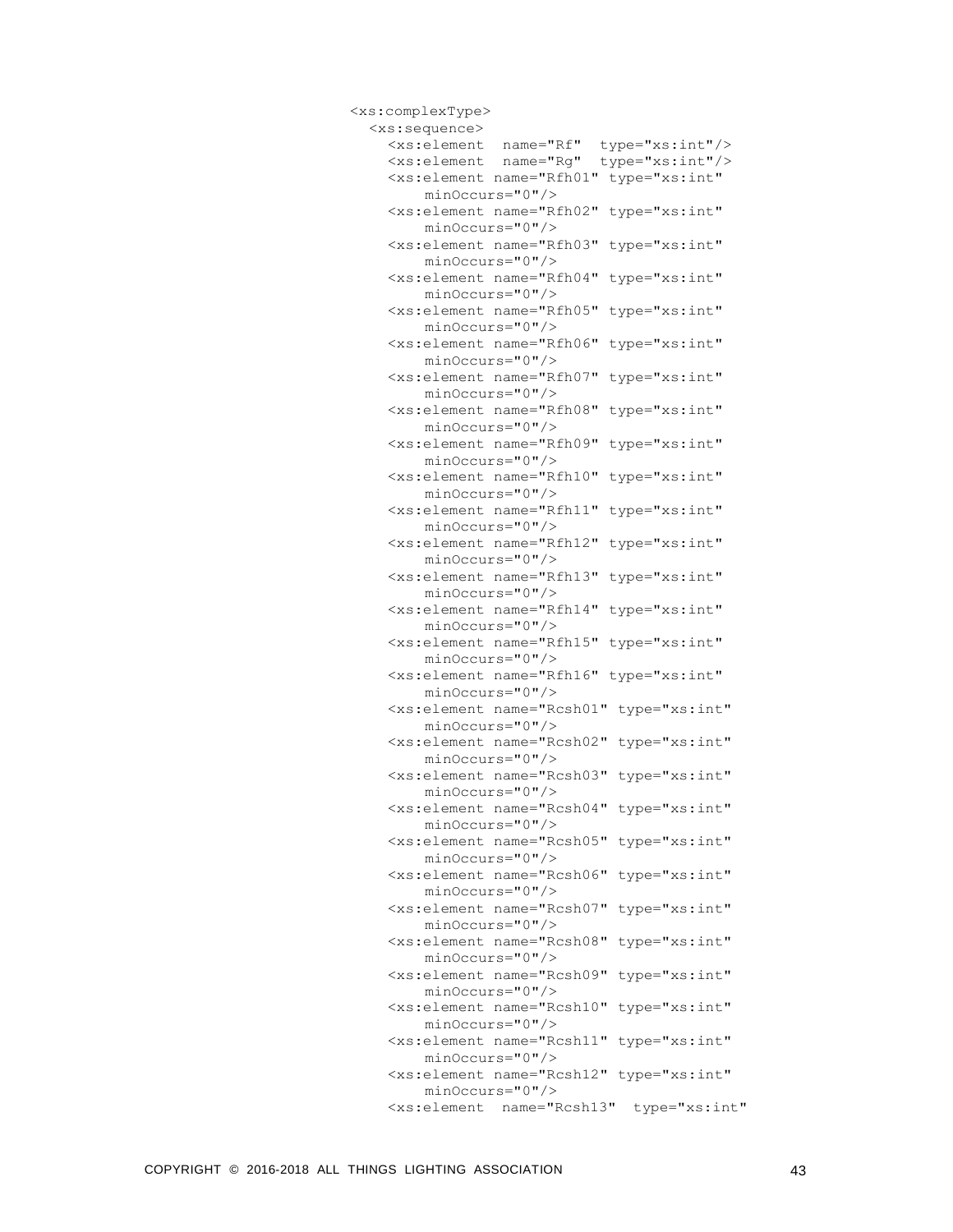```
minOccurs="0"/>
             <xs:element name="Rcsh14" type="xs:int"
                 minOccurs="0"/>
             <xs:element name="Rcsh15" type="xs:int"
                minOccurs="0"/>
             <xs:element name="Rcsh16" type="xs:int"
                minOccurs="0"/>
          </xs:sequence>
        </xs:complexType>
      </xs:element>
    </xs:sequence>
  </xs:complexType>
</xs:element>
<xs:element name="Duv" type="xs:decimal" minOccurs="0"/>
<xs:element name="SPRatio" type="xs:decimal"
    minOccurs="0"/>
<xs:element name="DataGeneration" minOccurs="0">
  <xs:complexType>
    <xs:sequence>
      <xs:element name="Simulation" type="xs:boolean"
          minOccurs="0"/>
      <xs:element name="Laboratory" minOccurs="0">
        <xs:complexType>
          <xs:sequence>
             <xs:element name="Certification"
                 type="xs:string"/>
            <xs:element name="ApprovalBody"
                type="xs:string"/>
            <xs:element name="ApprovalScope"
                type="xs:string"/>
            <xs:element name="MeasUncertainty">
               <xs:complexType>
                 <xs:sequence>
                   <xs:element name="MeasurementType"
                       type="xs:string"/>
                   <xs:element name="Uncertainty"
                       type="xs:decimal"/>
                 </xs:sequence>
               </xs:complexType>
            </xs:element>
          </xs:sequence>
        </xs:complexType>
      </xs:element>
      <xs:element name="IntensityScaling"
          type="xs:boolean" minOccurs="0"/>
      <xs:element name="AngleInterpolation"
          type="xs:boolean" minOccurs="0"/>
    </xs:sequence>
  </xs:complexType>
</xs:element>
<xs:element name="LuminousData" minOccurs="0">
  <xs:complexType>
    <xs:sequence>
      <xs:element name="LuminousIntensity">
        <xs:complexType>
          <xs:sequence>
            <xs:element name="AbsolutePhotometry"
                 type="xs:boolean"/>
            <xs:element ref="NumberMeasured"/>
            <xs:element ref="NumberHorz"/>
            <xs:element ref="NumberVert"/>
```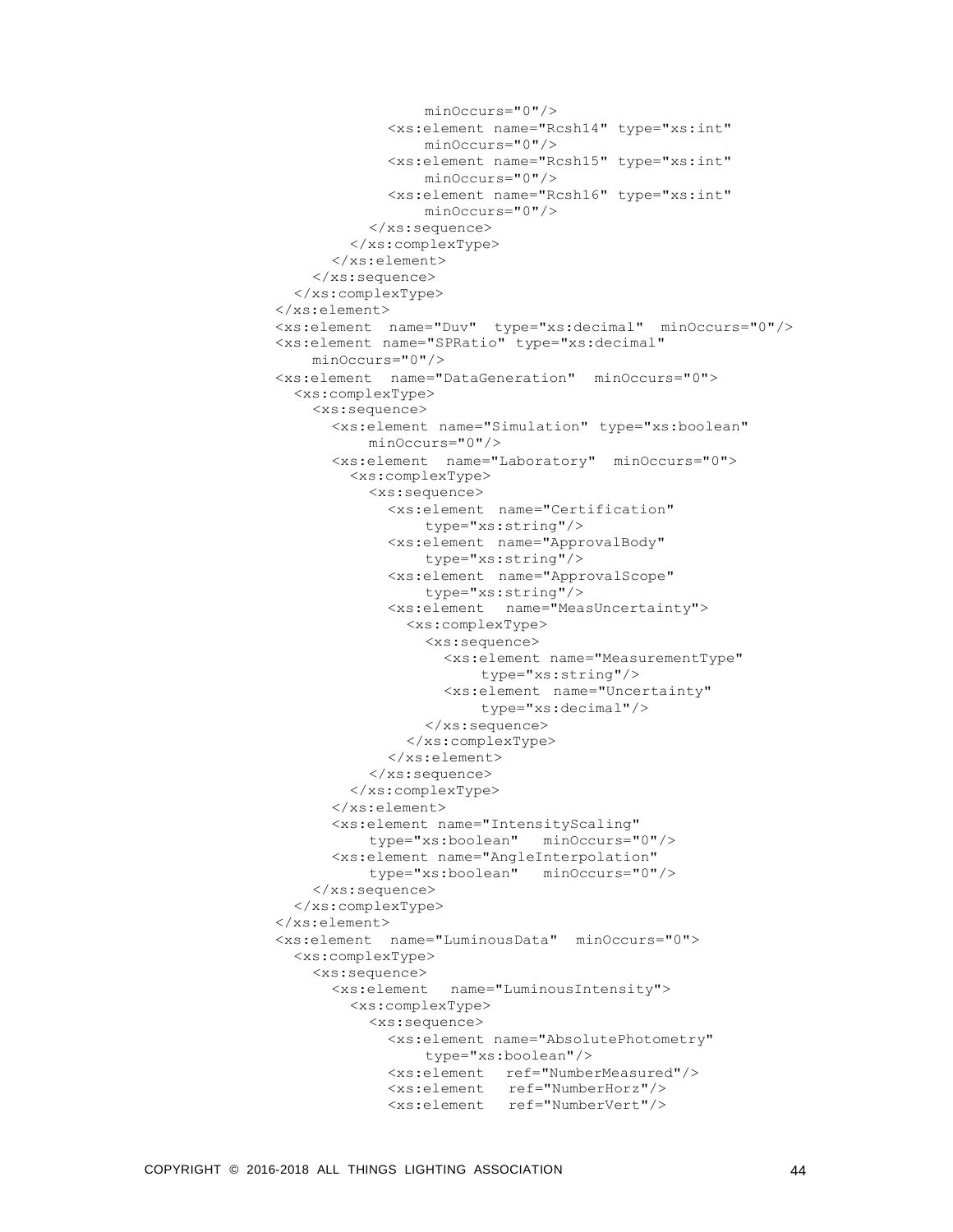```
<xs:element name="IntData"
                 type="IntDataType2"
                maxOccurs="unbounded"/>
          </xs:sequence>
        </xs:complexType>
      </xs:element>
      <xs:element name="LuminousFlux" type="xs:decimal"
          minOccurs="0"/>
      <xs:element name="MeasuredCCT" type="xs:int"
          minOccurs="0"/>
    </xs:sequence>
  </xs:complexType>
</xs:element>
<xs:element name="RadiantData" minOccurs="0">
  <xs:complexType>
    <xs:sequence>
      <xs:element ref="MinWavelength"/>
      <xs:element ref="MaxWavelength"/>
      <xs:element name="RadiantIntensity">
        <xs:complexType>
          <xs:sequence>
            <xs:element ref="NumberMeasured"/>
            <xs:element ref="NumberHorz"/>
            <xs:element ref="NumberVert"/>
            <xs:element name="IntData"
                 type="IntDataType2"
                maxOccurs="unbounded"/>
          </xs:sequence>
        </xs:complexType>
      </xs:element>
      <xs:element name="RadiantFlux" type="xs:decimal"
          minOccurs="0"/>
    </xs:sequence>
  </xs:complexType>
</xs:element>
<xs:element name="PhotonData" minOccurs="0">
  <xs:complexType>
    <xs:sequence>
      <xs:element ref="MinWavelength"/>
      <xs:element ref="MaxWavelength"/>
      <xs:element name="PhotonIntensity">
        <xs:complexType>
          <xs:sequence>
            <xs:element ref="NumberMeasured"/>
            <xs:element ref="NumberHorz"/>
            <xs:element ref="NumberVert"/>
            <xs:element name="IntData"
                type="IntDataType2"
                maxOccurs="unbounded"/>
            </xs:sequence>
         </xs:complexType>
      </xs:element>
      <xs:element name="PhotonFlux" type="xs:decimal"
          minOccurs="0"/>
    </xs:sequence>
  </xs:complexType>
</xs:element>
<xs:element name="SpectralData" minOccurs="0">
  <xs:complexType>
    <xs:sequence>
      <xs:element name="EmitterSpectral" minOccurs="0"
```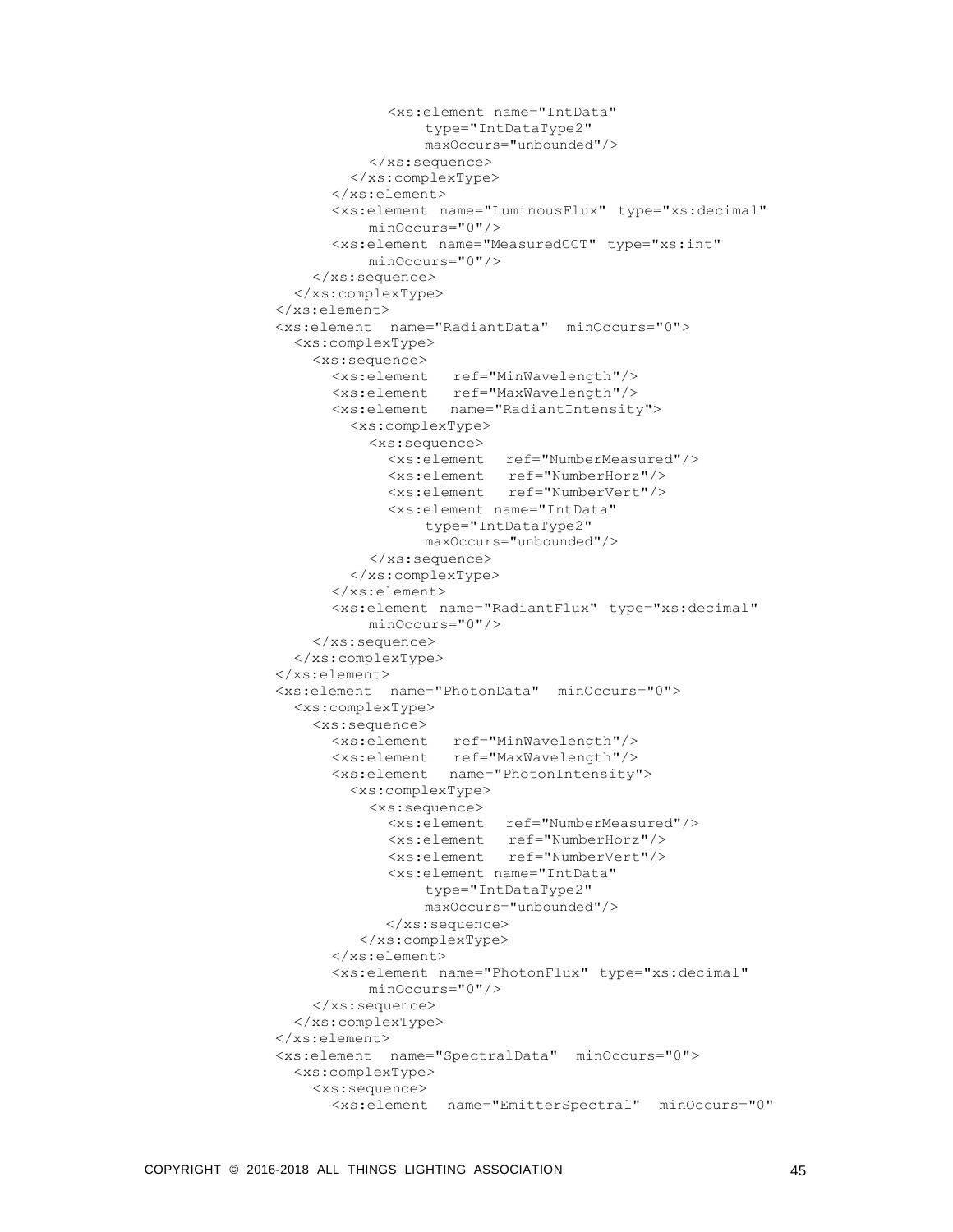```
maxOccurs="unbounded">
        <xs:complexType>
          <xs:sequence>
            <xs:element name="EmitterName"
                minOccurs="0"/>
            <xs:element ref="NumberWavelength"/>
            <xs:element name="PwrData"
                 type="PwrDataType"
                maxOccurs="unbounded"/>
          </xs:sequence>
        </xs:complexType>
      </xs:element>
      <xs:element name="AngularSpectral" minOccurs="0">
        <xs:complexType>
          <xs:sequence>
            <xs:element ref="NumberMeasured"/>
            <xs:element ref="NumberHorz"/>
            <xs:element ref="NumberVert"/>
            <xs:element ref="NumberWavelength"/>
            <xs:element name="IntData"
                type="IntDataType3"
                maxOccurs="unbounded"/>
          </xs:sequence>
        </xs:complexType>
      </xs:element>
    </xs:sequence>
  </xs:complexType>
</xs:element>
<xs:element name="IllumData" minOccurs="0">
  <xs:complexType>
    <xs:sequence>
      <xs:element ref="NumberPlanes"/>
      <xs:element name="PlaneData">
        <xs:complexType>
        <xs:sequence>
          <xs:element name="PlaneNormal"
              type="PlaneNormalType" minOccurs="0"/>
          <xs:element ref="NumberMeasured"/>
          <xs:element name="Illum"
              maxOccurs="unbounded">
            <xs:complexType >
              <xs:simpleContent>
                <xs:extension base="xs:decimal">
                   <xs:attribute ref="x"/>
                  <xs:attribute ref="y"/>
                   <xs:attribute ref="z"/>
                 </xs:extension>
               </xs:simpleContent>
             </xs:complexType>
          </xs:element>
        </xs:sequence>
        </xs:complexType>
      </xs:element>
    </xs:sequence>
  </xs:complexType>
</xs:element>
<xs:element name="IrradData" minOccurs="0">
 <xs:complexType>
    <xs:sequence>
      <xs:element ref="MinWavelength"/>
      <xs:element ref="MaxWavelength"/>
```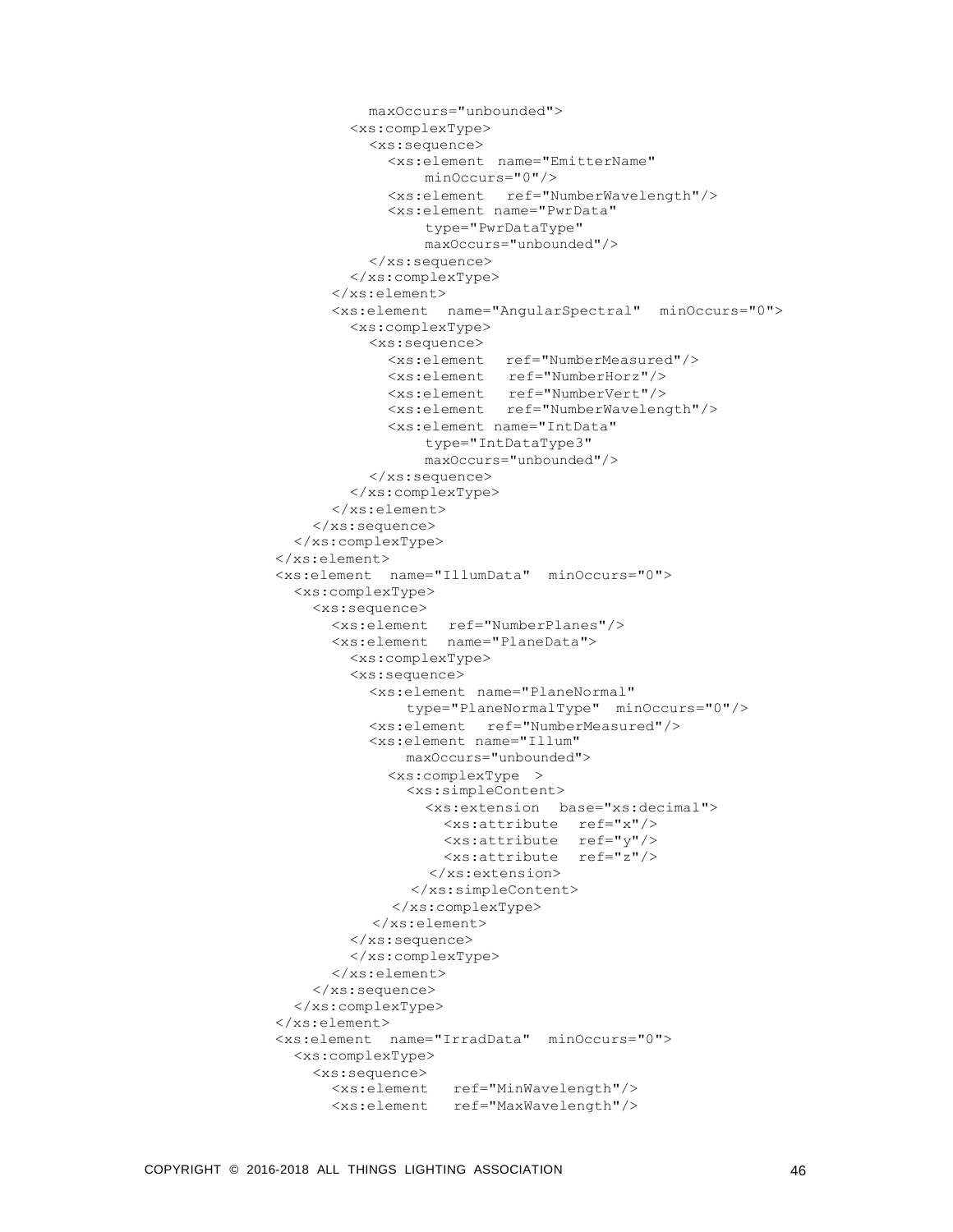```
<xs:element ref="NumberPlanes"/>
      <xs:element name="PlaneData">
        <xs:complexType>
          <xs:sequence>
            <xs:element name="PlaneNormal"
                 type="PlaneNormalType" minOccurs="0"/>
            <xs:element ref="NumberMeasured"/>
            <xs:element name="Irrad"
                maxOccurs="unbounded">
              <xs:complexType>
                 <xs:simpleContent>
                   <xs:extension base="xs:decimal">
                     <xs:attribute ref="x"/>
                     <xs:attribute ref="y"/>
                     <xs:attribute ref="z"/>
                   </xs:extension>
                 </xs:simpleContent>
               </xs:complexType>
             </xs:element>
           </xs:sequence>
         </xs:complexType>
      </xs:element>
    </xs:sequence>
  </xs:complexType>
</xs:element>
<xs:element name="PFDData" minOccurs="0">
  <xs:complexType>
    <xs:sequence>
      <xs:element ref="MinWavelength"/>
      <xs:element ref="MaxWavelength"/>
      <xs:element ref="NumberPlanes"/>
      <xs:element name="PlaneData">
        <xs:complexType>
          <xs:sequence>
            <xs:element name="PlaneNormal"
                type="PlaneNormalType" minOccurs="0"/>
            <xs:element ref="NumberMeasured"/>
            <xs:element name="PFD"
                maxOccurs="unbounded">
              <xs:complexType>
                <xs:simpleContent>
                   <xs:extension base="xs:decimal">
                     <xs:attribute ref="x"/>
                     <xs:attribute ref="y"/>
                     <xs:attribute ref="z"/>
                   </xs:extension>
                 </xs:simpleContent>
               </xs:complexType>
             </xs:element>
           </xs:sequence>
        </xs:complexType>
      </xs:element>
    </xs:sequence>
  </xs:complexType>
</xs:element>
<xs:element name="SpecIrradData" minOccurs="0">
  <xs:complexType>
    <xs:sequence>
      <xs:element ref="NumberPlanes"/>
      <xs:element name="PlaneData">
        <xs:complexType>
```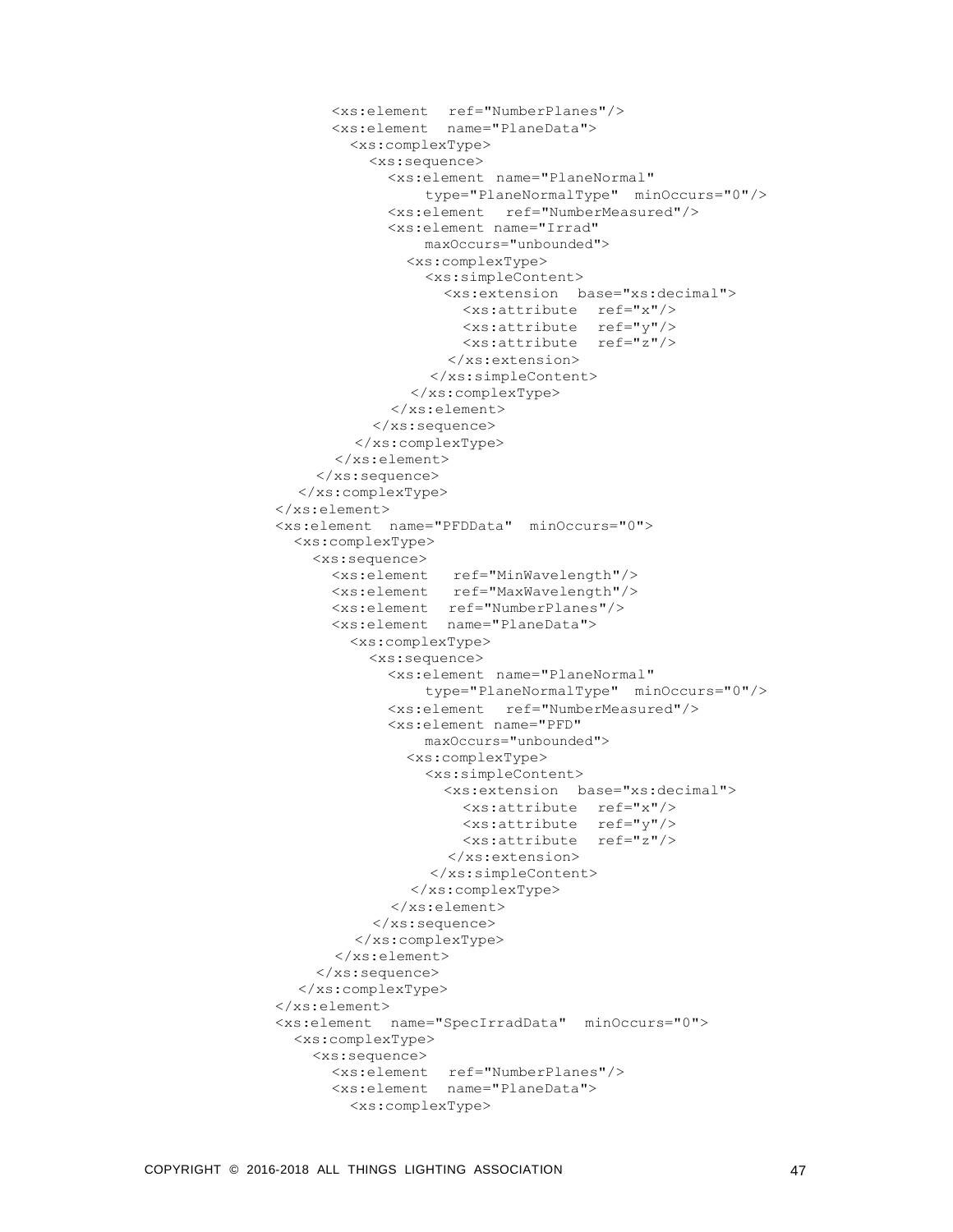```
<xs:sequence>
            <xs:element name="PlaneNormal"
                 type="PlaneNormalType" minOccurs="0"/>
            <xs:element ref="NumberMeasured"/>
            <xs:element ref="NumberWavelength"/>
            <xs:element name="SIrrad"
                maxOccurs="unbounded">
              <xs:complexType>
                 <xs:simpleContent>
                   <xs:extension base="xs:decimal">
                     <xs:attribute ref="x"/>
                     <xs:attribute ref="y"/>
                     <xs:attribute ref="z"/>
                     <xs:attribute ref="w"/>
                   </xs:extension>
                 </xs:simpleContent>
               </xs:complexType>
             </xs:element>
           </xs:sequence>
         </xs:complexType>
      </xs:element>
    </xs:sequence>
  </xs:complexType>
</xs:element>
<xs:element name="Channels" minOccurs="0">
  <xs:complexType>
    <xs:sequence>
      <xs:element name="NumChannels" type="xs:int"/>
      <xs:element name="ChannelMult"
          maxOccurs="unbounded">
        <xs:complexType>
          <xs:simpleContent>
            <xs:extension base="xs:decimal">
              <xs:attribute name="name"
                  type="xs:string"/>
             </xs:extension>
           </xs:simpleContent>
        </xs:complexType>
      </xs:element>
    </xs:sequence>
  </xs:complexType>
</xs:element>
<xs:element name="EmissionAreas" minOccurs="0">
  <xs:complexType>
    <xs:sequence>
      <xs:element name="TopFace" minOccurs="0">
        <xs:complexType>
          <xs:sequence>
            <xs:element name="NumberTop" type="xs:int"/>
            <xs:element name="TopArea"
                maxOccurs="unbounded">
              <xs:complexType>
                 <xs:sequence>
                   <xs:element ref="Length"/>
                   <xs:element ref="Width"/>
                   <xs:element ref="LengthOffset"/>
                  <xs:element ref="WidthOffset"/>
                   <xs:element ref="Circular"
                       minOccurs="0"/>
                 </xs:sequence>
               </xs:complexType>
```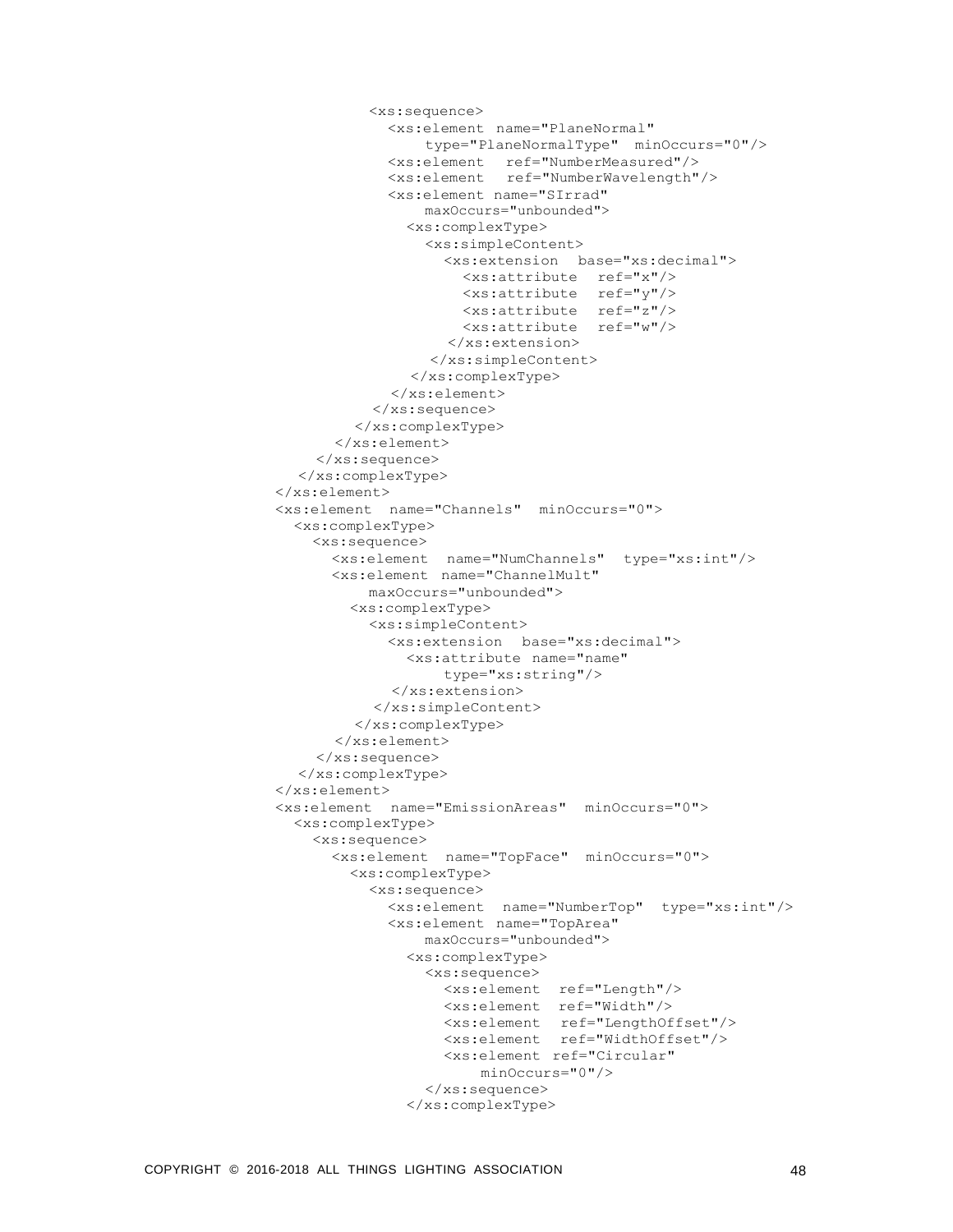```
</xs:element>
    </xs:sequence>
  </xs:complexType>
</xs:element>
<xs:element name="BottomFace" minOccurs="0">
  <xs:complexType>
    <xs:sequence>
      <xs:element name="NumberBottom"
         type="xs:int"/>
      <xs:element name="BottomArea"
          maxOccurs="unbounded">
        <xs:complexType>
          <xs:sequence>
            <xs:element ref="Length"/>
            <xs:element ref="Width"/>
            <xs:element ref="LengthOffset"/>
            <xs:element ref="WidthOffset"/>
            <xs:element ref="Circular"
                minOccurs="0"/>
          </xs:sequence>
        </xs:complexType>
      </xs:element>
    </xs:sequence>
  </xs:complexType>
</xs:element>
<xs:element name="C0Face" minOccurs="0">
  <xs:complexType>
    <xs:sequence>
      <xs:element name="NumberC0" type="xs:int"/>
      <xs:element name="C0Area"
          maxOccurs="unbounded">
        <xs:complexType>
         <xs:sequence>
            <xs:element ref="Length"/>
            <xs:element ref="Height"/>
            <xs:element ref="LengthOffset"/>
            <xs:element ref="HeightOffset"/>
           <xs:element ref="Circular"
               minOccurs="0"/>
         </xs:sequence>
        </xs:complexType>
      </xs:element>
    </xs:sequence>
  </xs:complexType>
</xs:element>
<xs:element name="C90Face" minOccurs="0">
  <xs:complexType>
    <xs:sequence>
      <xs:element name="NumberC90" type="xs:int"/>
      <xs:element name="C90Area"
          maxOccurs="unbounded">
        <xs:complexType>
          <xs:sequence>
            <xs:element ref="Width"/>
            <xs:element ref="Height"/>
            <xs:element ref="WidthOffset"/>
            <xs:element ref="HeightOffset"/>
            <xs:element ref="Circular"
                minOccurs="0"/>
          </xs:sequence>
        </xs:complexType>
```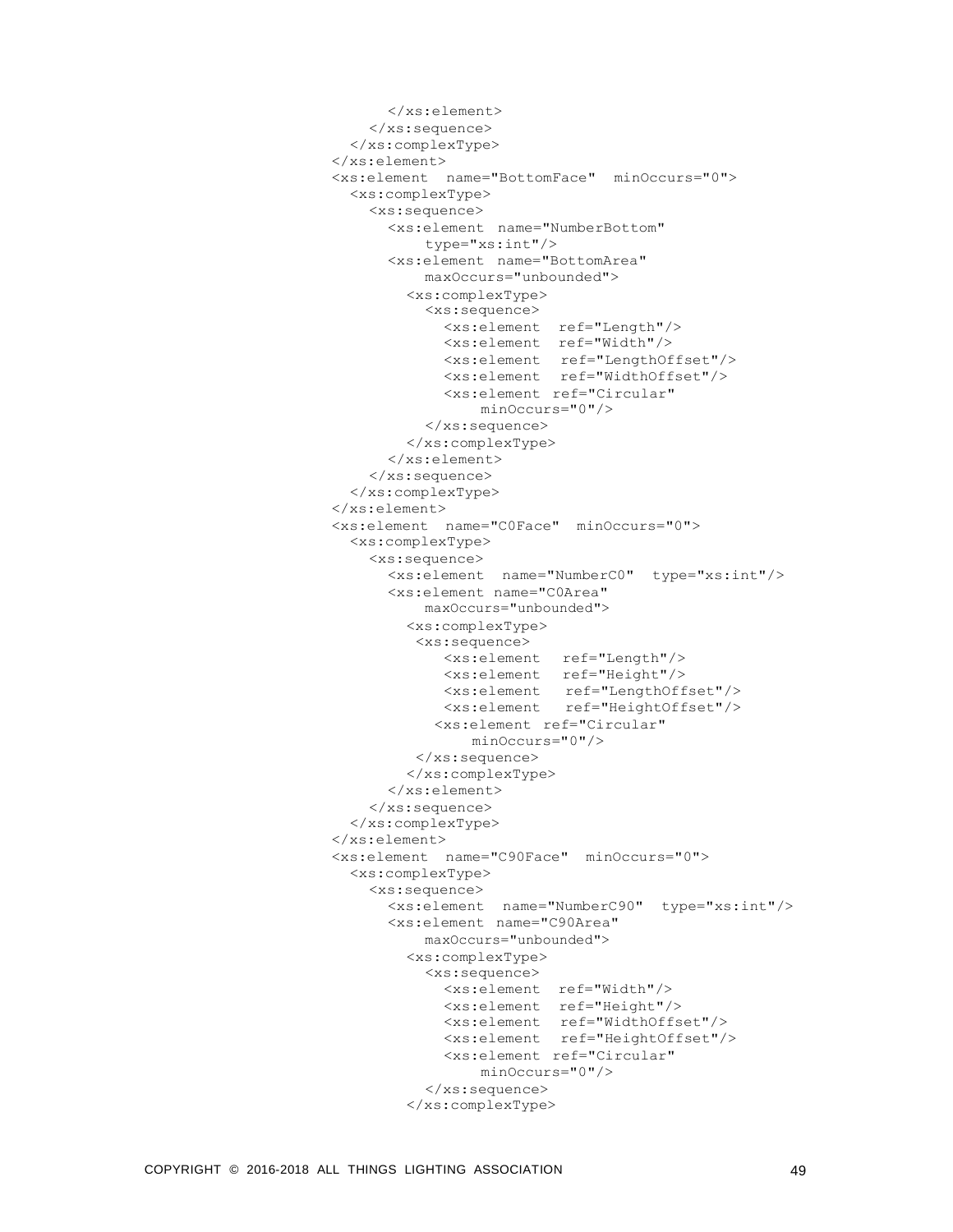```
</xs:element>
          </xs:sequence>
        </xs:complexType>
      </xs:element>
      <xs:element name="C180Face" minOccurs="0">
        <xs:complexType>
          <xs:sequence>
            <xs:element name="NumberC180"
                type="xs:int"/>
            <xs:element name="C180Area"
                maxOccurs="unbounded">
               <xs:complexType>
                 <xs:sequence>
                   <xs:element ref="Length"/>
                   <xs:element ref="Height"/>
                   <xs:element ref="LengthOffset"/>
                   <xs:element ref="HeightOffset"/>
                   <xs:element ref="Circular"
                       minOccurs="0"/>
                 </xs:sequence>
               </xs:complexType>
            </xs:element>
          </xs:sequence>
        </xs:complexType>
      </xs:element>
      <xs:element name="C270Face" minOccurs="0">
        <xs:complexType>
          <xs:sequence>
            <xs:element name="NumberC270"
                 type="xs:int"/>
             <xs:element name="C270Area"
                 maxOccurs="unbounded">
               <xs:complexType>
                 <xs:sequence>
                   <xs:element ref="Width"/>
                   <xs:element ref="Height"/>
                   <xs:element ref="WidthOffset"/>
                   <xs:element ref="HeightOffset"/>
                   <xs:element ref="Circular"
                       minOccurs="0"/>
                 </xs:sequence>
               </xs:complexType>
            </xs:element>
          </xs:sequence>
        </xs:complexType>
      </xs:element>
    </xs:sequence>
  </xs:complexType>
</xs:element>
<xs:element name="EmitterCenter" minOccurs="0">
  <xs:complexType>
    <xs:sequence>
      <xs:element ref="LengthOffset"/>
      <xs:element ref="WidthOffset"/>
      <xs:element ref="HeightOffset"/>
    </xs:sequence>
  </xs:complexType>
</xs:element>
<xs:element name="Regulatory" minOccurs="0">
  <xs:complexType>
    <xs:sequence>
```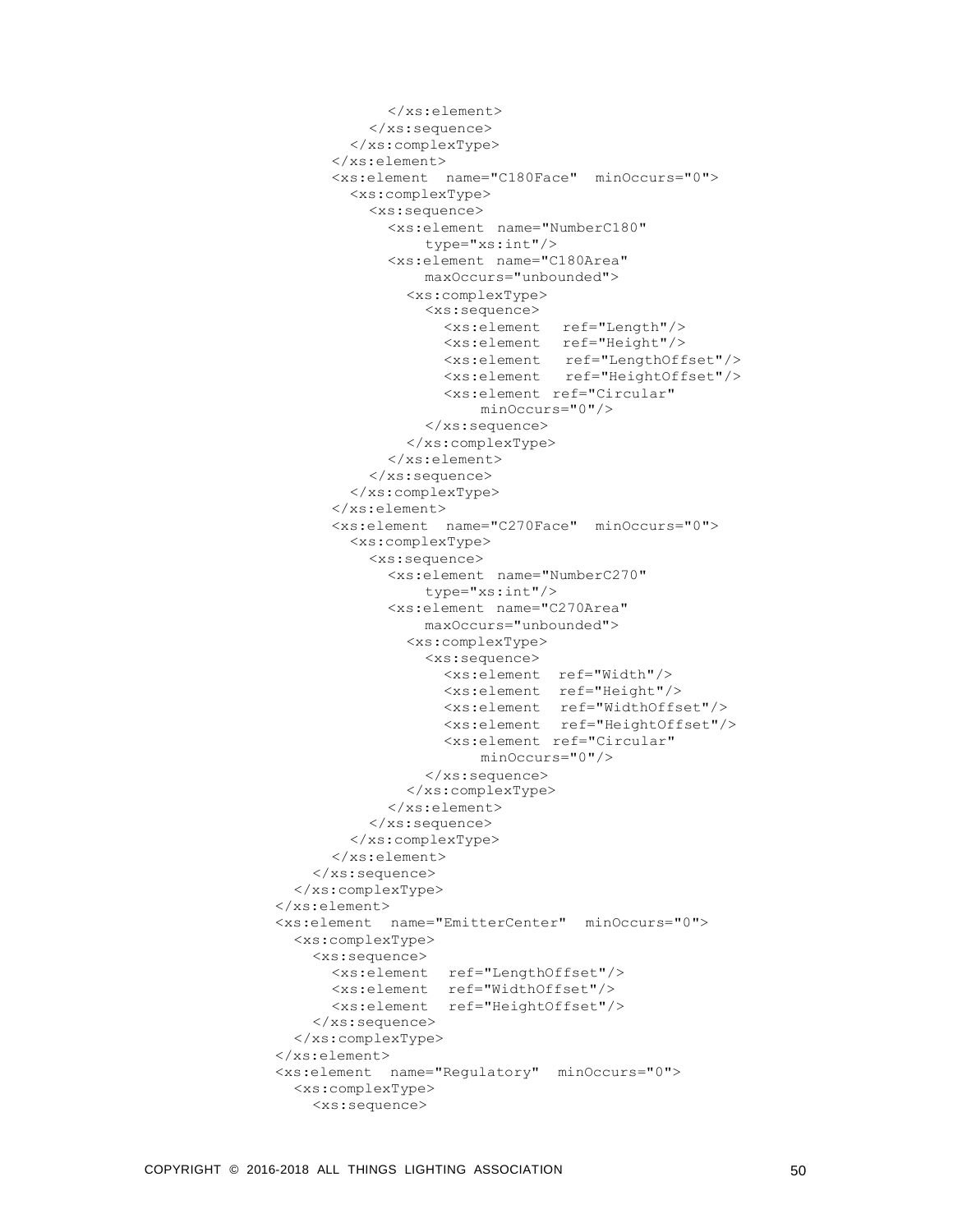```
<xs:element name="InputWattage"
                         type="RegulatoryValue" minOccurs="0"/>
                    <xs:element name="PowerFactor"
                         type="RegulatoryValue" minOccurs="0"/>
                    <xs:element name="BallastFactor"
                         type="RegulatoryValue" minOccurs="0"/>
                    <xs:element name="ColorTemperature"
                         type="RegulatoryValue" minOccurs="0"/>
                    <xs:element name="CIE_CRI"
                         type="RegulatoryValue" minOccurs="0"/>
                    <xs:element name="IES_TM30"
                         type="RegulatoryValue" minOccurs="0"/>
                    <xs:element name="Duv"
                         type="RegulatoryValue" minOccurs="0"/>
                    <xs:element name="SPRatio"
                         type="RegulatoryValue" minOccurs="0"/>
                    <xs:element name="LuminousIntensity"
                         type="RegulatoryValue" minOccurs="0"/>
                     <xs:element name="LuminousFlux"
                         type="RegulatoryValue" minOccurs="0"/>
                    <xs:element name="RadiantIntensity"
                         type="RegulatoryValue" minOccurs="0"/>
                    <xs:element name="RadiantFlux"
                         type="RegulatoryValue" minOccurs="0"/>
                    <xs:element name="PhotonIntensity"
                        type="RegulatoryValue" minOccurs="0"/>
                    <xs:element name="PhotonFlux"
                        type="RegulatoryValue" minOccurs="0"/>
                    <xs:element name="SpectralPower"
                         type="RegulatoryValue" minOccurs="0"/>
                    <xs:element name="SpectralIntensity"
                         type="RegulatoryValue" minOccurs="0"/>
                    <xs:element name="Illuminance"
                         type="RegulatoryValue"
                    <xs:element name="Irradiance"
                         type="RegulatoryValue" minOccurs="0"/>
                    <xs:element name="PhotonFluxDensity"
                         type="RegulatoryValue" minOccurs="0"/>
                    <xs:element name="SpectralIrradiance"
                         type="RegulatoryValue" minOccurs="0"/>
                  </xs:sequence>
                </xs:complexType>
              </xs:element>
            </xs:sequence>
          </xs:complexType>
        </xs:element>
        <xs:element name="CustomData" minOccurs="0"
            maxOccurs="unbounded">
          <xs:complexType>
            <xs:sequence>
              <xs:element name="Name" type="xs:string"/>
              <xs:element name="UniqueIdentifier" type="xs:string"/>
              <xs:any namespace="##any" processContents="skip"
                  minOccurs="0" maxOccurs="unbounded"/>
            \langle xs:sequence \rangle</xs:complexType>
        </xs:element>
      </xs:sequence>
    </xs:complexType>
  </xs:element>
</xs:schema>
```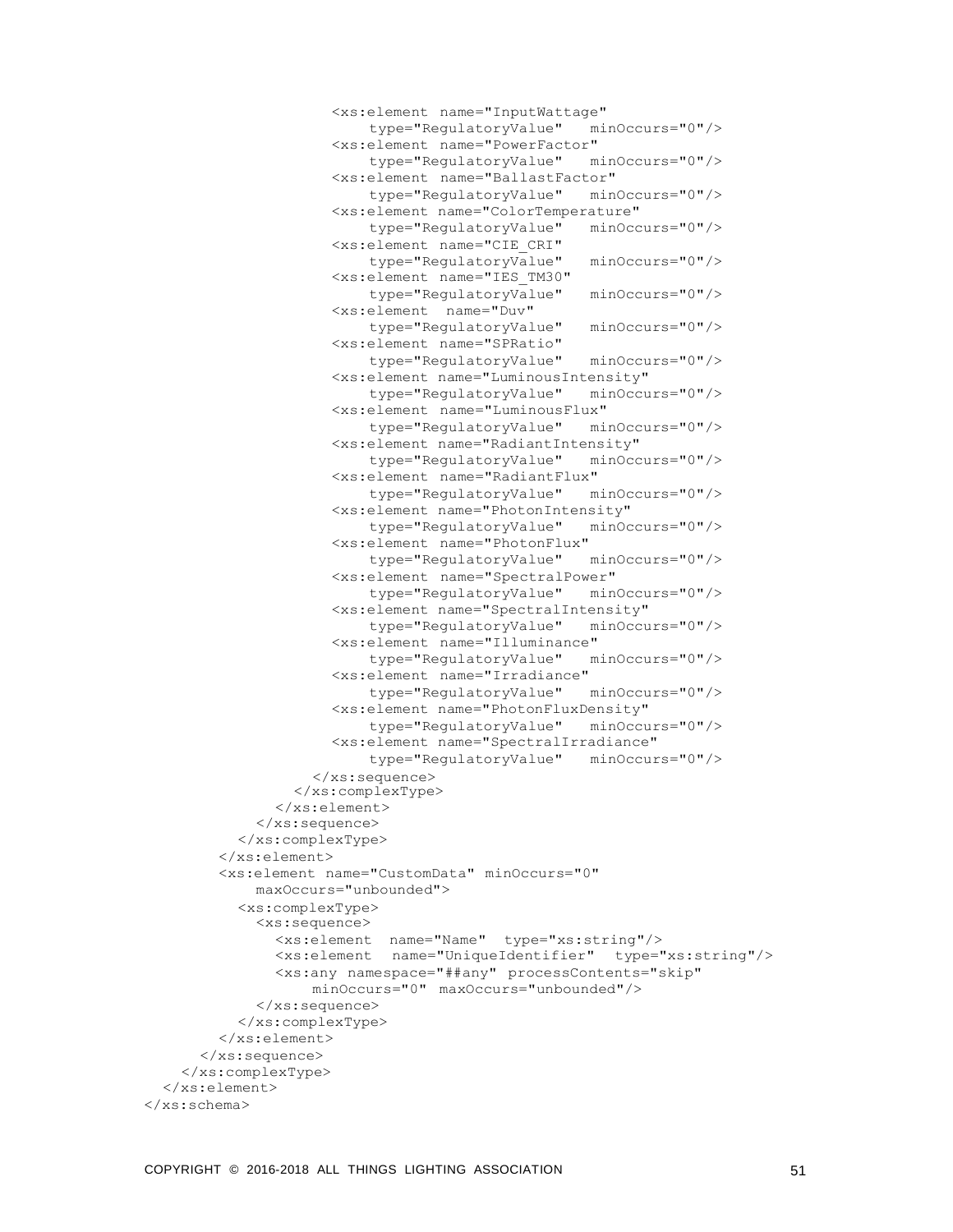```
<?xml version="1.0"?>
<TESTM33>
  <Version>1.0</Version>
  <Header>
    <Manufacturer>Academy Lighting</Manufacturer>
    <CatalogNumber>XET 55529</CatalogNumber>
    <Description>LED 2' x 4' Troffer</Description>
    <Laboratory>Apex Analytics</Laboratory>
    <ReportNumber>APEX-091101-004</ReportNumber>
    <ReportDate>2009-11-01</ReportDate>
    <DocumentCreator>Apex Analytics</DocumentCreator>
    <DocumentCreationDate>2011-11-21</DocumentCreationDate>
    <UniqueIdentifier>21EC2020-3AEA-4069-A2DD-08002B30309D
        </UniqueIdentifier>
    <Comment>Ambient temperature 25 degrees C.</Comment>
  </Header>
  <Luminaire>
    <Dimensions>
      <Length>1.20</Length>
      <Width>0.60</Width>
      <Height>0.10</Height>
    </Dimensions>
    <NumEmitter>1</NumEmitter>
  </Luminaire>
  <Equipment>
    <Gonioradiometer>
      <Type>IES_C</Type>
      <MeasurementEquipment>LightLab</MeasurementEquipment>
    </Gonioradiometer>
    <IntegratingSphere>
      <MeasurementEquipment>LabSphere</MeasurementEquipment>
    </IntegratingSphere>
  </Equipment>
  <Emitter>
    <Quantity>1</Quantity>
    <Description>Integral LED module</Description>
    <CatalogNumber>Not applicable</CatalogNumber>
    <RatedLumens>0.0</RatedLumens>
    <InputWattage>35.4</InputWattage>
    <ColorTemperature>
      <FixedCCT>4000</FixedCCT>
    </ColorTemperature>
    <ColorRendering>
      <CIE_CRI>
        <Ra>92</Ra>
        <R9>85</R9>
      \langle/CIE CRI>
      <IES TM30>
        <Rf>60</Rf>
        <Rg>95</Rg>
      </IES TM30>
    </ColorRendering>
    <LuminousData>
      <LuminousIntensity>
        <AbsolutePhotometry>true</AbsolutePhotometry>
        <NumberMeasured>19</NumberMeasured>
        <NumberHorz>1</NumberHorz>
        <NumberVert>19</NumberVert>
        <IntData h="0.0" v="0.0">109</IntData>
```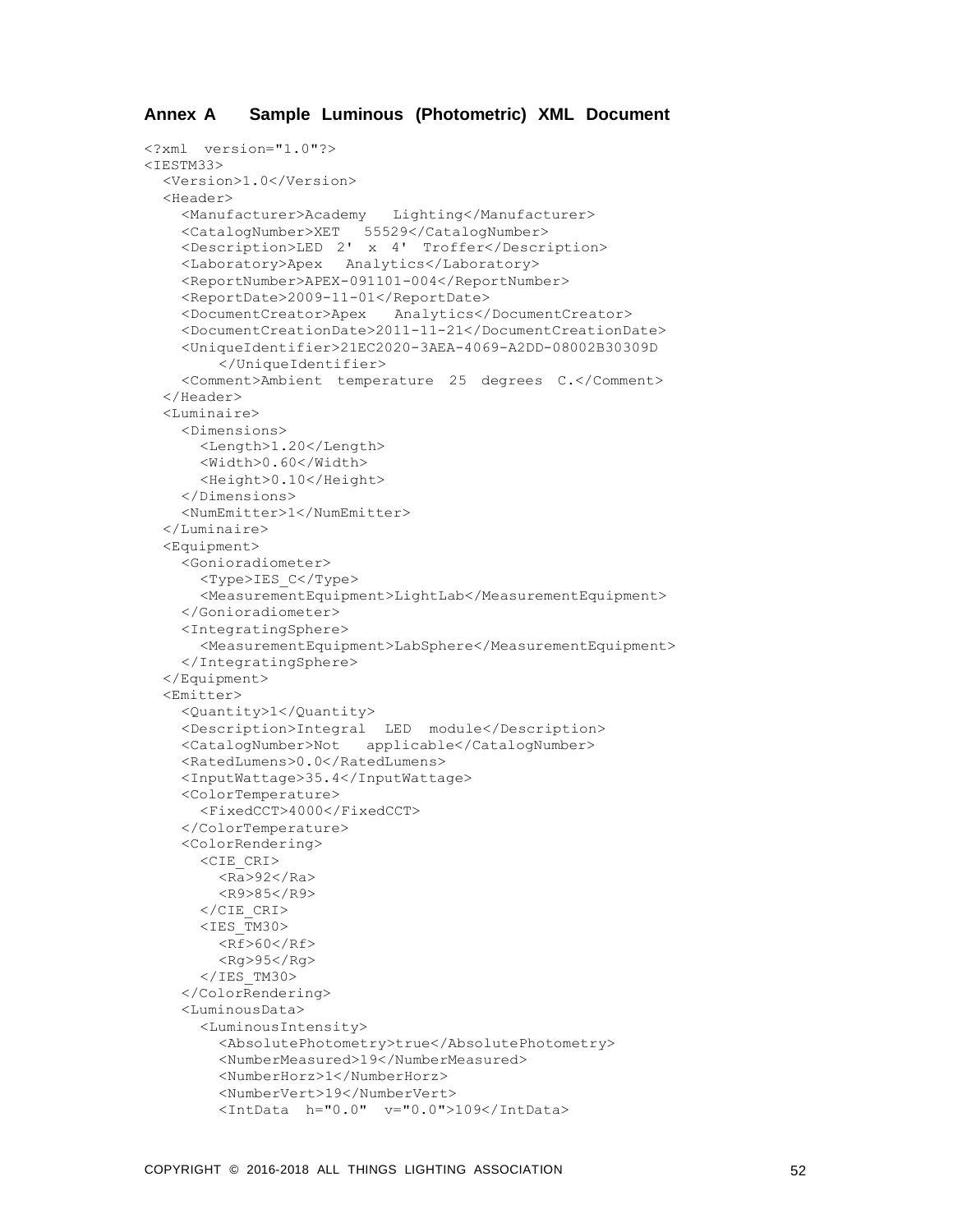```
<IntData h="0.0" v="5.0">109</IntData>
        <IntData h="0.0" v="10.0">108</IntData>
        <IntData h="0.0" v="15.0">107</IntData>
        <IntData h="0.0" v="20.0">104</IntData>
        <IntData h="0.0" v="25.0">100</IntData>
        <IntData h="0.0" v="30.0">95</IntData>
        <IntData h="0.0" v="35.0">89</IntData>
        <IntData h="0.0" v="40.0">83</IntData>
        <IntData h="0.0" v="45.0">77</IntData>
        <IntData h="0.0" v="50.0">71</IntData>
        <IntData h="0.0" v="55.0">63</IntData>
        <IntData h="0.0" v="60.0">53</IntData>
        <IntData h="0.0" v="65.0">44</IntData>
        <IntData h="0.0" v="70.0">36</IntData>
        <IntData h="0.0" v="75.0">29</IntData>
        <IntData h="0.0" v="80.0">22</IntData>
        <IntData h="0.0" v="85.0">16</IntData>
        <IntData h="0.0" v="90.0">13</IntData>
      </LuminousIntensity>
      <LuminousFlux>1000.0</LuminousFlux>
    </LuminousData>
    <Channels>
      <NumChannels>3</NumChannels>
      <ChannelMult name="red">0.21</ChannelMult>
      <ChannelMult name="green">0.72</ChannelMult>
      <ChannelMult name="blue">0.08</ChannelMult>
    </Channels>
    <EmissionAreas>
      <BottomFace>
        <NumberBottom>2</NumberBottom>
        <BottomArea>
          <Length>0.50</Length>
          <Width>0.60</Width>
          <LengthOffset>-0.1</LengthOffset>
          <WidthOffset>0.0</WidthOffset>
        </BottomArea>
        <BottomArea>
          <Length>0.50</Length>
          <Width>0.60</Width>
          <LengthOffset>0.1</LengthOffset>
          <WidthOffset>0.0</WidthOffset>
        </BottomArea>
      </BottomFace>
    </EmissionAreas>
    <EmitterCenter>
      <LengthOffset>0.00</LengthOffset>
      <WidthOffset>0.00</WidthOffset>
      <HeightOffset>-0.05</HeightOffset>
    </EmitterCenter>
  </Emitter>
</IESTM33>
```